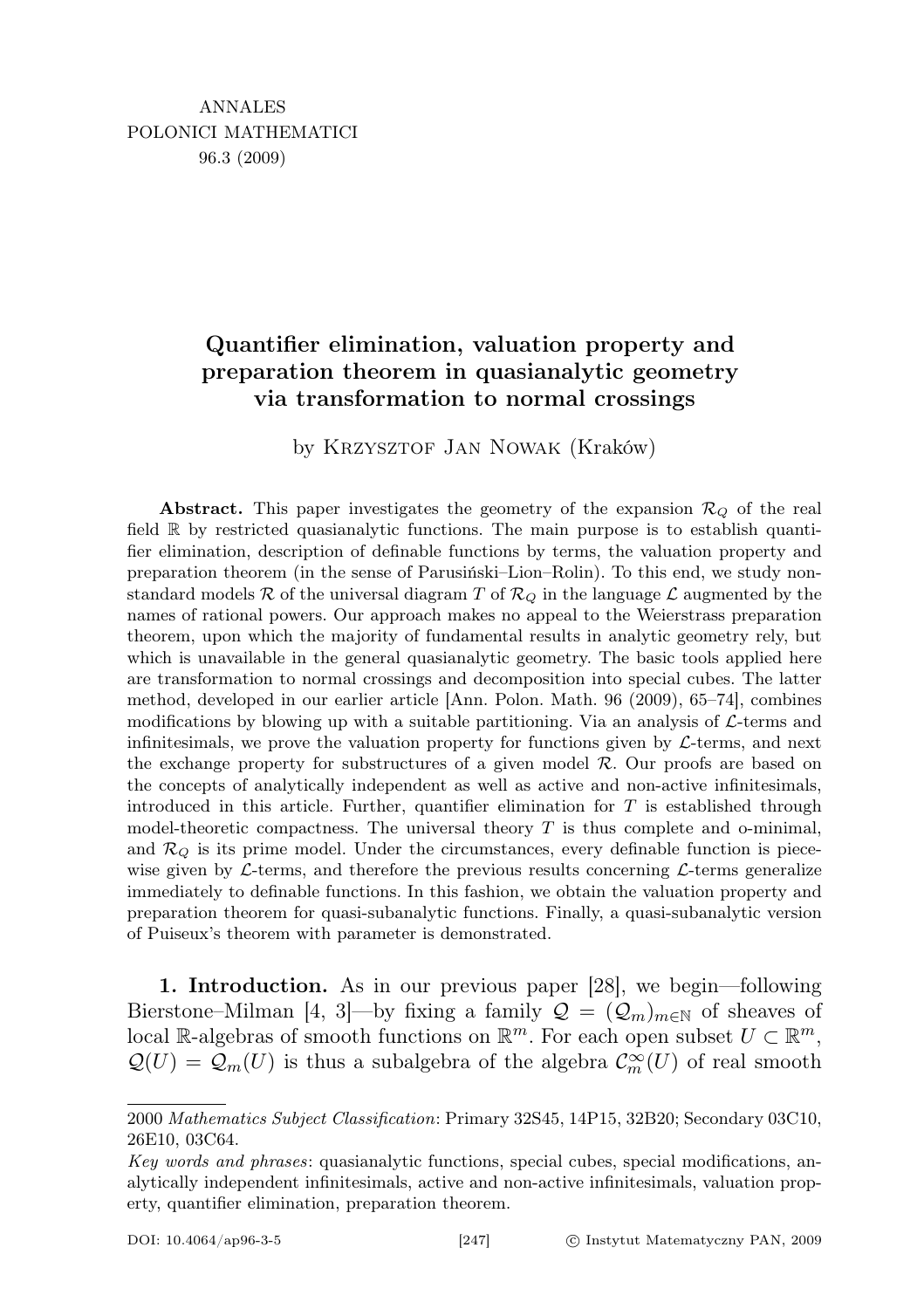functions on U. By a Q-function we mean any function  $f \in \mathcal{Q}(U)$ . Similarly,

$$
f=(f_1,\ldots,f_k):U\to\mathbb{R}^k
$$

is called a *Q-mapping* if so are its components  $f_1, \ldots, f_k$ . We impose the following six conditions on this family of sheaves:

- 1. each algebra  $\mathcal{Q}(U)$  contains the restrictions of polynomials;
- 2. Q is closed under composition, i.e. the composition of Q-mappings is a Q-mapping (whenever it is well defined);
- 3. Q is closed under taking inverse, i.e. if  $\varphi: U \to V$  is a Q-mapping between open subsets  $U, V \subset \mathbb{R}^m$ ,  $a \in U, b \in V$  and if  $\frac{\partial \varphi}{\partial x}(a) \neq 0$ , then there are neighbourhoods  $U_a$  and  $V_b$  of a and b, respectively, and a Q-diffeomorphism  $\psi : V_b \to U_a$  such that  $\varphi \circ \psi$  is the identity mapping on  $V_b$ ;
- 4. Q is closed under differentiation;
- 5. Q is closed under division by a coordinate, i.e. if  $f \in \mathcal{Q}(U)$  and  $f(x_1, \ldots, x_{i-1}, a_i, x_{i+1}, \ldots, x_m) = 0$  as a function in the variables  $x_j$ ,  $j \neq i$ , then  $f(x) = (x_i - a_i)g(x)$  with some  $g \in \mathcal{Q}(U)$ ;
- 6. Q is quasianalytic, i.e. if  $f \in \mathcal{Q}(U)$  and the Taylor series  $\hat{f}_a$  of f at a point  $a \in U$  vanishes, then f vanishes in the vicinity of a.

By means of Q-mappings, one can build, in the ordinary manner, the category Q of Q-manifolds and Q-mappings, which is a subcategory of that of smooth manifolds and smooth mappings. Similarly, Q-semianalytic and Q-subanalytic sets can be defined. Consider now the expansion  $\mathcal{R}_Q$  of the real field R by restricted Q-functions, i.e. functions of the form

$$
\widetilde{f}(x) = \begin{cases} f(x) & \text{if } x \in [-1, 1]^m, \\ 0 & \text{otherwise,} \end{cases}
$$

where  $f(x)$  is a Q-function in the vicinity of the compact cube  $[-1, 1]^m$ . The structure  $\mathcal{R}_Q$  is model-complete and o-minimal (cf. [36, 35, 28]). The definable subsets in  $\mathcal{R}_Q$  coincide with those subsets in  $\mathbb{R}^m$  that are Q-subanalytic in a semialgebraic compactification of  $\mathbb{R}^m$ .

In order to investigate L-terms of the structure  $\mathcal{R}_Q$ , we shall consider the universal diagram T of the structure  $\mathcal{R}_Q$  in the language  $\mathcal L$  of restricted quasianalytic functions augmented by the names of rational powers (i.e. the set of all universal L-sentences that are true in  $\mathcal{R}_Q$ . We impose the ordinary postulates on the reciprocal function  $1/x$  and roots, namely

$$
x \cdot 1/x = 1 \quad \text{if } x \neq 0 \quad \text{and} \quad 1/x = 0 \quad \text{if } x = 0,
$$
  

$$
(\sqrt[n]{x})^n = x \quad \text{if } x \ge 0 \quad \text{and} \quad \sqrt[n]{x} = 0 \quad \text{if } x < 0.
$$

The role of the function symbols attached to the language of restricted quasianalytic functions can be explained as follows. The reciprocal function  $1/x$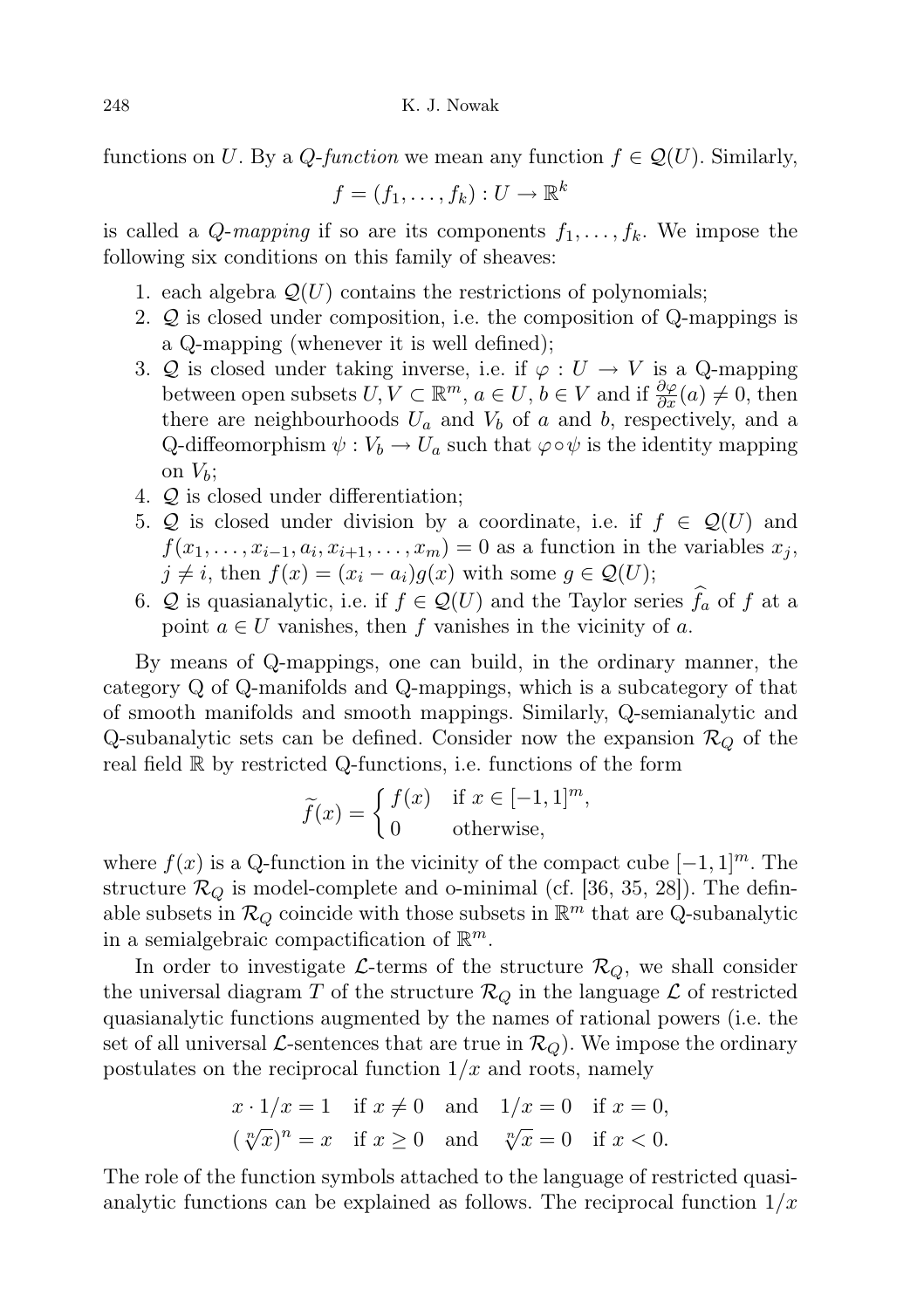is indispensable when inverting transformation by blowing up, and roots are indispensable when inverting substitution of powers.

Our analysis of  $\mathcal{L}$ -terms and infinitesimals in non-standard models of T is based on transformation to normal crossings and decomposition into special cubes. The latter method, introduced in our article [28] for relatively compact Q-semianalytic sets, combines modifications by blowing up along smooth centres with a suitable partitioning. It carries over, as shown in Section 2, to any sets described by L-terms, both in the structure  $\mathcal{R}_O$  and in non-standard models of T. Generally, in our non-standard analysis, we are interested in finding suitable special modifications which take into account a tuple of infinitesimals. A counterpart of this problem in the classical subanalytic geometry is to find a finite (or locally finite) family of suitable modifications whose targets cover a space under consideration. The major part of Sections 2 and 3 will be concerned with such problems.

In Section 2, the notion of analytically independent infinitesimals is introduced. There we deal, inter alia, with the desingularization of  $\mathcal{L}$ -terms by special modifications and a modification of a Q-function to a regular one with respect to one distinguished variable. Sections 3 and 4 are devoted to the study of our concept of an active and a non-active infinitesimal, which is crucial for the whole work. An infinitesimal  $\mu$  is active over a finite set  $\lambda$ of infinitesimals if, for a certain  $\mathcal{L}$ -term  $t(x, y)$  which is linear with respect to the variable y, the valuation of  $t(\lambda, \mu)$  is not in the valuation group of the structure  $\langle \lambda \rangle$  generated by the set  $\lambda$ .

In the third section, we treat the case of a non-active infinitesimal. We consider certain modifications, which are linear with respect to the distinguished variable that corresponds to a non-active infinitesimal. Most of the theorems from this section ensure that a Q-function or an  $\mathcal{L}$ -term in question can be improved after applying such modifications; these are for instance: the theorem on behaviour of an  $\mathcal{L}$ -term at a non-active infinitesimal or the exchange property for a non-active infinitesimal. The latter amounts to solving, with respect to one distinguished variable, say  $y$ , an equation given by an  $\mathcal{L}$ -term. It is worth pointing out that we have reduced the problem of solving such an equation to that of solving a linear equation and to the implicit function theorem.

Let us mention that a linearization of an analytic equation with respect to one distinguished variable  $y$  can be achieved in the classical analytic geometry by means of the Weierstrass preparation theorem and the Abhyankar–Jung theorem (cf. [1, 17, 33]). Whereas the former reduces a given equation, after blowing up the remainder variables  $x$ , to a polynomial one with respect to  $y$ , the latter allows one, after modifying the remainder variables  $x$  by transformation to normal crossings and substitution of powers, to decompose the polynomial into a finite product of linear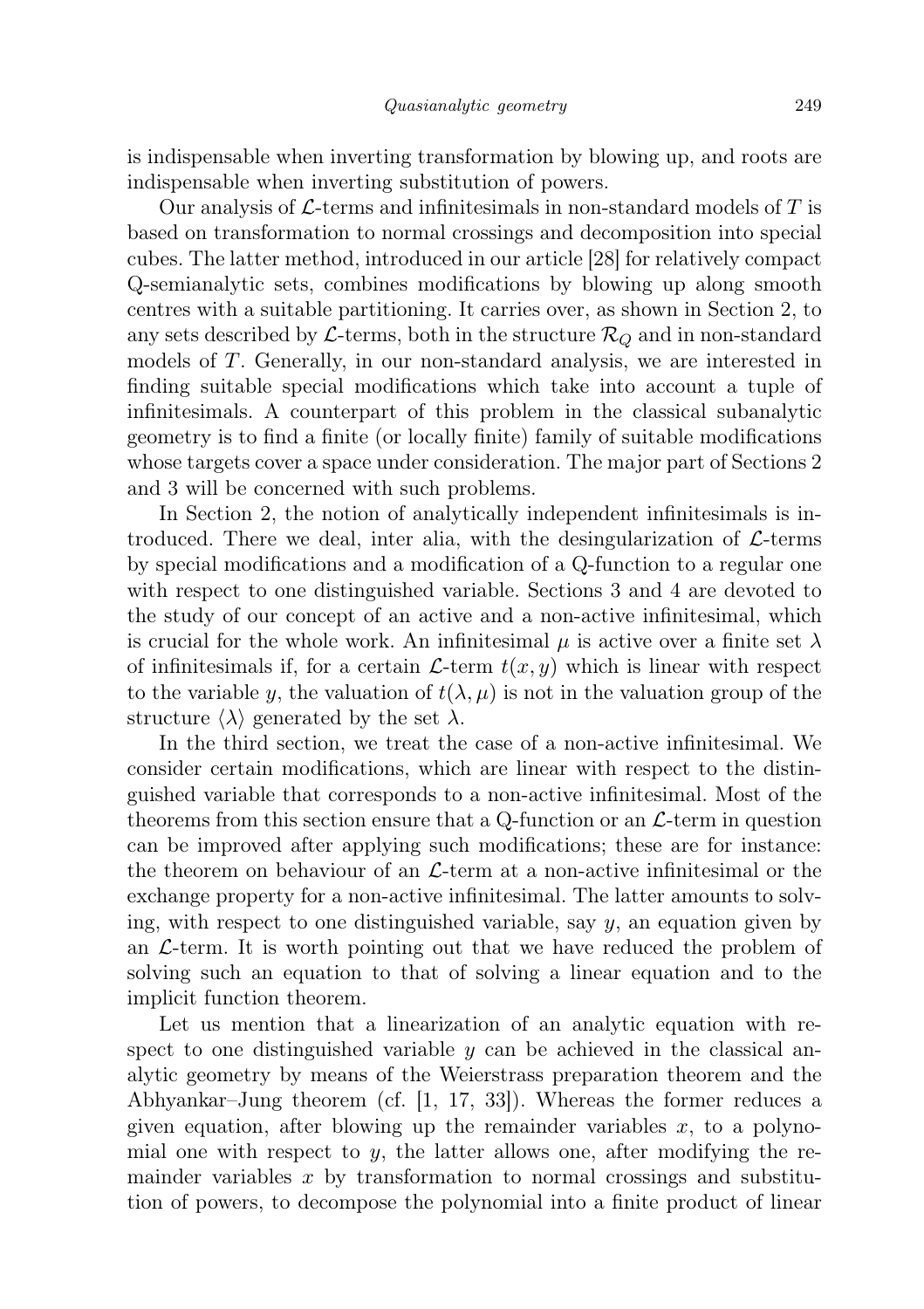factors of the form  $y - a_i(x)$  with some analytic functions  $a_i(x)$  (see e.g. [34, 37, 31, 33]).

We wish to emphasize the linear character of the definition of a non-active infinitesimal as well as of modifications with respect to a distinguished variable, on which our theory has been built. Not only does it enable us to avoid the Weierstrass preparation theorem, but also plays a vital role in the proof of the valuation property. Moreover, transformation to normal crossings, when taking into account the coordinate functions, propagates linearly through the valuation group. Note that classically, as initiated by Łojasiewicz [21] (see also [7, 8]), the combination of the Weierstrass preparation and Tarski– Seidenberg theorems was a basic tool in the geometry of semianalytic and subanalytic sets.

An active infinitesimal cannot be handled in a similar way to a non-active one. Section 4 is devoted to the study of an active infinitesimal. We prove, inter alia, the theorem on behaviour of an  $\mathcal{L}$ -term at a regular sequence of infinitesimals, the valuation property for  $\mathcal{L}$ -terms and, eventually, the exchange property for substructures of a given model  $\mathcal R$  of the universal theory T. It means that the span operation on the family of all subsets of the model  $\mathcal R$  is a pregeometry on  $\mathcal R$ . This enables us to introduce a general notion of independence for subsets of  $\mathcal R$  as well as—by analogy with the dimension of vector spaces or with the transcendence degree of field extensions—the notion of rank and relative rank for substructures of  $\mathcal{R}$ . Following Zariski– Samuel [41, Chap. II, §12], we express the former as the notion of a free set, which turns out to coincide, for the case of a set of infinitesimals, with our notion of analytical independence.

What is crucial for our analysis of active infinitesimals is a delicate theorem on an active infinitesimal from Section 4. For its proof in the case of real analytic functions, we can make use of diagonal series. In the general quasianalytic settings, however, we are not able to apply this technique, because we do not know whether the diagonal series of a quasianalytic function determines a quasianalytic function too. Our further deduction is as follows: we derive from the theorem in question the valuation and exchange properties for  $\mathcal{L}$ -terms; next, in Section 5, quantifier elimination for the theory T under study is established.

The line of reasoning mentioned above could be reversed. Quantifier elimination for a universal theory in the language  $\mathcal{L}$ , established by Rambaud  $[35]$ , implies that our theory T coincides with the o-minimal theory of the structure  $\mathcal{R}_Q$ . By a theorem of Herbrand [14] (see Section 6), every definable function is then piecewise given by  $\mathcal{L}$ -terms. Therefore the exchange property for  $\mathcal{L}$ -terms holds, and thus the theorem follows immediately.

One of the reasons why we provide a separate, direct proof of this theorem is that—in our opinion—Rambaud's paper [35] contains an essential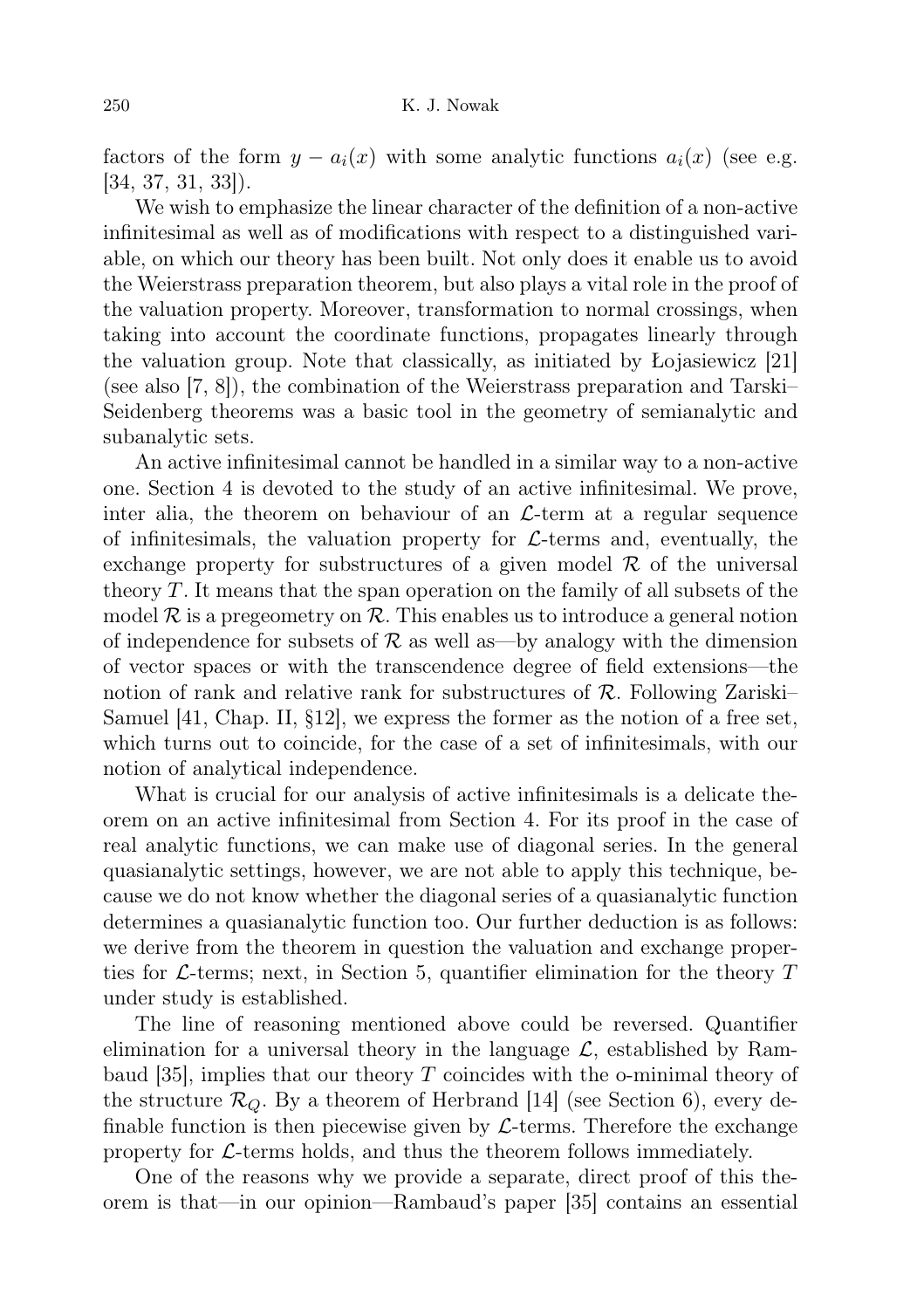gap. His proof of quantifier elimination from Section 8 is based on Corollary 6.14 which, in turn, relies on Proposition 6.11 about stable families of infinitesimals (to the effect that a stable family  $x_1, \ldots, x_n$  of infinitesimals remains stable after attaching an infinitesimal y independent of  $x_1, \ldots, x_n$ . But the application of Lemma 5.7 in the proof of the proposition is valid only if the conclusion of the proposition holds. This brings about a vicious circle, and we do not know how to repair it.

We are able to provide a complete proof of the theorem for the particular quasianalytic case where the valuations of the infinitesimals  $\lambda_1, \ldots, \lambda_m$  are linearly independent over Q. Let us mention that our proof for this case is much more complicated. Instead of diagonal series, we use a recursive method of admissible annihilation of a sufficient yet finite number of diagonal Taylor coefficients of the function under study.

In a previous version of this article (see also [29]), we posed the following problem which generalizes the one about diagonal series:

Let f be a Q-function at  $0 \in \mathbb{R}^k$  with Taylor series  $\hat{f}$ . Split the set  $\mathbb{N}^k$  of exponents into two disjoint subsets A and B,  $\mathbb{N}^k = A \cup B$ , and decompose the formal series  $\hat{f}$  into the sum of two formal series  $G$  and  $H$ , supported by A and B, respectively. Do there exist two Q-functions g and h at  $0 \in \mathbb{R}^k$ with Taylor series G and H, respectively?

and related it to the question whether polynomials are dense in a certain Hilbert space associated with a quasianalytic Denjoy–Carleman class, investigated by Thilliez [38] in connection with his proof of Carleman's theorem on the failure of surjectivity for the Borel mapping. A slight modification of his proof provides a one-dimensional counter-example (given by a lacunary Taylor series) to the foregoing problem. We know as yet no counter-examples for the case of diagonal splitting of the set of Taylor coefficients. In case the answer to this problem turns out to be an affirmative, our proof of the analytic case of the theorem would extend verbatim to the general quasianalytic settings.

The Hilbert space considered by Thilliez (an analogue of Sobolev spaces of infinite order of type  $l_2$ ) allowed him to handle simultaneously an infinite number of derivatives. Earlier, O'Farrell [30] had studied in general the density of polynomials in Banach spaces of ultradifferentiable functions of type  $l_p, 1 \leq p \leq \infty$ , embracing that of Thilliez. He had given the affirmative answer for functions of one variable using a principle of dominated convergence and the Poisson integral. Nevertheless, it seems to remain valid for the case of several variables as well. Let us mention that certain Banach algebras of this type, with particular reference to the non-analytic quasianalytic case, were also investigated by Dales–Davie [6].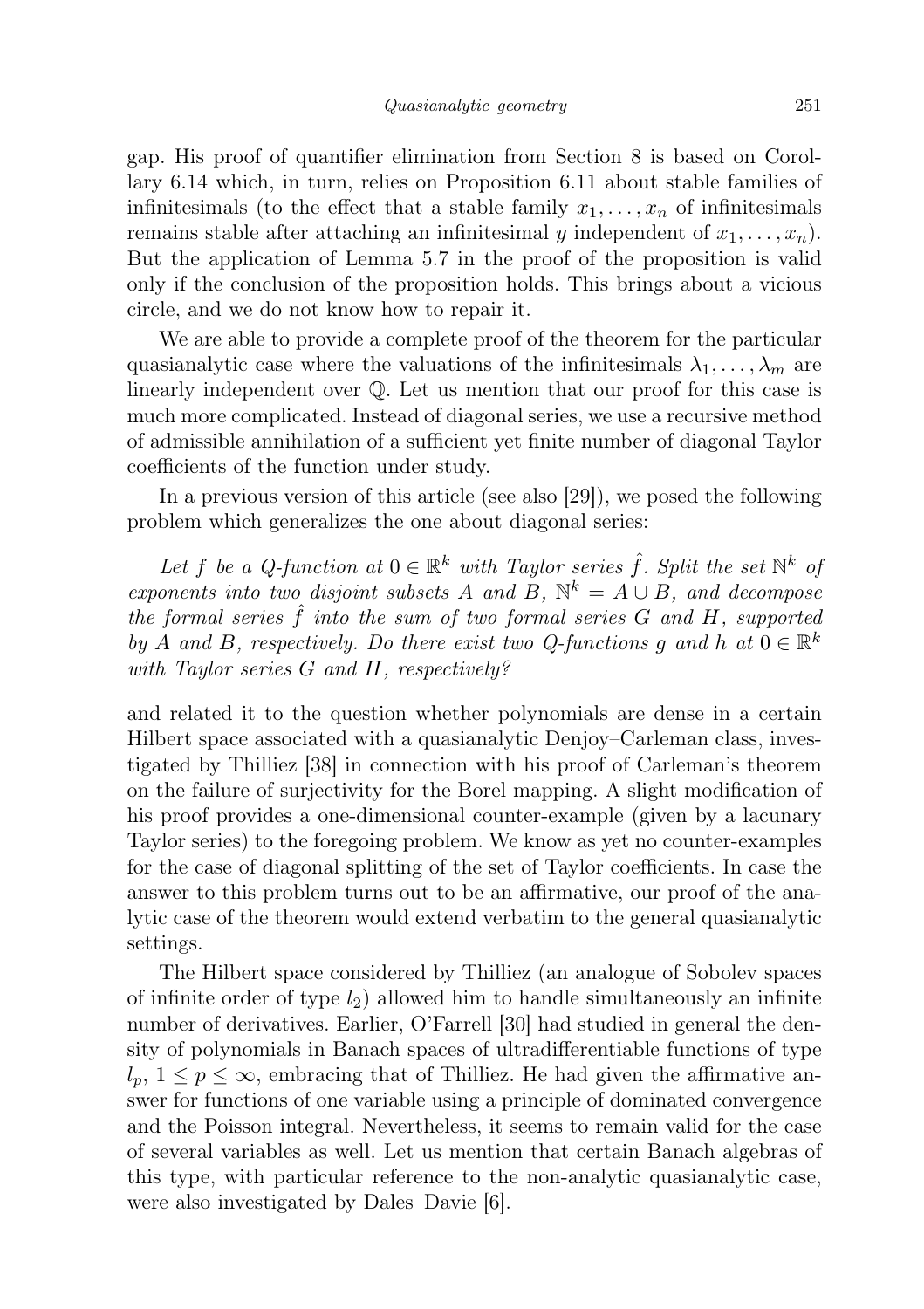In Section 5, we apply the foregoing results along with model-theoretic compactness to the problem of inversion of general special modifications. It will turn out that the requirement for the inverse mapping  $\psi$  of a special modification  $\varphi$  we impose in Section 2 is no constraint on special cubes at all, because it is fulfilled by every special modification. We need this inversion theorem and Gabrielov's closure theorem in order to establish quantifier elimination for the theory  $T$ . In fact, we shall prove that if a set  $E$  is described by  $\mathcal{L}$ -terms, so is its projection. Our proof makes use of model-theoretic compactness again. Consequently, the theory  $T$  is complete and o-minimal, and the standard model  $\mathcal{R}_Q$  is its prime model.

Quantifier elimination and an elementary universal axiomatization for the expansion of the real field by restricted analytic functions were established by van den Dries–Macintyre–Marker in the language augmented by the names of the reciprocal function  $1/x$  and the roots (see [10], and also [9, 24, 25]). Recently, Rambaud [35] proved a theorem of this kind for the quasianalytic setting, which was also a stimulus for our writing this article. In particular, the theorem on lowering order from Section 3 was inspired by the relevant idea from his Lemma 5.8. Rambaud investigates families of so-called stable infinitesimals, which play a key role in his proof. He makes use of certain desingularization algorithms and an embedding of a model under consideration into an ultrapower of the real field.

The fact that a universal theory  $T$  admits quantifier elimination has weighty model-theoretic and geometric consequences, implying in particular that every definable function is piecewise given by terms (a theorem of Herbrand [14]). Therefore all the results we have previously proved for  $\mathcal{L}$ -terms remain valid for definable functions. Section 6 provides a brief exposition of several applications. First, the valuation property for definable functions is stated. Hence, through model-theoretic compactness and definable choice (which is available for o-minimal structures), one can derive the preparation theorem in the sense of Parusiński–Lion–Rolin (see [12, 26]). Finally, we demonstrate a subanalytic version of Puiseux's theorem with parameter as well as its immediate consequence, piecewise uniform asymptotics.

We conclude this section with some useful remarks.

REMARKS 1.1. (1) Let  $\Phi$  be an arbitrary semialgebraic diffeomorphism of  $\mathbb{R}^m$  onto  $(-1, 1)^m$ . In view of Gabrielov's complement theorem,  $E \subset \mathbb{R}^m$  is a definable subset of the structure  $\mathcal{R}_Q$  iff  $\Phi(E)$  is a (bounded) Q-subanalytic subset in  $\mathbb{R}^m$ .

(2) Condition 4 imposed on the family of quasianalytic functions is a direct consequence of condition 5. We must show that if  $f(x)$  is a restricted Q-function, so is each partial derivative  $\frac{\partial f}{\partial x_i}(x)$ . We check it for  $i = m$ . Since the function  $f(x)$  is Q-analytic in the vicinity of  $[-1, 1]^m$ , the function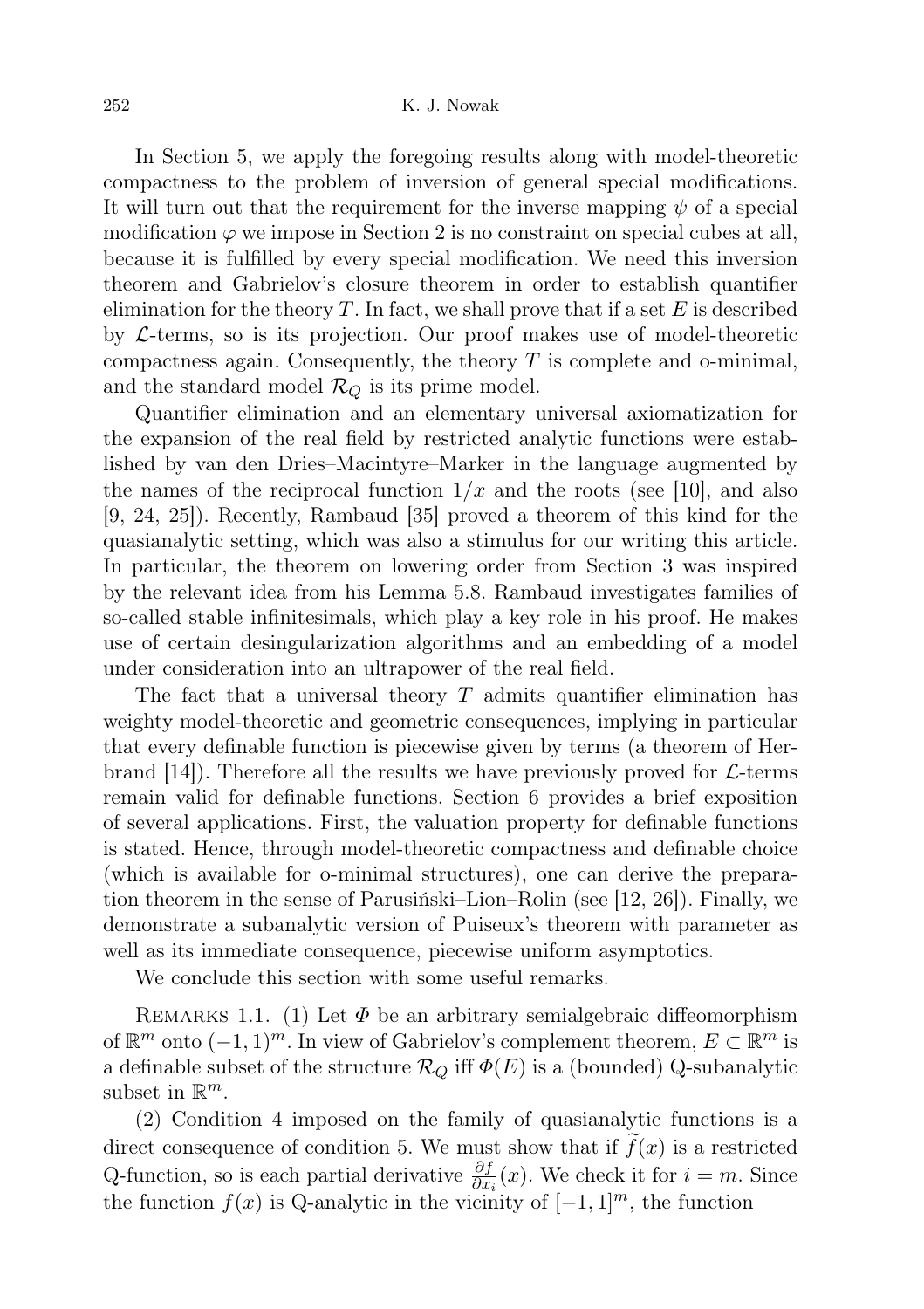$$
g(x, y) := f(x_1, \dots, x_{m-1}, x_m + y) - f(x)
$$

is Q-analytic in the vicinity of  $[-1,1]^m \times [-\delta, \delta] \subset \mathbb{R}^{m+1}$  with some  $\delta > 0$ . It follows from condition 5 that  $g(x, y) = yh(x, y)$  for a function  $h(x, y)$ Q-analytic in the vicinity of  $[-1, 1]^m \times [-\delta, \delta]$ . Hence

$$
\frac{\partial f}{\partial x_m}(x) = \frac{\partial g}{\partial y}(x,0) = h(x,0)
$$

for x in the vicinity of  $[-1, 1]^m$ , which is the desired result.

(3) Under condition 6 of quasi-analyticity, condition 5 for convex subsets U is equivalent to the following one: if the Taylor series of  $f \in \mathcal{Q}(U)$  at a point  $a \in U$  is divisible by  $x_i - a_i$ , then  $f(x) = (x_i - a_i)g(x)$  with some  $q \in \mathcal{Q}(U)$ .

(4) Although it is well-known that every model  $\mathcal R$  of the theory  $T$  is a real closed field (see e.g. [23]), we shall not use this fact in our approach.

(5) The interpretation  $f^{\mathcal{R}}$  of each restricted Q-function  $\tilde{f}$  in any model  $\mathcal R$  of the theory  $T$  is an infinitely differentiable function, and we have

$$
\frac{\partial f^{\mathcal{R}}}{\partial x_i} = \left(\frac{\partial f}{\partial x_i}\right)^{\mathcal{R}}.
$$

Indeed, if  $f(x)$  is Q-analytic in the vicinity of  $[-1, 1]^m$ , then (as in Remark 2)

 $f(x_1, \ldots, x_{m-1}, x_m + y) - f(x) = yh(x, y) = y[h(x, 0) + yk(x, y)]$ 

for certain functions  $h(x, y)$  and  $k(x, y)$  which are Q-analytic in the vicinity of  $[-1, 1]^m \times [-\delta, \delta]$  with some  $\delta > 0$ . Hence

$$
\frac{\partial f^{\mathcal{R}}}{\partial x_m}(x) = h^{\mathcal{R}}(x,0) = \left(\frac{\partial f}{\partial x_i}\right)^{\mathcal{R}}(x).
$$

(6) Similarly, making use of Taylor's formula, we have

$$
f(x_1,...,x_{m-1},x_m + y) - \sum_{j=0}^{n} \frac{1}{j!} \cdot \frac{\partial^j f}{\partial x_m^j}(x) \cdot y^j = y^{n+1} \cdot h(x,y)
$$

for a function  $h(x, y)$  Q-analytic in the vicinity of  $[-1, 1]^m \times [-\delta, \delta]$  with some  $\delta > 0$ .

2. Special cubes and analytically independent infinitesimals. We proved in [28] the following

THEOREM 2.1 (on decomposition into special cubes). Every bounded Qsemianalytic subset E in  $\mathbb{R}^m$  is a finite union of special cubes  $S_j$ , i.e. subsets in  $\mathbb{R}^m$  of the form

$$
S_j = \varphi_j((-1,1)^{d_j}),
$$

where  $\varphi_j(x)$  is a Q-mapping from the vicinity of  $[-1,1]^{d_j}$  into  $\mathbb{R}^m$  such that the restriction of  $\varphi_j$  to  $(-1,1)^{d_j}$  is a diffeomorphism onto  $S_j$ .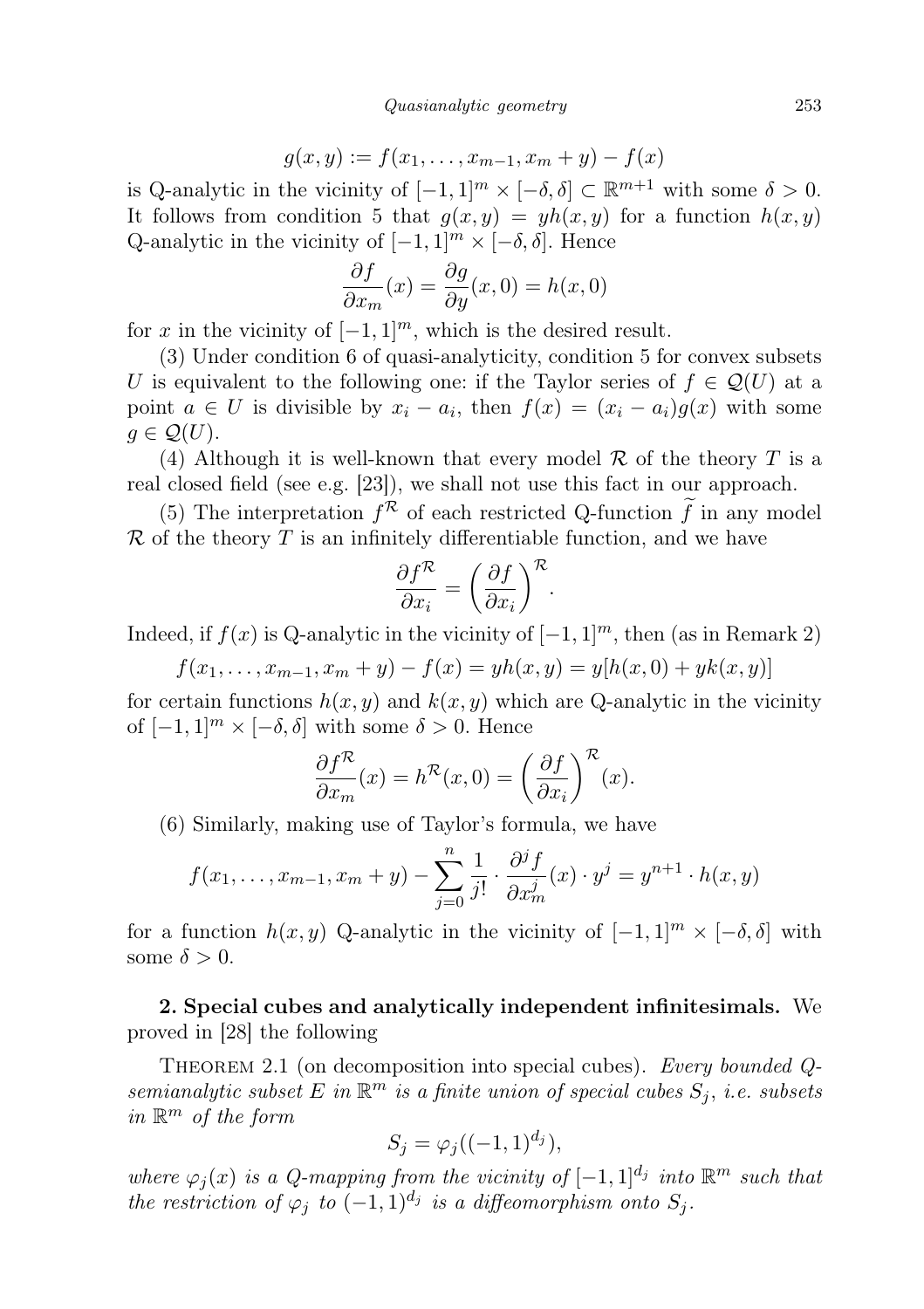Furthermore, each of those special cubes  $S_i$  and the inverse mappings

 $\psi_j : S_j \to (-1,1)^{d_j}$ 

to the associated Q-diffeomorphisms  $\varphi_i$  are piecewise given by terms in the language of restricted Q-analytic functions augmented by the name of the reciprocal function  $1/x$ .

REMARK 2.2. The inverse mappings  $\psi_i$  to the diffeomorphisms  $\varphi_i$  are piecewise given by terms in the language of restricted Q-functions augmented by the name of the reciprocal function  $1/x$ , because—roughly speaking the mappings  $\psi_i$  have been locally built in the process of blowing up as a successive superposition of restricted Q-functions and of the reciprocal function  $1/x$  off the zero argument.

COROLLARY 2.3. Let  $F \subset \mathbb{R}^m$  be a bounded subset described by  $\mathcal{L}$ -terms and  $t(x) = t(x_1, \ldots, x_m)$  be an *L*-term. Then the part of the graph of  $t(x)$ lying over F is a finite union of special cubes  $S_i$  in  $\mathbb{R}^m \times \mathbb{R}$  of the form

$$
S_i = \varphi_i((-1,1)^{d_i}),
$$

where  $\varphi_i(x)$  is a Q-mapping from the vicinity of  $[-1,1]^{d_i}$  into  $\mathbb{R}^m \times \mathbb{R}$  such that the restriction of  $\varphi_i$  to  $(-1,1)^{d_i}$  is a Q-diffeomorphism onto  $S_i$ .

Furthermore, each of those special cubes  $S_i$  and the inverse mappings  $\psi_i: S_i \to (-1,1)^{d_i}$  to  $\varphi_i$  are piecewise given by  $\mathcal{L}$ -terms.

REMARK 2.4. Decomposition into special cubes yields the above corollary according to the following observation. After adding new variables (one for each occurrence of a function symbol involved in a given  $\mathcal{L}\text{-term}$ , the graph of this term and the sets described by a finite number of  $\mathcal{L}$ -terms are bijective projections of certain Q-semianalytic subsets, and the inverse mappings to those projections are given by  $\mathcal{L}$ -terms. Note that if a subset contained in the domain of such a projection is described by  $\mathcal{L}$ -terms, so is its image under this projection. In this fashion, techniques related to Q-semianalytic sets can be adapted to the sets described by  $\mathcal{L}$ -terms.

REMARK 2.5. Given an  $\mathcal{L}$ -term  $t(x) = t(x_1, \ldots, x_m)$ , there exists a partition of  $\mathbb{R}^m$  into finitely many Q-submanifolds described by  $\mathcal{L}$ -terms, such that the restriction of the function given by  $t(x)$  to each of these Qsubmanifolds is smooth (i.e.  $C^{\infty}$ ).

Unless otherwise stated we shall deal with special cubes  $(S, \varphi)$  such that

- $\varphi$  is a Q-mapping in the vicinity of  $[-1,1]^d$  (or sometimes  $[0,1]^d$ ) which is a diffeomorphism of  $(-1, 1)^d$  onto S;
- the inverse mapping  $\psi$  to this diffeomorphism is piecewise given by  $\mathcal{L}$ -terms.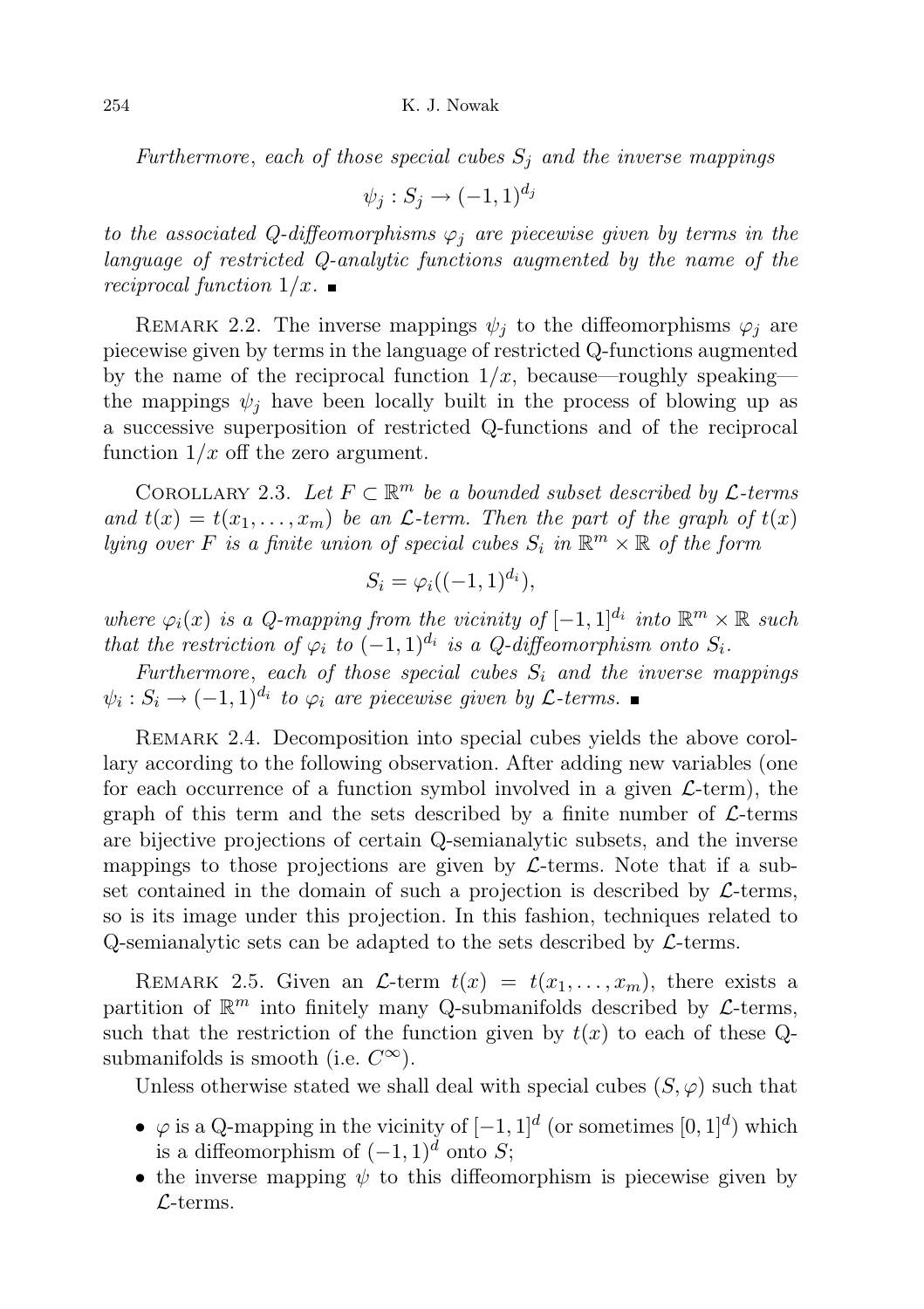It will turn out that the above requirement for the inverse mapping  $\psi$  is no constraint on special cubes at all, because it is fulfilled by every special cube (Proposition 5.4). We shall also consider special cubes described above, but which are the diffeomorphic images of arbitrary cubes in  $\mathbb{R}^d$ , and especially of the cubes  $(0,1)^d$ .

We may regard a special cube  $\varphi : (0,1)^d \to S$  as a kind of modification of the set S. When we look at the special cube  $(S, \varphi)$  in this manner, we shall call  $\varphi$  a special modification.

We now fix a model R of the universal theory T in the language  $\mathcal{L}$ . Every  $\mathcal{L}$ -substructure of  $\mathcal{R}$  is a model of T. We always regard the standard model  $\mathcal{R}_Q$  as a substructure of  $\mathcal{R}$ . Since the decompositions into special cubes we deal with are described by L-terms (both a special modification  $\varphi$  and its inverse  $\psi$ ), they are preserved by passage to any model R of T:

$$
E^{\mathcal{R}} = \bigcup_{j} S_j^{\mathcal{R}} \quad \text{and} \quad (\text{graph } t(x) \cap (F \times \mathbb{R}))^{\mathcal{R}} = \bigcup_{j} S_j^{\mathcal{R}}.
$$

For simplicity of notation, we shall usually omit the superscript  $\kappa$  referring to the interpretations in a model  $\mathcal{R}$ , which will not lead to confusion.

We now turn to an analysis of infinitesimals of the model  $\mathcal{R}$ . We say that infinitesimals  $\lambda = (\lambda_1, \ldots, \lambda_m) \in \mathcal{R}$  are analytically dependent if  $\lambda$  lies in a special cube  $S = \varphi((0, 1)^d)$  with  $d < m$ . We call infinitesimals  $\lambda$  analytically independent if they are not analytically dependent. Analytical independence is preserved, of course, under permutation of infinitesimals. We say that a subset A in  $\mathcal R$  is analytically independent if every finite subset A in  $\mathcal R$ consists of analytically independent infinitesimals. If  $A \subset B$  and the set B is analytically independent, so is A.

For any subset  $A \subset \mathcal{R}$ ,  $\langle A \rangle$  denotes the substructure of  $\mathcal{R}$  generated by  $A$ . Every finitely generated model of  $T$  has, of course, a finite, analytically independent set of generators.

The convex hull of  $\mathbb R$  in  $\mathcal R$  is a valuation ring V of bounded (with respect to R) elements in  $\mathcal{R}$ ; its maximal ideal m consists of all infinitesimals in  $\mathcal{R}$ . The valuation v induced by V is called the *standard valuation* on the field  $\mathcal{R}$ ; its value group  $\Gamma_{\mathcal{R}}$  is a Q-vector space. In order to investigate the valuation v, we shall need several results about Q-functions, stated and proved in this and the next section.

Now we state yet another corollary to the theorem on decomposition into special cubes, which is a direct consequence of Corollary 2.3, applied to the graph of a given term  $t(x)$ .

COROLLARY 2.6 (Desingularization of an  $\mathcal{L}$ -term). Consider an  $\mathcal{L}$ -term  $t(x)$  and positive analytically independent infinitesimals  $\lambda = (\lambda_1, \ldots, \lambda_m)$ . If  $t(\lambda)$  is bounded, then there exist a special cube  $S = \varphi((0,1)^m) \subset \mathbb{R}^m$ , a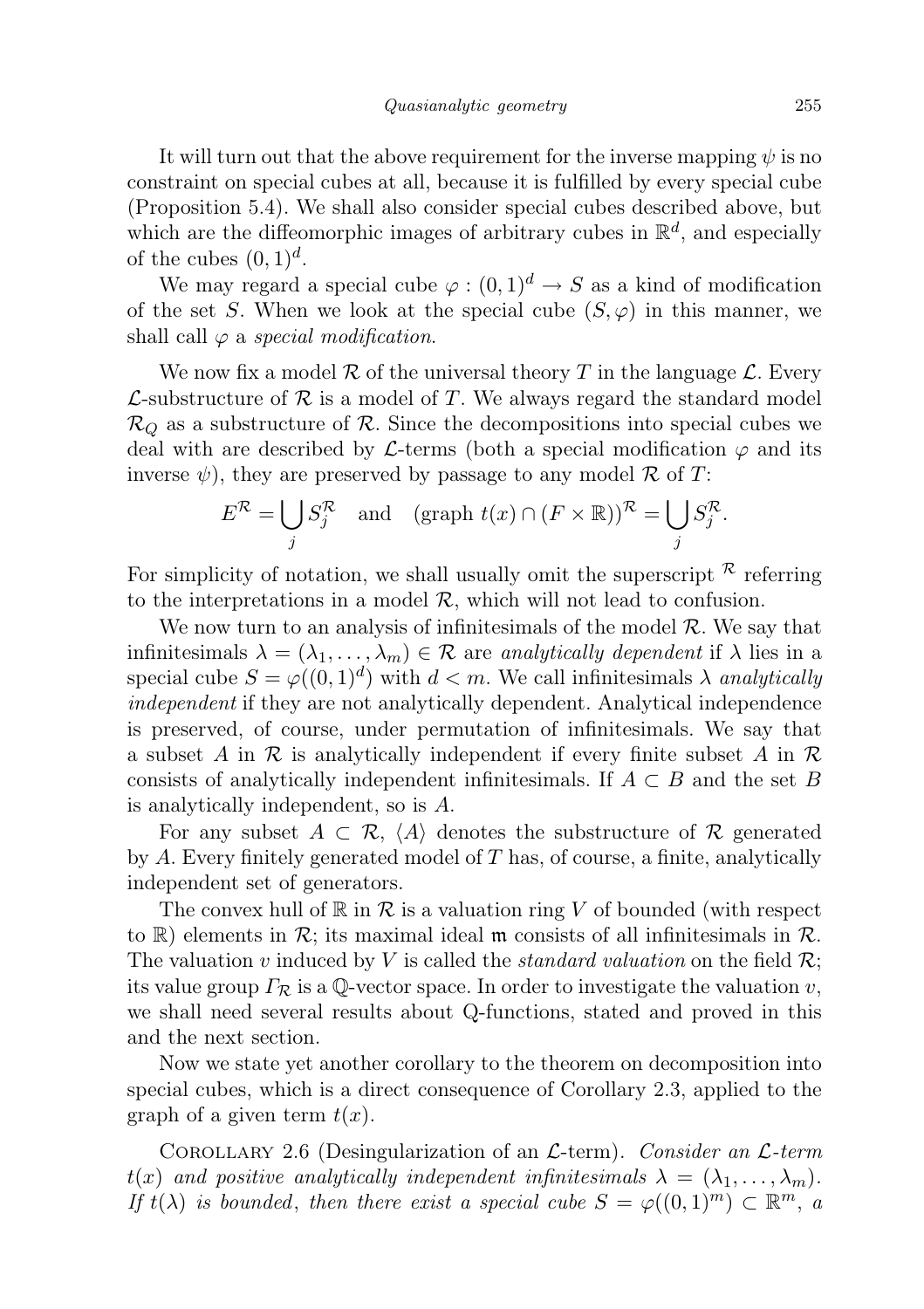Q-function  $f(x')$  in the vicinity of  $[0,1]^m$ , and positive infinitesimals  $\lambda' =$  $(\lambda'_1, \ldots, \lambda'_m)$  such that  $\lambda = \varphi(\lambda') \in S$  and

$$
t^{\varphi}(x') := t(\varphi(x')) = f(x') \quad \text{for all} \ \ x' \in (0,1)^m. \ \blacksquare
$$

We can rephrase the conclusion of Corollary 2.6 as follows.

One can find a special modification

$$
\varphi : (0,1)^m \to \mathbb{R}^m \quad with \quad \lambda = \varphi(\lambda') \quad \text{for some } \lambda' \in (0,1)^m
$$

such that the superposition  $f := t \circ \varphi$  extends to a Q-function in the vicinity of  $[0,1]^m$ ; in particular,  $t(\lambda) = f(\lambda')$ .

The next theorem will be crucial for investigation of  $y$ -regular Q-functions. Its proof makes use of the noetherianity of the rings of formal power series.

PROPOSITION 2.7. Let  $f_n : [-1,1]^m \rightarrow \mathbb{R}, n \in \mathbb{N}$ , be restricted Qfunctions, not all of which vanish identically, and let  $\lambda = (\lambda_1, \ldots, \lambda_m)$  be positive analytically independent infinitesimals. Then one can find a special cube

$$
S = \varphi((0,1)^m) \subset \mathbb{R}^m
$$

with special modification  $\varphi(x)$  Q-analytic in the vicinity of the cube  $[0,1]^m$ and a composite of successive blowings-up, and positive infinitesimals  $\lambda' =$  $(\lambda'_1, \ldots, \lambda'_m)$  such that  $\lambda = \varphi(\lambda') \in S$  and

$$
f_n^{\varphi}(x') := (f_n \circ \varphi)(x') = x'^{\alpha} u_n(x'), \quad n \in \mathbb{N},
$$

in the vicinity of  $[0,1]^m$ , where  $\alpha \in \mathbb{N}^m$ , the functions  $u_n(x')$  are Q-analytic in the vicinity of  $[0, 1]^m$  and  $u_k(0) \neq 0$  for a certain  $k \in \mathbb{N}$ .

REMARK 2.8. Note that the inverse mapping  $\psi : S \to (0,1)^m$  to the special modification  $\varphi$  is piecewise given by terms in the language of restricted Q-functions augmented by the name of the reciprocal function  $1/x$ . Such a special modification  $\varphi$  can be achieved by transformation to normal crossings by blowing up combined with a suitable partitioning on each successive stage of the process of blowing up (according to our method of decomposition into special cubes, presented in [28]).

For the proof of Proposition 2.7, consider the ideal  $\mathcal{I} \subset \mathbb{R}[[x]]$  generated by the Taylor series at zero  $\widehat{f}_n(x)$  of the functions  $f_n(x)$  and take generators  $\widehat{f}_1, \ldots, \widehat{f}_N$  of *I*. One can simultaneously transform by blowing up the functions

$$
f_1(x),\ldots,f_N(x),x_1,\ldots,x_m
$$

to normal crossings, so that

$$
f_n^{\varphi}(x') = x'^{\beta_n} v_n(x'), \quad v_n(0) \neq 0 \quad \text{for } n = 1, \dots, N,
$$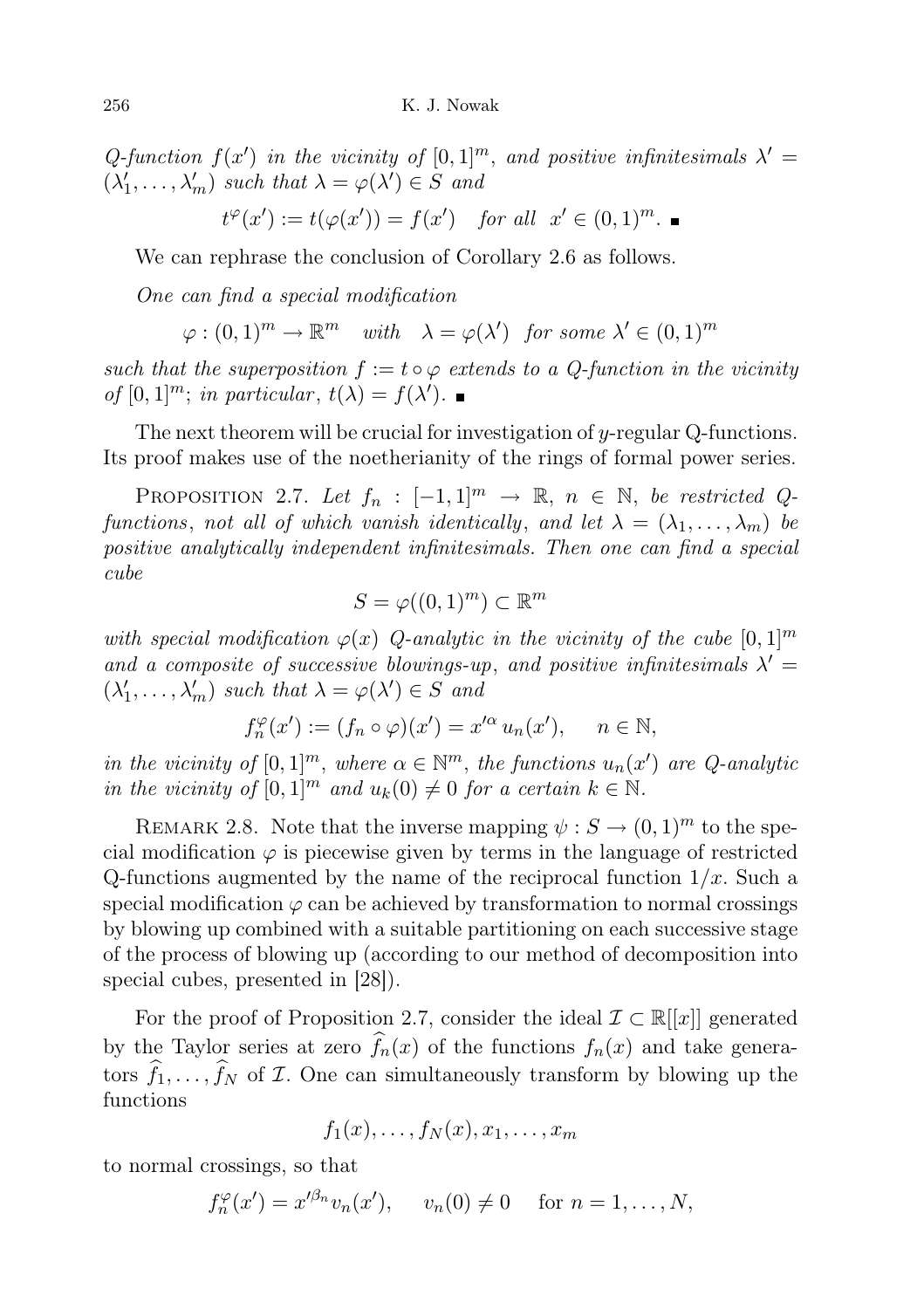and the exponents  $\beta_1, \ldots, \beta_N$  are totally ordered with respect to the partial ordering induced from  $\mathbb{N}^m$  (i.e.  $\alpha \leq \beta$  means  $\alpha_i \leq \beta_i$  for all  $i = 1, \ldots, m$ ) see e.g. [2, 4]. Putting

$$
\alpha := \beta_k = \min\{\beta_1, \dots, \beta_N\},\
$$

we see that all the Taylor series at zero  $\hat{f}_n^{\varphi}(x')$  are divisible by  $x'^{\alpha}$ , whence so are the functions  $f_n^{\varphi}(x')$  (by condition 5 imposed on our family of Qfunctions, which asserts that the quasianalytic family of functions is closed under division by a coordinate; see also Remark  $1.1(3)$ ). The conclusion can thus be achieved by our method of decomposition into special cubes [28], when one takes into account the following two observations:

- when transforming to normal crossings by blowing up, the successive inverse images of the infinitesimals  $\lambda$  lie on no centre of the successive blowings-up, because they continue to be analytically independent;
- the final inverse image under the transformation of each orthant is a union of orthants, so that one may assume that the inverse image  $\lambda'$ of  $\lambda$  lies in the first orthant.

By the y-order ord  $f(x, y)$  of a Q-function  $f(x, y)$  at zero we mean the smallest non-negative integer  $n \in \mathbb{N}$  for which  $\frac{\partial^n f}{\partial y^n}(0,0) \neq 0$ , if such integers exist, or  $\infty$  otherwise. We say that the function  $f(x, y)$  is y-regular at zero if ord  $f(x, y) < \infty$ , i.e.  $f(0, y) \neq 0$ . A useful fact, which is an immediate consequence of postulate 5 imposed on the family of Q-functions, is stated below.

LEMMA 2.9. If  $f(x, y) : [-1, 1]^m \times [-1, 1] \rightarrow \mathbb{R}$  is a restricted Q-function such that each partial derivative

$$
\frac{\partial^n f}{\partial y^n}(x,0) \quad \text{for } n = 0, 1, 2, \dots
$$

is divisible by  $x^{\alpha}$ , then so is the function  $f(x, y)$ .

Hence and by the foregoing proposition applied to the sequence of Qfunctions  $f_n(x) := \frac{\partial^n f}{\partial y^n}(x, 0)$  for  $n = 0, 1, 2, \ldots$ , we obtain

COROLLARY 2.10 (Modification of a Q-function to a y-regular one). Let  $f(x, y) : [-1, 1]^m \times [-1, 1] \rightarrow \mathbb{R}$  be a restricted Q-function,  $f \not\equiv 0$ , and  $\lambda = (\lambda_1, \ldots, \lambda_m)$  be positive analytically independent infinitesimals. Then one can find a special cube  $S = \varphi((0,1)^m) \subset \mathbb{R}^m$  with  $\varphi$  being a composite of successive blowings-up, and positive infinitesimals  $\lambda' = (\lambda'_1, \dots, \lambda'_m)$  such that  $\lambda = \varphi(\lambda') \in S$  and

$$
f^{\varphi}(x',y) := f(\varphi(x'),y) = x'^{\alpha}g(x',y)
$$

in the vicinity of  $[0,1]^{m+1}$ , where  $\alpha \in \mathbb{N}^m$  and  $g(x', y)$  is a Q-function yregular at  $(0,0) \in \mathbb{R}^m \times \mathbb{R}$ .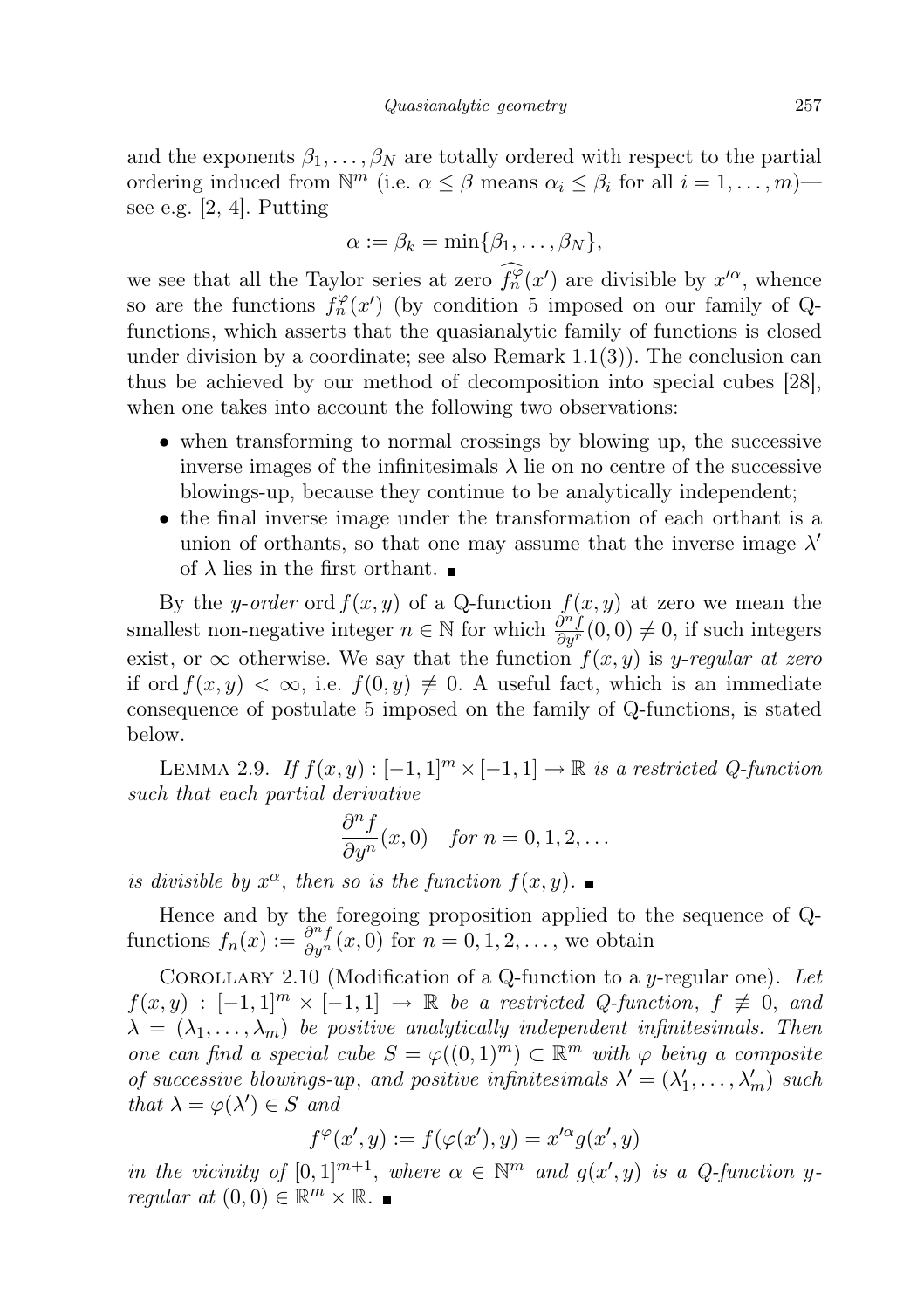COROLLARY 2.11. Consider infinitesimals  $\lambda = (\lambda_1, \dots, \lambda_m)$  and  $\mu$ . If  $v(\mu) \notin \Gamma_{\langle \lambda \rangle}$ , then for any Q-function  $f(x, y)$  at  $(0, 0) \in \mathbb{R}_x^m \times \mathbb{R}_y$  we have

$$
v(f(\lambda,\mu)) \in \Gamma_{\langle\lambda\rangle} \oplus \mathbb{N} \cdot v(\mu).
$$

Indeed, we may assume that the infinitesimals  $\lambda$  are analytically independent. In view of Corollary 2.10, we can assume that the function  $f(x, y)$ is y-regular at zero, say, of y-order n. Then, in the vicinity of zero, we have

$$
f(x,y) = f_0(x) + f_1(x)y + \cdots + f_{n-1}(x)y^{n-1} + f_n(x,y)y^n,
$$

where  $f_0(x), \ldots, f_{n-1}(x), f_n(x, y)$  are Q-functions at zero and  $f_n(0, 0) \neq 0$ . By the assumption of the corollary, the values

$$
v(f_0(\lambda)), v(f_1(\lambda)\mu), \ldots, v(f_{n-1}(\lambda)\mu^{n-1}), v(f_n(\lambda,\mu)\mu^n) = v(\mu^n)
$$

are pairwise distinct, and thus the assertion follows.

3. Active and non-active infinitesimals. We say that an infinitesimal  $\mu$  is non-active over infinitesimals  $\lambda = (\lambda_1, \ldots, \lambda_m)$  if for each  $\mathcal{L}$ -term  $t(x)$ we have

$$
v(\mu - t(\lambda)) \in \Gamma_{\langle \lambda \rangle}.
$$

Otherwise, the infinitesimal  $\mu$  is called *active* over  $\lambda$ . It is clear that if  $\mu$  is non-active over  $\lambda$ , so is the infinitesimal  $\mu' = s(\lambda)\mu + t(\lambda)$  that is the value at  $(\lambda, \mu)$  of any y-linear  $\mathcal{L}$ -term.

THEOREM 3.1 (on lowering y-order). Let  $f(x, y)$  be a Q-function, yregular at  $(0,0) \in \mathbb{R}_x^m \times \mathbb{R}_y$  of y-order  $n > 0$ ,  $\lambda = (\lambda_1, \ldots, \lambda_m)$  be positive infinitesimals and  $\mu$  a positive infinitesimal, non-active over  $\lambda$ . Then there exist a special cube  $S = \varphi((0,1)^d) \subset \mathbb{R}^m$  with  $d \leq m$ , a Q-function  $\omega(x', y')$ in the vicinity of  $[0, 1]^d \times \mathbb{R}$ , linear with respect to the last variable and with  $\omega(0,0) = 0$ , a Q-function  $g(x', y')$  in the vicinity of  $[0,1]^{m+1}$  of y'-order  $\langle n, \text{ positive infinitesimals } \lambda' = (\lambda'_1, \ldots, \lambda'_d), \text{ a positive infinitesimal } \mu',$ non-active over  $\lambda'$ , and  $\alpha \in \mathbb{N}^m$  such that  $\lambda = \varphi(\lambda') \in S$ ,  $\mu = \omega(\lambda', \mu')$  and

$$
f^{\sigma}(x', y') := f(\varphi(x'), \omega(x', y')) = x'^{\alpha} g(x', y')
$$
  
in the vicinity of [0, 1]<sup>d+1</sup>; here  $\sigma(x', y') := (\varphi(x'), \omega(x', y'))$ .

We may, of course, assume that the infinitesimals  $\lambda$  are analytically independent, and in this case we have  $d = m$ . Our proof starts with the observation that the implicit function theorem yields a Q-function  $\chi(x)$  at  $0 \in \mathbb{R}^m$  such that

$$
\frac{\partial^{n-1}f}{\partial y^{n-1}}(x,\chi(x)) = 0 \text{ and } \chi(0) = 0.
$$

After the y-linear change of variables  $y' = y - \chi(x)$ , the infinitesimal  $\mu' :=$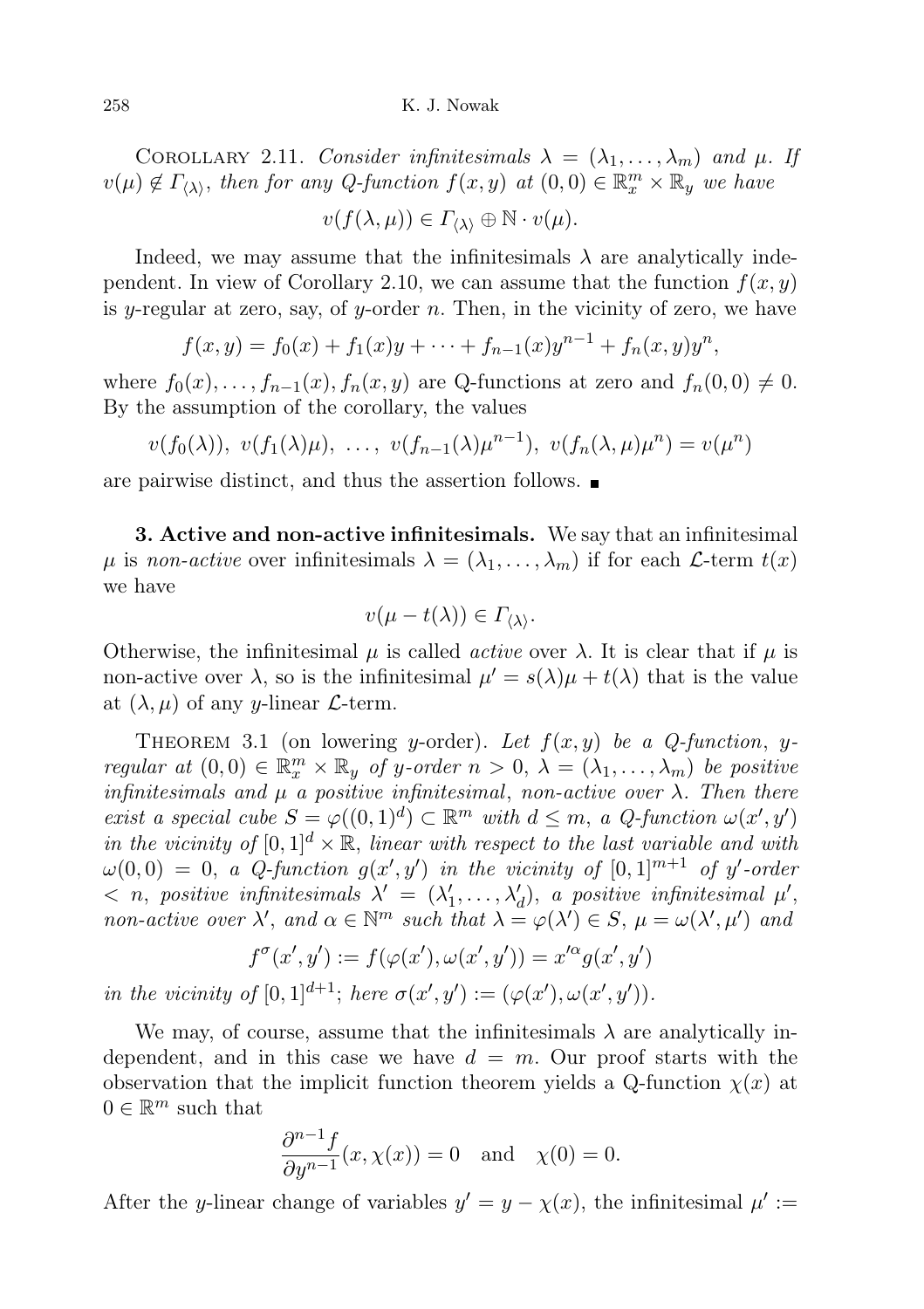$\mu - \chi(\lambda)$  remains non-active over  $\lambda$ . Therefore, one may assume that

$$
\frac{\partial^{n-1}f}{\partial y^{n-1}}(x,0) \equiv 0.
$$

Since  $\mu$  is non-active over  $\lambda$ ,  $v(\mu) = v(t(\lambda))$  for some *L*-term  $t(x)$ . Due to the desingularization of  $\mathcal{L}$ -terms (Corollary 2.6), there exist a special cube  $S = \varphi((0,1)^m) \subset \mathbb{R}^m$  as described in the theorem, a Q-function  $\xi(x)$  in the vicinity of  $[0,1]^m$  and positive infinitesimals  $\lambda' = (\lambda'_1, \ldots, \lambda'_m)$  such that

$$
\lambda = \varphi(\lambda')
$$
 and  $t(\lambda) = \xi(\lambda').$ 

Through transformation to normal crossings by blowing up, one can also assume that  $\xi(x)$  is a normal crossing at zero, whence

$$
v(\mu) = v(t(\lambda)) = v((\lambda')^{\alpha})
$$

for some multi-index  $\alpha \in \mathbb{N}^m$ . We are thus reduced to the case where  $v(\mu)$  $v(\lambda^{\alpha})$ ; then  $\mu = (c + \epsilon)\lambda^{\alpha}$  with some  $c \in \mathbb{R}$  and an infinitesimal  $\epsilon$ .

Consider now the y-linear change of variables  $y' = y - cx^{\alpha}$  and put

$$
\mu' := \mu - c\lambda^{\alpha} = \epsilon \lambda^{\alpha};
$$

obviously,  $v(\mu') > v(\mu)$ . Then

$$
f(x, y) = f(x, y' + cx^{\alpha}) =: g(x, y')
$$

and

$$
\frac{\partial^{n-1}g}{\partial (y')^{n-1}}(x, y') = \frac{\partial^{n-1}f}{\partial y^{n-1}}(x, y' + cx^{\alpha}).
$$

Note that

$$
\frac{\partial^{n-1}g}{\partial (y')^{n-1}}(x,0) = \frac{\partial^{n-1}f}{\partial y^{n-1}}(x,cx^{\alpha}) \neq 0,
$$

because, by the initial reduction,  $y = 0$  is a unique solution near zero of the equation  $\frac{\partial^{n-1} f}{\partial y^{n-1}}(x, y) = 0$ . Again, through transformation to normal crossings by blowing up, one can assume that the function  $\frac{\partial^{n-1}g}{\partial (y/n-1)}$  $\frac{\partial^{n} g}{\partial (y')^{n-1}}(x,0)$  is a normal crossing at  $0 \in \mathbb{R}^m$ , i.e.

$$
\frac{\partial^{n-1}g}{\partial (y')^{n-1}}(x,0) = u(x)x^{\beta}
$$

for some  $\beta \in \mathbb{N}^m$  and a Q-function  $u(x)$  at  $0 \in \mathbb{R}^m$  with  $u(0) \neq 0$ .

We now show that  $\mu'' := \mu'/\lambda^{\beta}$  is an infinitesimal too. Indeed, we have

$$
v(\lambda^{\beta}) = v\left(\frac{\partial^{n-1}g}{\partial(y')^{n-1}}(\lambda,0)\right) = v\left(\frac{\partial^{n-1}f}{\partial y^{n-1}}(\lambda,c\lambda^{\alpha})\right).
$$

Since  $\frac{\partial^n f}{\partial y^n}(0,0) \neq 0$ , we get

$$
\frac{\partial^{n-1} f}{\partial y^{n-1}}(\lambda, \mu) = \frac{\partial^{n-1} f}{\partial y^{n-1}}(\lambda, 0) + \text{unit} \cdot \mu = \text{unit} \cdot \mu
$$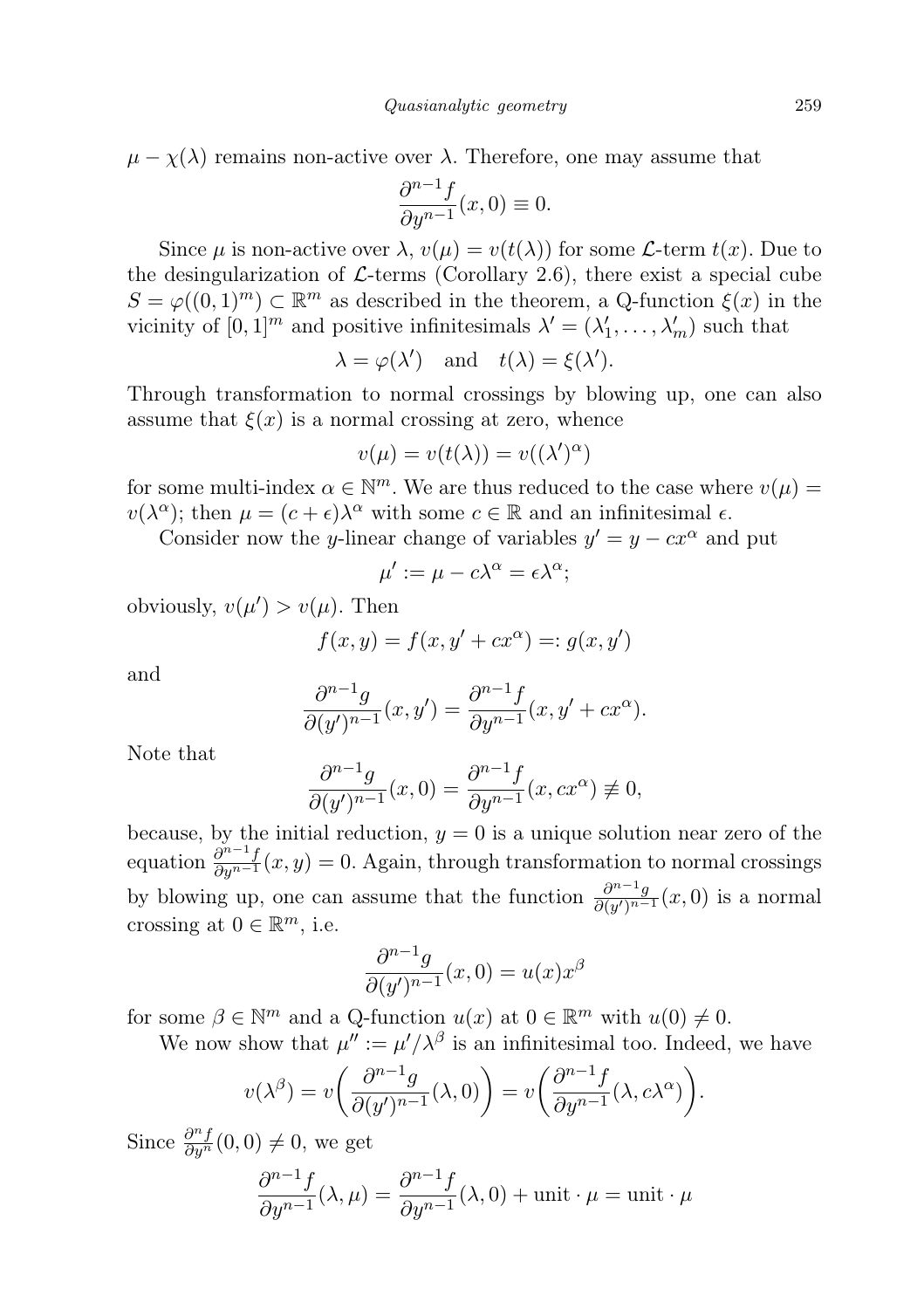and

$$
\frac{\partial^{n-1} f}{\partial y^{n-1}}(\lambda, \mu) = \frac{\partial^{n-1} f}{\partial y^{n-1}}(\lambda, c\lambda^{\alpha}) + \text{unit} \cdot \mu'.
$$

Hence

$$
\frac{\partial^{n-1}f}{\partial y^{n-1}}(\lambda, c\lambda^{\alpha}) = \text{unit} \cdot \mu,
$$

and thus  $v(\lambda^{\beta}) = v(\mu) < v(\mu')$ , as desired.

The above allows one to introduce yet another  $y$ -linear change of variables, namely  $y'' = y'/x^{\beta}$ . Then

$$
f(x, y) = g(x, y') = g(x, y'' \cdot x^{\beta}) =: h(x, y'')
$$

whence we get

$$
\frac{\partial^k h}{\partial (y'')^k}(x, y'') = x^{k \cdot \beta} \cdot \frac{\partial^k g}{\partial (y')^k}(x, y'' \cdot x^{\beta}) \text{ for all } k \in \mathbb{N}.
$$

We have, in particular, the equalities

$$
\frac{\partial^k h}{\partial (y'')^k}(x,0) = x^{k \cdot \beta} \cdot \frac{\partial^k g}{\partial y^k}(x,0) \quad \text{ for all } k \in \mathbb{N}.
$$

But for  $k = n - 1$  we get

$$
\frac{\partial^{n-1}h}{\partial (y'')^{n-1}}(x,0) = x^{(n-1)\cdot\beta} \cdot \frac{\partial^{n-1}g}{\partial y^{n-1}}(x,0) = x^{n\cdot\beta} \cdot u(x)
$$

with  $u(0) \neq 0$ . Every partial derivative  $\frac{\partial^k h}{\partial (u'')}$  $\frac{\partial^n h}{\partial (y'')^k}(x,0), k \geq n-1$ , is thus divisible by  $x^{n \cdot \beta}$ . Since the quotient for  $k = n-1$  is just  $u(x)$  with  $u(0) \neq 0$ , we are able to lower the y-order of the function  $f(x, y)$  by means of Proposition 2.7 and Lemma 2.9 applied to the functions  $x^{n \cdot \beta}$  and  $\frac{\partial^k h}{\partial (y^n)}$  $\frac{\partial^{\kappa}h}{\partial(y'')^k}(x,0), k = 0,1,\ldots,n-2.$ This completes the proof.  $\blacksquare$ 

Repeated application of the above theorem enables us to draw the following two conclusions, which will play a crucial role in what follows. We keep the foregoing assumptions.

PROPOSITION 3.2 (Behaviour of a Q-function at non-active infinitesimals). We can find a special cube  $S = \varphi((0,1)^d) \subset \mathbb{R}^m$  with  $d \leq m$ , a Q-function  $\omega(x', y')$  in the vicinity of  $[0, 1]^d \times \mathbb{R}$ , linear with respect to the last variable and with  $\omega(0,0) = 0$ , a Q-function  $g(x', y')$  in the vicinity of [0, 1]<sup>d+1</sup>, positive infinitesimals  $\lambda' = (\lambda'_1, \ldots, \lambda'_d)$ , an infinitesimal  $\mu'$ , nonactive over  $\lambda'$ , and  $\alpha \in \mathbb{N}^d$  such that  $\lambda = \varphi(\lambda') \in S$ ,  $\mu = \omega(\lambda', \mu')$ ,  $g(0, 0) \neq 0$ and

$$
f^{\sigma}(x',y') := f(\varphi(x'), \omega(x',y')) = x'^{\alpha}g(x',y')
$$

in the vicinity of  $[0,1]^{d+1}$ . In particular,  $v(f(\lambda,\mu)) = v(\lambda'^{\alpha}) \in \Gamma_{\langle \lambda \rangle}$ .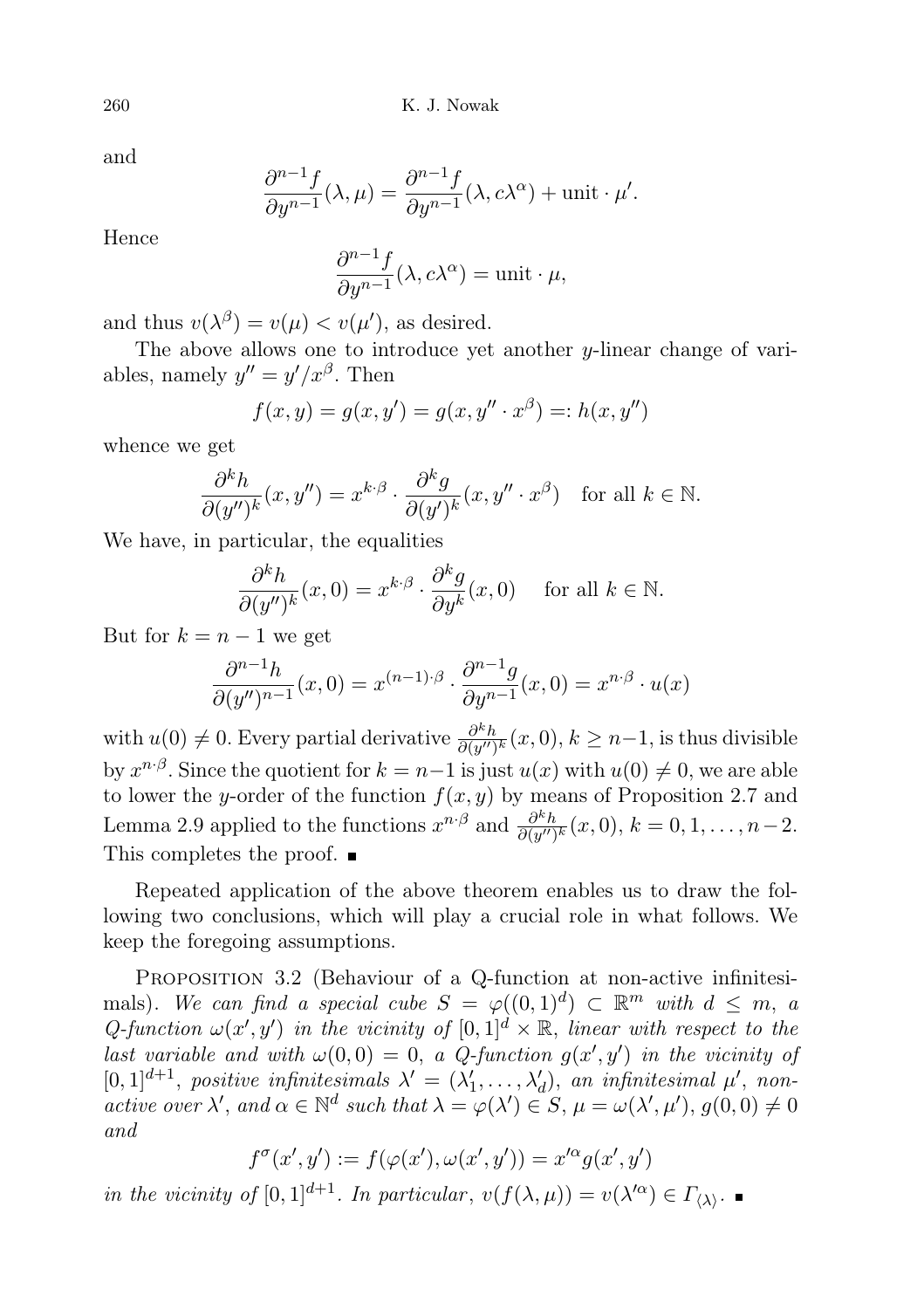PROPOSITION 3.3 (Exchange property for a non-active infinitesimal). We can find a special cube  $S = \varphi((0,1)^d) \subset \mathbb{R}^m$  with  $d \leq m$ , a Q-function  $\omega(x', y')$  in the vicinity of  $[0, 1]^d \times \mathbb{R}$ , linear with respect to the last variable and with  $\omega(0,0) = 0$ , a Q-function  $g(x', y')$  in the vicinity of  $[0,1]^{d+1}$ , a Q-function  $h(x')$  in the vicinity of  $[0,1]^d$ , positive infinitesimals  $\lambda' =$  $(\lambda'_1,\ldots,\lambda'_d)$ , an infinitesimal  $\mu'$ , non-active over  $\lambda'$ , and  $\alpha \in \mathbb{N}^d$  such that  $\lambda = \varphi(\lambda') \in S$ ,  $\mu = \omega(\lambda', \mu')$ ,  $\frac{\partial g}{\partial y}(0, 0) \neq 0$  and

$$
f^{\sigma}(x', y') - h(x') = f(\varphi(x'), \omega(x', y')) - h(x') = x'^{\alpha} g(x', y')
$$

in the vicinity of  $[0, 1]^{d+1}$ . Consequently, the non-active infinitesimal  $\mu$  is the value of an  $\mathcal L$ -term  $\tau(x, y)$  at the infinitesimals  $\lambda$  and  $\nu := f(\lambda, \mu)$ :

$$
\mu = \tau(\lambda_1, \dots, \lambda_m, \nu) \quad or \; equivalently \quad \mu \in \langle \lambda, \nu \rangle.
$$

We shall now derive some consequences of Proposition 3.2.

COROLLARY 3.4. Given a finite number of infinitesimals  $\lambda = (\lambda_1, \ldots, \lambda_m)$ , the value group  $\Gamma_{\langle\lambda\rangle}$  is a vector space over  $\mathbb Q$  of dimension  $\leq m$ .

We argue by induction on the number  $m$  of generators. We may, of course, assume that the infinitesimals  $\lambda$  are analytically independent. It suffices to show that the vector space spanned by the set

$$
\{v(f(\lambda)) : f \text{ is a Q-function at } 0 \in \mathbb{R}^m\}
$$

is of dimension  $d(\lambda) \leq m$ . Indeed, supposing the vectors  $v(t_1(\lambda)), \ldots$  $v(t_{m+1}(\lambda))$  to be linearly independent over Q, by applying  $m+1$  times Corollary 2.6 we would find infinitesimals  $\lambda' = (\lambda'_1, \dots, \lambda'_m) \in \langle \lambda \rangle$  and Q-functions  $f_1(x), \ldots, f_{m+1}(x)$  at  $0 \in \mathbb{R}^m$  such that

$$
t_i(\lambda) = f_i(\lambda')
$$
 for  $i = 1, ..., m + 1$ .

Hence we would get  $d(\lambda') > m$ , which contradicts our hypothesis.

Suppose now that the assertion holds for m and take  $m+1$  infinitesimals  $\lambda = (\lambda_1, \ldots, \lambda_m), \mu$ . We must show that  $d(\lambda, \mu) \leq m + 1$ . If  $\mu$  is non-active over  $\lambda$ , it follows from Proposition 3.2 and the induction hypothesis that

$$
d(\lambda, \mu) = d(\lambda) \le \dim \Gamma_{\langle \lambda \rangle} \le m.
$$

In the other case,  $v(\mu - t(\lambda)) \notin \Gamma_{\langle \lambda \rangle}$  for an  $\mathcal{L}$ -term  $t(x)$ . By the desingularization of L-terms (Corollary 2.6), one can find a special modification  $\varphi$ and infinitesimals  $\lambda'$  such that  $\lambda = \varphi(\lambda')$  and  $f := t \circ \varphi$  is a Q-function at  $0 \in \mathbb{R}^m$ . Then  $t(\lambda) = f(\lambda')$  and  $v(\mu - f(\lambda')) \notin \Gamma_{\langle \lambda \rangle}$ . Consequently, from Corollary 2.11 and the induction hypothesis we get the inequalities

$$
d(\lambda, \mu) \le d(\lambda', \mu) = d(\lambda') + 1 \le \dim \Gamma_{\langle \lambda' \rangle} + 1 \le m + 1,
$$

which is the desired result.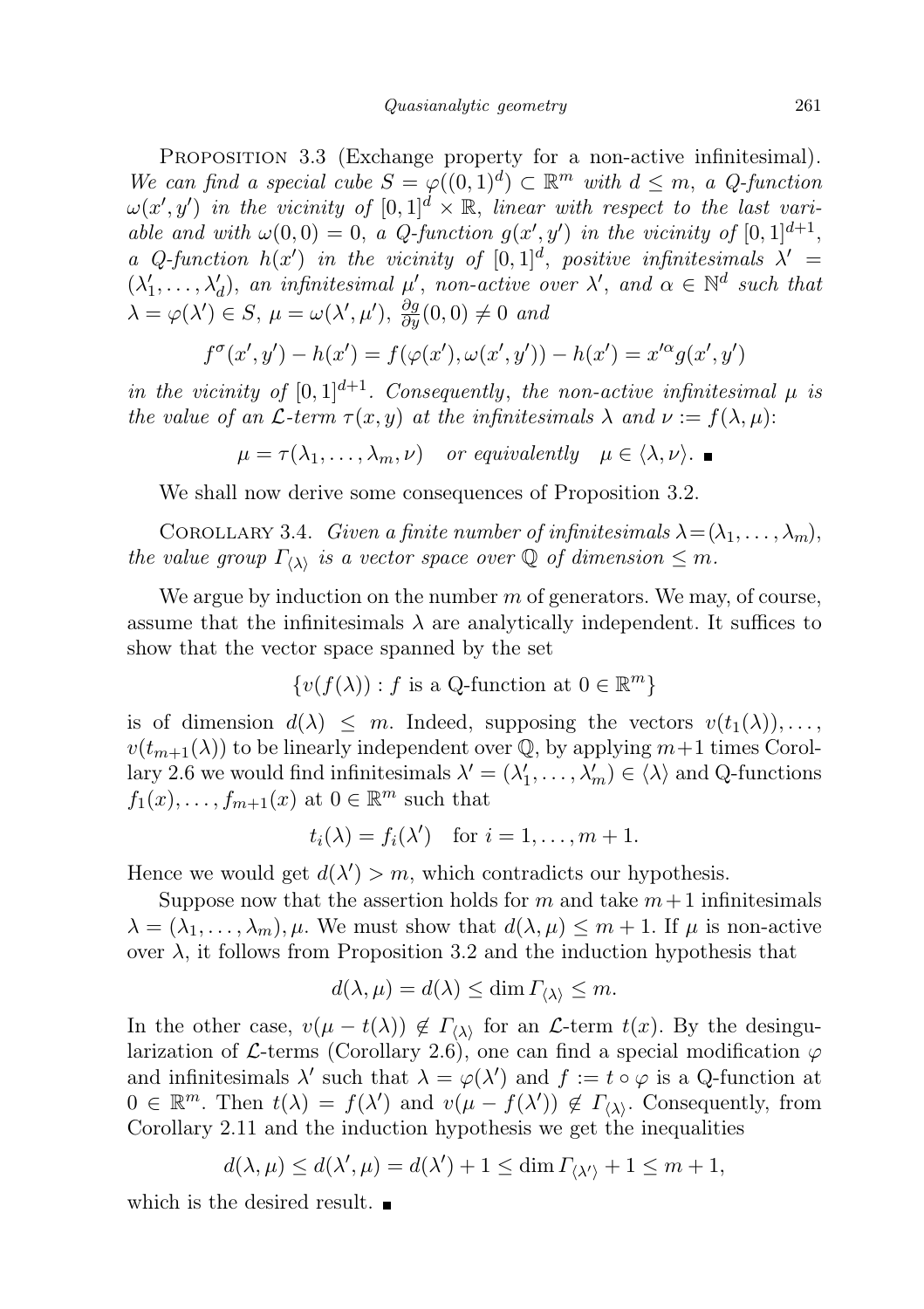262 K. J. Nowak

PROPOSITION 3.5 (Behaviour of an  $\mathcal{L}$ -term at non-active infinitesimals). For each L-term  $t(x, y)$ , there exist a special modification  $\varphi : (0, 1)^d \to \mathbb{R}^m$ with  $d \leq m$ , a Q-function  $\omega(x', y')$  in the vicinity of  $[0, 1]^d \times \mathbb{R}$ , linear with respect to the last variable and with  $\omega(0) = 0$ , a Q-function  $f(x', y')$  in the vicinity of  $[0,1]^{d+1}$ , positive infinitesimals  $\lambda' = (\lambda'_1, \ldots, \lambda'_d)$  and a positive infinitesimal  $\mu'$ , non-active over  $\lambda'$ , such that  $\lambda = \varphi(\lambda') \in S$ ,  $\mu = \omega(\lambda', \mu')$ and for all  $(x', y') \in (0, 1)^{d+1}$  we have

$$
t^{\sigma}(x', y') = f(x', y') \quad or \quad t^{\sigma}(x', y') = \frac{1}{f(x', y')},
$$

according as  $t(\lambda, \mu)$  is bounded or not; here  $t^{\sigma}(x', y') := t(\varphi(x'), \omega(x', y')).$ In particular, we have the dichotomy: either

• an infinitesimal  $\mu$  is active over  $\lambda$ , or

• 
$$
\Gamma_{\langle\lambda,\mu\rangle} = \Gamma_{\langle\lambda\rangle}
$$
.

The proof is by induction on the complexity of the term  $t(x, y)$  with substitution of a special modification, and consists in repeated application of Proposition 3.2 and transformation to normal crossings of the functions in the non-distinguished variables  $x'$ , which occur in the process. In the case of a product of two  $\mathcal{L}$ -terms, one should simultaneously transform to normal crossings the two functions in the non-distinguished variables  $x'$ , so that the two exponents obtained are totally ordered (as in the proof of Proposition 2.7). In the case of a root of an  $\mathcal{L}$ -term, after transformation to normal crossings, one should substitute suitable power functions. The detailed verification is straightforward, and we leave it to the reader. Note, however, that the equality in question holds only for  $(x', y') \in (0, 1)^{d+1}$ , and not in the vicinity of  $[0,1]^{d+1}$ .

Propositions 3.3 and 3.5 immediately yield the following

COROLLARY 3.6 (Exchange property for a non-active infinitesimal). We can find a special modification  $\varphi : (0,1)^d \to \mathbb{R}^m$  with  $d \leq m$ , a Q-function  $\omega(x', y')$  in the vicinity of  $[0, 1]^d \times \mathbb{R}$ , linear with respect to the last variable and with  $\omega(0,0) = 0$ , a Q-function  $g(x', y')$  in the vicinity of  $[0, 1]^{d+1}$ , a Q-function  $h(x')$  in the vicinity of  $[0,1]^d$ , positive infinitesimals  $\lambda' =$  $(\lambda'_1,\ldots,\lambda'_d)$ , an infinitesimal  $\mu'$ , non-active over  $\lambda'$ , and  $\alpha \in \mathbb{N}^m$  such that  $\lambda = \varphi(\lambda') \in S, \ \mu = \omega(\lambda', \mu'), \ \frac{\partial g}{\partial y}(0, 0) \neq 0 \$ and

$$
t^{\sigma}(x',y') - h(x') = t(\varphi(x'), \omega(x',y')) - h(x') = x'^{\alpha}g(x',y')
$$

in the vicinity of  $[0, 1]^{d+1}$ . Consequently, the non-active infinitesimal  $\mu$  is the value of an  $\mathcal{L}$ -term  $\tau(x, y)$  at the infinitesimals  $\lambda$  and  $\nu := t(\lambda, \mu)$ :

$$
\mu = \tau(\lambda_1, \dots, \lambda_m, \nu) \quad or \; equivalently \quad \mu \in \langle \lambda, \nu \rangle.
$$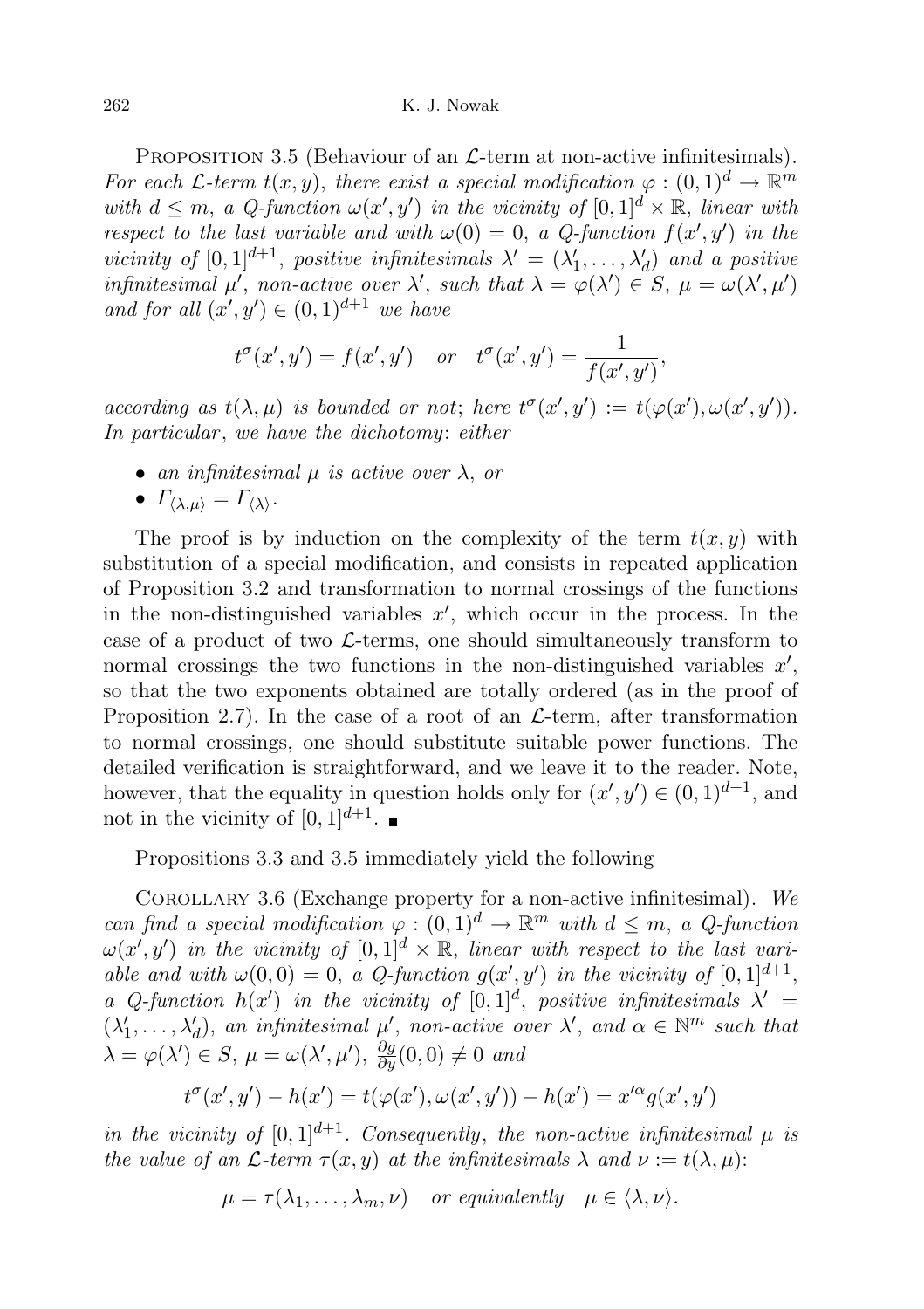## 4. Valuation property for  $\mathcal{L}$ -terms. We begin with

PROPOSITION 4.1. Consider a sequence  $\lambda = (\lambda_1, \dots, \lambda_k)$  of positive infinitesimals whose valuations are linearly independent over Q. Then, for each term  $t(x_1, \ldots, x_k)$  with  $t(\lambda)$  bounded, there are a Q-function f at  $0 \in \mathbb{R}^k$ and multi-indices  $\beta_i = (\beta_{i1}, \ldots, \beta_{ik}) \in \mathbb{Q}^k$ ,  $i = 1, \ldots, k$ , linearly independent over Q, such that  $\lambda^{\beta_1}, \ldots, \lambda^{\beta_m}$  are positive infinitesimals and

$$
t(\lambda)=f(\lambda^{\beta_1},\ldots,\lambda^{\beta_k}).
$$

Our proof starts with the observation that, due to the desingularization of L-terms (Corollary 2.6), there exist a special cube  $S = \varphi((0,1)^k) \subset \mathbb{R}^k$ , a Q-function  $g(x')$  in the vicinity of  $[0,1]^m$ , positive infinitesimals  $\lambda' =$  $(\lambda'_1, \ldots, \lambda'_k)$  such that  $\lambda = \varphi(\lambda') \in S$  and

$$
t^{\varphi}(x') := t(\varphi(x')) = g(x')
$$
 for all  $x' \in (0,1)^k$ .

Via transformation to normal crossings by blowing up, applied to the functions  $\varphi_1, \ldots, \varphi_k$  and the coordinate functions  $x_1, \ldots, x_k$ , one can assume that the infinitesimals  $\lambda'$  are a regular sequence too, and that

$$
\varphi_i(x') = u_i(x')(x')^{\alpha_i}
$$
 with  $\alpha_i = (\alpha_{i1}, \ldots, \alpha_{ik}) \in \mathbb{N}^k$ ,  $i = 1, \ldots, k$ ,

where the Q-functions  $u_i(x')$  are units at zero and the multi-indices  $\alpha_i$ ,  $i = 1, \ldots, k$ , are linearly independent over Q. Let A be the matrix whose rows are just the multi-indices  $\alpha_i$ , and B the inverse matrix with rows  $\beta_l =$  $(\beta_{l1}, \ldots, \beta_{lk}) \in \mathbb{Q}^k$ . Consider the mapping

$$
\psi:(0,\infty)^k\to(0,\infty)^k,\quad \psi(x):=(x^{\beta_1},\ldots,x^{\beta_k}).
$$

Then the superposition  $\chi = (\chi_1, \ldots, \chi_k) := \psi \circ \varphi$  is of the form  $\chi_i(x') =$  $x_i'v_i(x')$ ,  $i = 1, ..., k$ , where the Q-functions  $v_i(x')$  are units at zero. Hence

$$
\lambda^{\beta_1} = \chi_1(\lambda'), \ \ldots, \ \lambda^{\beta_k} = \chi_k(\lambda')
$$

are infinitesimals, and the mapping  $\chi$  is invertible; put  $\omega := \chi^{-1}$ . Then  $x' = \omega(x^{\beta_1}, \ldots, x^{\beta_k}),$  and thus we get

$$
t(\lambda)=g(\lambda')=(g\circ\omega)(\lambda^{\beta_1},\ \ldots\ ,\lambda^{\beta_k}).
$$

Putting  $f := g \circ \omega$  finishes the proof.  $\blacksquare$ 

We now introduce the following definition: a sequence  $\lambda = (\lambda_1, \dots, \lambda_m)$  of infinitesimals will be called *regular with main part*  $\lambda_1, \ldots, \lambda_k$  if the valuations

$$
v(\lambda_1),\ldots,v(\lambda_k)\in\Gamma_{\langle\lambda\rangle}
$$

form a basis over Q of the valuation group  $\Gamma_{\langle \lambda_1,...,\lambda_m \rangle}$ . Note that  $k \leq m$  by Corollary 3.4.

Combining Proposition 4.1 with Proposition 3.5 (on behaviour of an  $\mathcal{L}$ term at non-active infinitesimals), we immediately obtain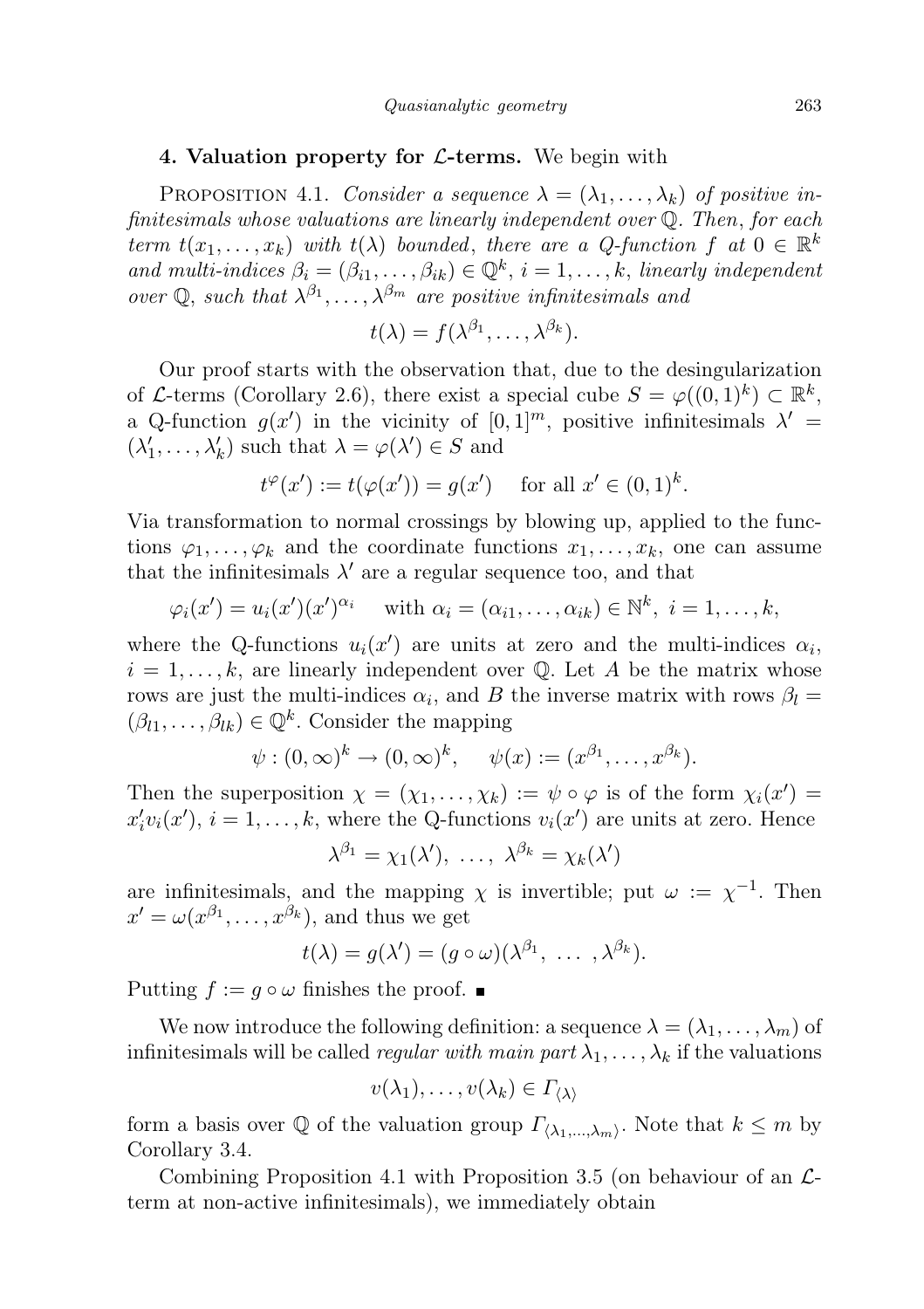COROLLARY 4.2 (Behaviour of an  $\mathcal{L}$ -term at a regular sequence). Suppose that  $\lambda = (\lambda_1, \ldots, \lambda_m)$  is a regular sequence of positive infinitesimals with main part  $\lambda_1, \ldots, \lambda_k, k < m$ . Each infinitesimal  $\lambda_j, j = k+1, \ldots, m$ , is obviously non-active over the preceding infinitesimals. Then, for each  $\mathcal{L}$ term  $t(x_1,...,x_m)$  with  $t(\lambda)$  bounded, there are a Q-function f at  $0 \in \mathbb{R}^m$ and multi-indices  $\beta_i = (\beta_{i1}, \ldots, \beta_{ik}) \in \mathbb{Q}^k$ ,  $i = 1, \ldots, k$ , linearly independent over  $\mathbb{Q}$ , such that  $(\lambda_1, \ldots, \lambda_k)^{\beta_1}, \ldots, (\lambda_1, \ldots, \lambda_k)^{\beta_m}$  are positive infinitesimals and

$$
t(\lambda) = f((\lambda_1,\ldots,\lambda_k)^{\beta_1},\ldots,(\lambda_1,\ldots,\lambda_k)^{\beta_k},\lambda_{k+1},\ldots,\lambda_m).
$$

In particular, the value of any  $\mathcal{L}$ -term at a regular sequence of infinitesimals coincides with the value of a Q-function at a regular sequence of infinitesimals that generates the same  $\mathcal{L}$ -substructure.

We are now in a position to prove a basic theorem on an active infinitesimal, stated below. For the analytic case, we shall present a direct proof which makes use of diagonal series. However, in the general quasianalytic settings, we are not able to apply this technique as yet, because we do not know whether the diagonal series of a quasianalytic function determines a quasianalytic function. Our further deduction is as follows: we derive from this theorem the valuation and exchange properties for  $\mathcal{L}$ -terms; next, in Section 5, quantifier elimination for the theory  $T$  under study is established.

REMARK 4.3. We are able to provide a complete proof of the theorem below for the particular quasianalytic case where the valuations of the infinitesimals  $\lambda_1, \ldots, \lambda_m$  are linearly independent over Q. The proof is quite complicated. Instead of diagonal series, we use a recursive method of admissible annihilation of a sufficient yet finite number of diagonal Taylor coefficients of the function under study. An affirmative answer to the problem of diagonal series for the general quasianalytic case would allow us to extend verbatim our proof for the analytic case to the general quasianalytic settings.

THEOREM 4.4 (on an active infinitesimal). Consider a regular sequence  $\mu, \lambda_1, \ldots, \lambda_m$  of infinitesimals with main part  $\mu, \lambda_1, \ldots, \lambda_k$  and an  $\mathcal{L}$ -term  $t(y, x), x = (x_1 \dots, x_m),$  such that

$$
\nu := t(\mu, \lambda) \notin \langle \lambda \rangle
$$

is an infinitesimal. Then  $\nu$  is active over the infinitesimals  $\lambda$ .

Direct proof for the analytic case. We first reduce the form taken by the term  $t(y, x)$  at the infinitesimals  $(\mu, \lambda)$ . We may, of course, assume that all the infinitesimals under consideration are positive. Put

$$
\lambda' = (\lambda_1, \ldots, \lambda_k), \quad \lambda'' = (\lambda_{k+1}, \ldots, \lambda_m);
$$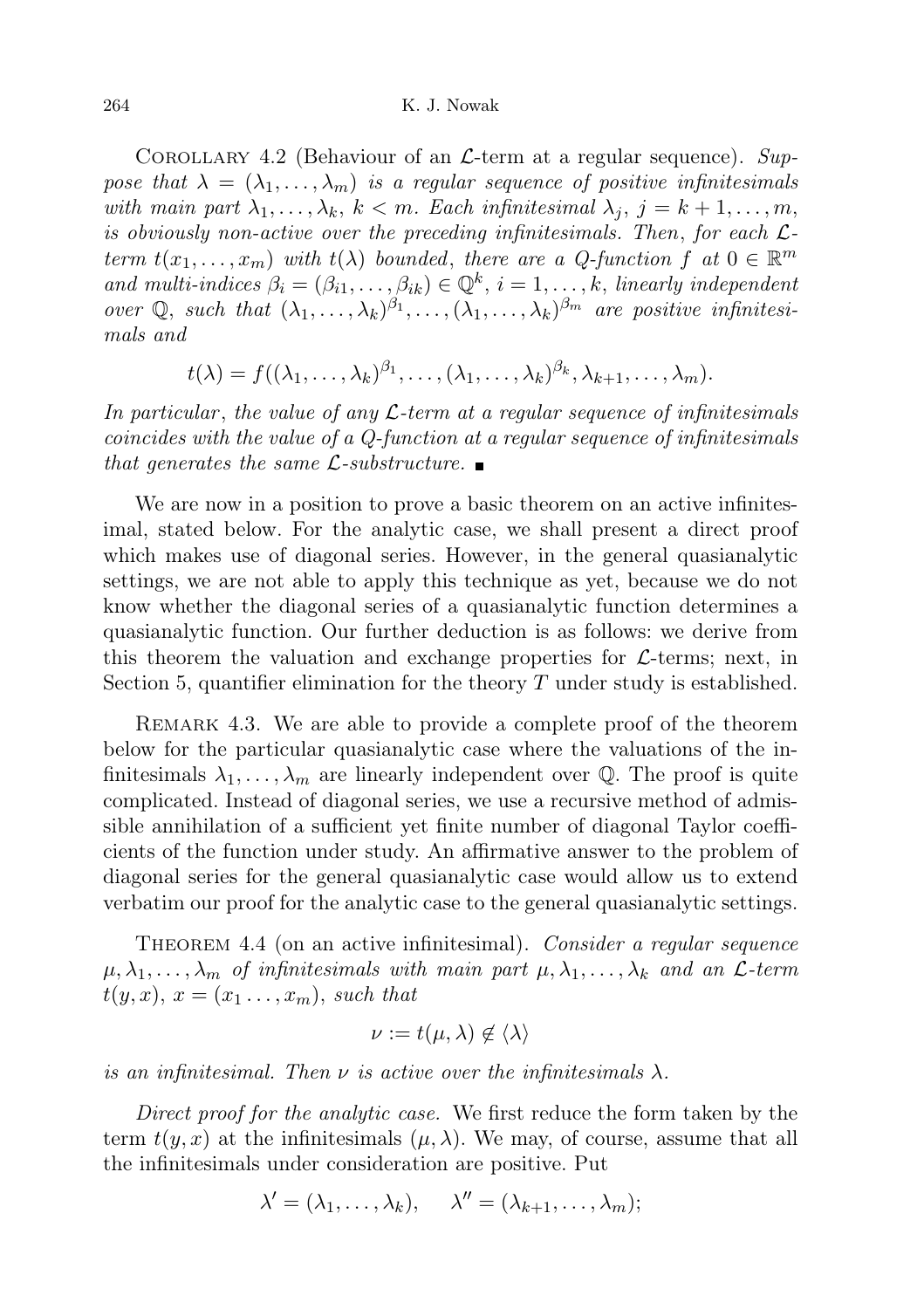by Proposition 4.1 we have

$$
\nu = t(\mu, \lambda) = f((\lambda', \mu)^{\beta_1}, \dots, (\lambda', \mu)^{\beta_{k+1}}, \lambda'')
$$

for some Q-function  $f$  at  $0 \in \mathbb{R}^{m+1}$  and multi-indices

$$
\beta_i = (\beta_{i,1}, \dots, \beta_{i,k+1}) \in \mathbb{Q}^{k+1}, \quad i = 1, \dots, k+1,
$$

linearly independent over  $\mathbb{Q}$ , such that  $(\lambda', \mu)^{\beta_1}, \ldots, (\lambda', \mu)^{\beta_{k+1}}$  are positive infinitesimals. Without loss of generality, the problem can be reduced to the case where  $\beta_i = (\beta_{i,1}, \ldots, \beta_{i,k+1}) \in \mathbb{Z}^{k+1}$ ,  $i = 1, \ldots, k+1$ , and next to the case

$$
\nu = f((\lambda')^{\alpha_1} \mu^{\epsilon_1}, \dots, (\lambda')^{\alpha_{k+1}} \mu^{\epsilon_{k+1}}, \lambda'')
$$

with  $\epsilon_i \in \{-1, 0, 1\}, i = 1, \ldots, k + 1$ .

But one can always replace a Q-function  $f(u, v)$  by  $g(u, v/u)$ , where the Q-function  $g(u', v')$  is given by the formula  $g(u', v') := f(u', u'v')$ . Since the valuations of the infinitesimals  $(\lambda')^{\alpha_1} \mu^{\epsilon_1}, \ldots, (\lambda')^{\alpha_{k+1}} \mu^{\epsilon_{k+1}}$  are pairwise distinct, we can thus reduce the situation to the case where

$$
\nu = f((\lambda')^{\alpha_1}\mu, (\lambda')^{\alpha_2}/\mu, (\lambda')^{\alpha_3}, \dots, (\lambda')^{\alpha_{k+1}}, \lambda''),
$$

and next to the case

$$
\nu = f(\mu, (\lambda')^{\alpha_1}/\mu, (\lambda')^{\alpha_2}, \dots, (\lambda')^{\alpha_k}, \lambda'').
$$

Since the multi-indices  $\alpha_1, \ldots, \alpha_k \in \mathbb{Z}^k$  are obviously linearly independent over Q, we can eventually assume, without loss of generality, that

$$
\nu = f(\mu, \lambda_1/\mu, \lambda) \quad \text{with} \quad \lambda = (\lambda_2 \dots, \lambda_k, \lambda_{k+1}, \dots, \lambda_m),
$$

where  $f(u, v, \tilde{x})$  is a Q-function at  $0 \in \mathbb{R}^{m+1}$  and  $\tilde{x} = (x_2, \ldots, x_m)$ .<br>But in the englistic asse we certainly have at our diaposed diagonal

But in the analytic case we certainly have at our disposal diagonal decompositions of Taylor series. Therefore we can write the function  $f$  as follows:

$$
f(u, v, \widetilde{x}) = u \cdot g(u, uv, \widetilde{x}) + v \cdot h(v, uv, \widetilde{x}) + \varphi(uv, \widetilde{x}),
$$

where g, h are Q-functions at  $0 \in \mathbb{R}^{m+1}$  and  $\varphi$  is a Q-function at  $0 \in \mathbb{R}^m$ . Hence

$$
\nu = \mu \cdot g(\mu, \lambda_1, \lambda) + \lambda_1/\mu \cdot h(\lambda_1/\mu, \lambda_1, \lambda) + \varphi(\lambda_1, \lambda)
$$
  
=  $\mu \cdot g(\mu, \lambda) + \lambda_1/\mu \cdot h(\lambda_1/\mu, \lambda) + \varphi(\lambda).$ 

Since  $\nu = f(\mu, \lambda_1/\mu, \tilde{\lambda}) \notin \langle \lambda \rangle$ , the functions g and h cannot vanish simultaneously:  $g \neq 0$  or  $h \neq 0$ . It follows immediately from Corollary 2.11 that the valuations of the infinitesimals

$$
\mu \cdot g(\mu, \lambda_1, \lambda)
$$
 and  $\lambda_1/\mu \cdot h(\lambda_1/\mu, \lambda_1, \lambda)$ 

lie respectively in

$$
\Gamma_{\langle \lambda_1,\ldots,\lambda_m \rangle} + \mathbb{Z}_+ \cdot v(\mu)
$$
 and  $\Gamma_{\langle \lambda_1,\ldots,\lambda_m \rangle} + \mathbb{Z}_- \cdot v(\mu)$ .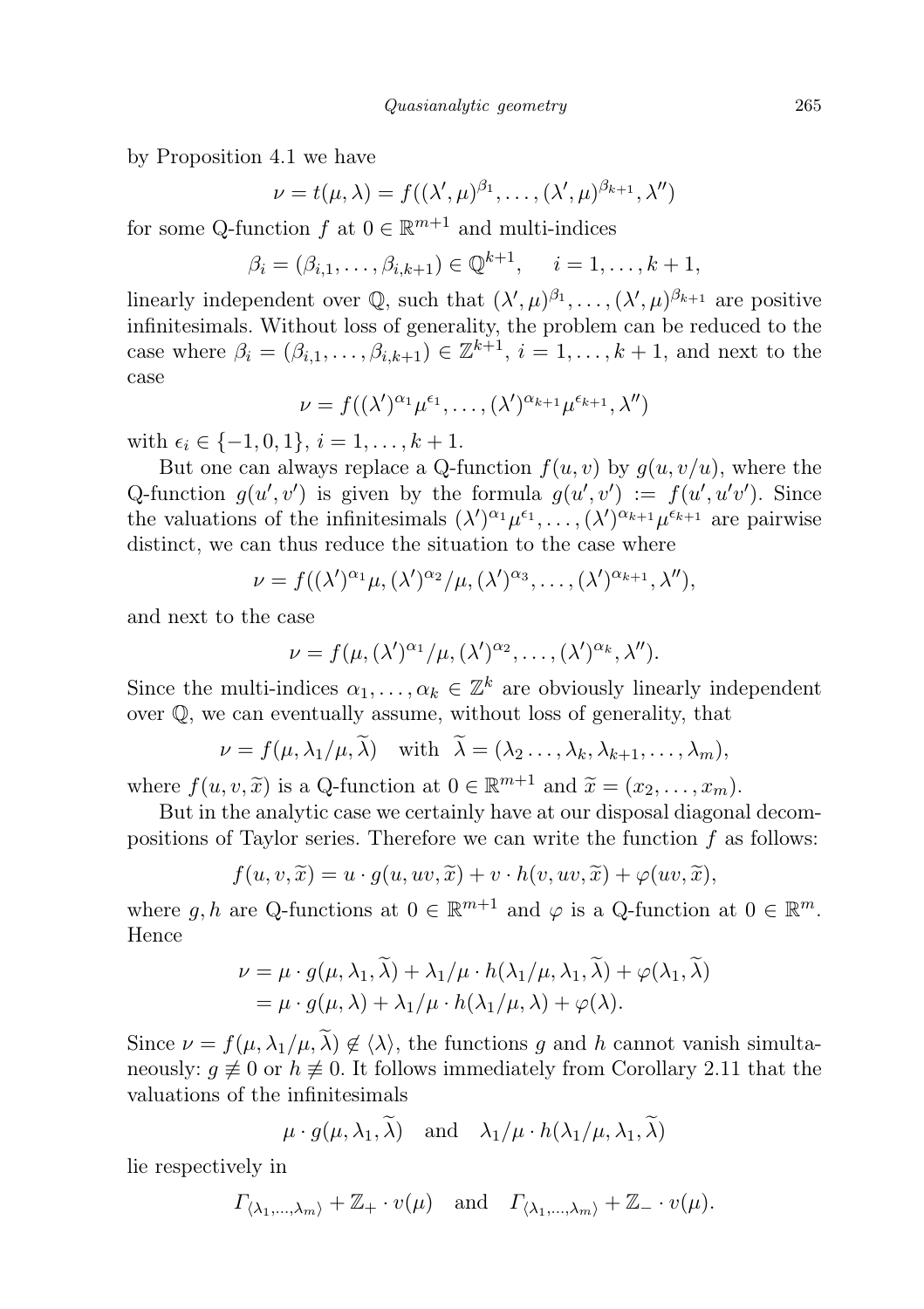Consequently, these valuations are distinct and do not belong to the group  $\Gamma_{\langle\lambda_1,...,\lambda_m\rangle}$ , and thus we get

$$
v(\nu - \varphi(\lambda)) = \min \{ v(\mu \cdot g(\mu, \lambda_1, \tilde{\lambda})), v(\lambda_1/\mu \cdot h(\lambda_1/\mu, \lambda_1, \tilde{\lambda})) \} \notin \Gamma_{\langle \lambda_1, \dots, \lambda_m \rangle}.
$$
  
This means that  $\nu$  is active over the infinitesimals  $\lambda$ , as asserted.

Proof for a particular quasianalytic case. We assume in addition that the valuations of the infinitesimals  $\lambda_1, \ldots, \lambda_m$  are independent over Q. As before, we are reduced to the case where

$$
\nu = f(\mu, \lambda_1/\mu, \widetilde{\lambda}) \quad \text{ with } \widetilde{\lambda} = (\lambda_2, \dots, \lambda_m),
$$

where  $f(u, v, \tilde{x})$  is a Q-function at  $0 \in \mathbb{R}^{m+1}$  and  $\tilde{x} = (x_2, \ldots, x_m)$ . Let

$$
\widehat{f}(u, v, \widetilde{x}) = \sum_{i,j \in \mathbb{N}} \sum_{\gamma \in \mathbb{N}^{m-1}} a_{i,j,\gamma} \cdot u^i v^j \widetilde{x}^\gamma = \sum_{i,j \in \mathbb{N}} a_{i,j}(\widetilde{x}) \cdot u^i v^j
$$

be the Taylor series at zero of the function  $f(u, v, \tilde{x})$ . First observe that not all of the coefficients  $a_{i,j,\gamma}$  with  $i, j \in \mathbb{N}, i \neq j, \gamma \in \mathbb{N}^{m-1}$ , of the Taylor series at zero of the function  $f(u, v, \tilde{x})$  vanish. This follows immediately from the lemma below, since otherwise we would get

$$
\nu = f(\mu, \lambda_1/\mu, \widetilde{\lambda}) = h(\lambda_1, \widetilde{\lambda}) = h(\lambda) \in \langle \lambda \rangle,
$$

contrary to the assumption of our theorem.

Lemma 4.5. With the above notation, if all the Taylor coefficients at zero  $a_{i,j,\gamma}$  with  $i, j \in \mathbb{N}, i \neq j, \gamma \in \mathbb{N}^{m-1}$ , of a Q-function  $f(u, v, \tilde{x})$  vanish, then

$$
f(u, v, \widetilde{x}) = h(uv, \widetilde{x})
$$

for a Q-function  $h(w, \tilde{x})$  at zero.

In order to prove this, fix  $u$  and  $v$ , and consider the Q-function

$$
h_{u,v}(t,\widetilde{x}):=f(tu,tv,\widetilde{x}).
$$

It is easy to check that the Taylor series at zero of the functions  $h_{u,v}(t, \tilde{x})$ coincide whenever  $uv = w$ . By quasi-analyticity, the functions  $h_{u,v}(t, \tilde{x})$  coincide whenever  $uv = w$ . Hence  $f(u, v, \tilde{x}) = h(uv, \tilde{x})$  for a definable function  $h(w, \tilde{x})$  near zero. When we fix a sufficiently small  $u \neq 0$  from the source of the function  $f$ , we have

$$
h(w,\widetilde{x})=f(u,w/u,\widetilde{x}),
$$

which demonstrates that  $h(w, \tilde{x})$  is a Q-function at zero, as required.

Now we wish to repeat the method from the proofs of Proposition 2.7 and its corollaries, which consists in a simultaneous transformation to normal crossings of some partial derivatives of a given Q-function so as to get finitely many exponents totally ordered with respect to the induced partial ordering from  $\mathbb{N}^m$ . It uses the noetherianity of the rings of formal power series and the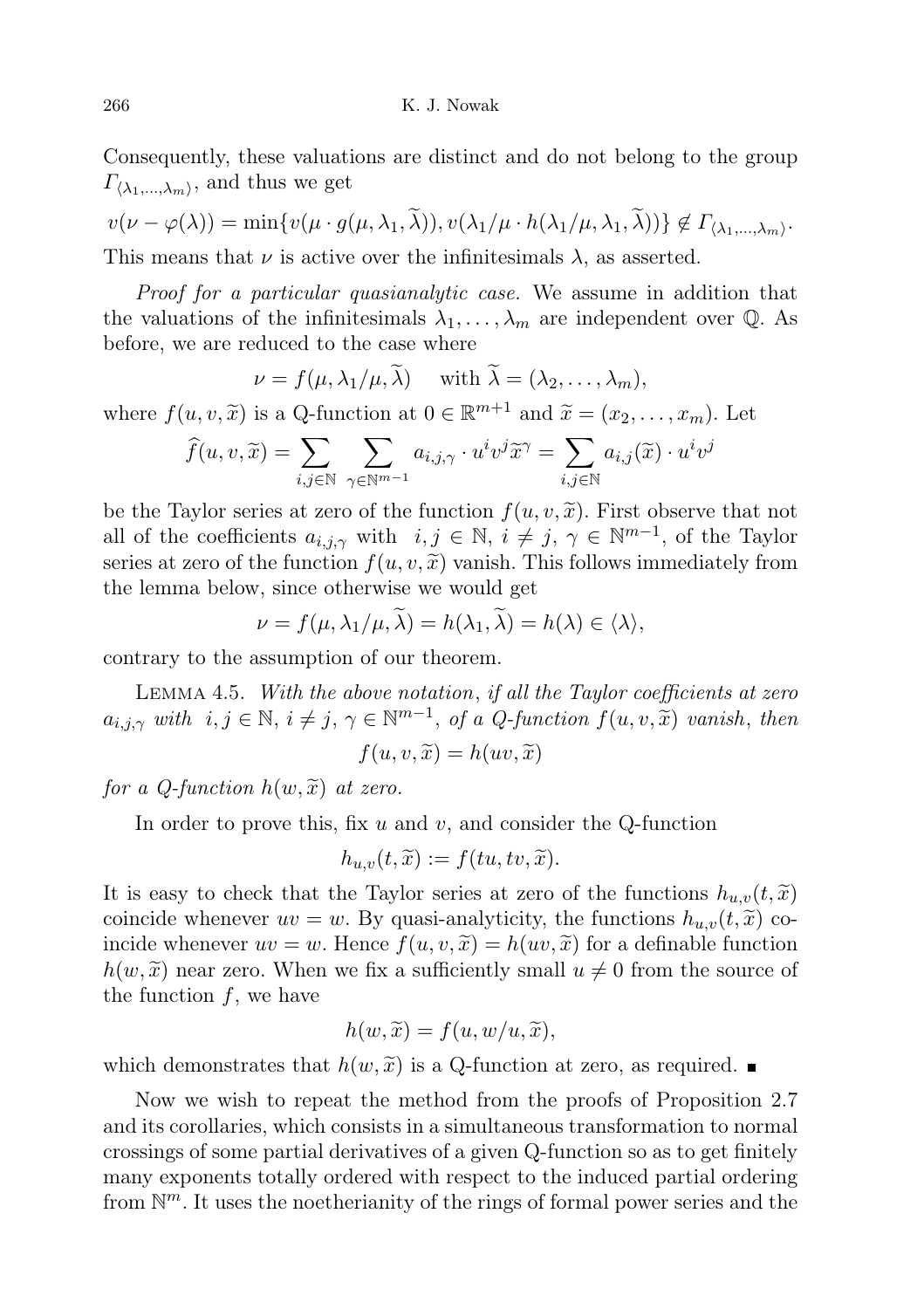fact that a Q-function is divisible by a monomial whenever so is its Taylor series (see Remark  $1.1(3)$ ). We apply this method to the partial derivatives

$$
\frac{\partial^{i+j} f}{\partial u^i \partial v^j} (0,0,\widetilde{x}), \quad i,j \in \mathbb{N}, \ i \neq j.
$$

In this fashion one can find a special cube  $S = \varphi((0,1)^{m-1}) \subset \mathbb{R}^{m-1}$  with  $\varphi$  being a composite of successive blowings-up, and positive infinitesimals  $\widetilde{\lambda}' = (\lambda'_2, \dots, \lambda'_m)$  such that

$$
\widetilde{\lambda} = \varphi(\widetilde{\lambda}') \in S
$$

and the partial derivatives  $\frac{\partial^{i+j}}{\partial u^{i}\partial v^{j}}(0,0,\tilde{x}')$  with  $i \neq j$  of the function  $f^{\varphi}(u, v, \widetilde{x}') := f(\varphi(u, v, \widetilde{x}'))$ 

are divisible by a certain partial derivative

$$
\frac{\partial^{p+q} f^{\varphi}}{\partial u^p \partial v^q}(0,0,\widetilde{x}') = (\widetilde{x}')^{\alpha} \cdot \text{unit}(\widetilde{x}') \quad \text{with } p \neq q, \ \alpha \in \mathbb{N}^{m-1},
$$

which is a normal crossing. One can, of course, replace the infinitesimals  $\lambda_2, \ldots, \lambda_m$  with the new ones  $\lambda'_2, \ldots, \lambda'_m$  and the function f with  $f^{\varphi}$ . For simplicity we drop the prime on  $\tilde{x}$ .

We shall have proved that the infinitesimal  $\nu = f(\mu, \lambda_1/\mu, \tilde{\lambda})$  is active over the infinitesimals  $\lambda$  if we find a Q-function  $g(w, \tilde{x})$  at  $0 \in \mathbb{R}^m$  such that

$$
f(\mu, \lambda_1/\mu, \widetilde{\lambda}) - g(\lambda_1, \widetilde{\lambda}) = f(\mu, \lambda_1/\mu, \widetilde{\lambda}) - g(\lambda) \notin \Gamma_{\langle \lambda \rangle}.
$$

A function  $g(w, \tilde{x})$  as above will be constructed recursively as follows. We first find a finite sequence of Q-functions  $g_l(w, \tilde{x})$ ,  $f_l(u, v, \tilde{x})$  at zero, and of multi-indices  $\delta_l \in \mathbb{N}^{m-1}$ ,  $1 \leq l \leq L$  with  $L \leq |\alpha|$ , such that

$$
f(u, v, \widetilde{x}) - g_1(uv, \widetilde{x}) = \widetilde{x}^{\delta_1} \cdot f_1(u, v, \widetilde{x}),
$$
  
\n
$$
f_1(u, v, \widetilde{x}) - g_2(uv, \widetilde{x}) = \widetilde{x}^{\delta_2} \cdot f_2(u, v, \widetilde{x}),
$$
  
\n
$$
f_{L-1}(u, v, \widetilde{x}) - g_L(uv, \widetilde{x}) = \widetilde{x}^{\delta_L} \cdot f_L(u, v, \widetilde{x}),
$$

where the partial derivative  $\frac{\partial^{p+q} f_L}{\partial u^p \partial v^q} (0,0, \tilde{x})$  is a Q-analytic unit at zero.

In order to construct the functions  $g_l(w, \tilde{x})$ ,  $f_l(u, v, \tilde{x})$ , we start from  $f_0(u, v, \tilde{x}) := f(u, v, \tilde{x})$  and suppose that  $x_m$  occurs in  $x^{\alpha}$  with a positive<br>exponent. Then the Taylor series of the function exponent. Then the Taylor series of the function

$$
f_0(u,v,x_2,\ldots,x_{m-1},0)
$$

has non-zero coefficients

$$
b_{i,j,\beta_2,\dots,\beta_{m-1}}\cdot u^iv^jx_2^{\beta_2}\cdots x_{m-1}^{\beta_{m-1}}
$$

only for  $i = j$  (i.e. on the diagonal with respect to the variables  $u, v$ ), and thus, according to Lemma 1, we get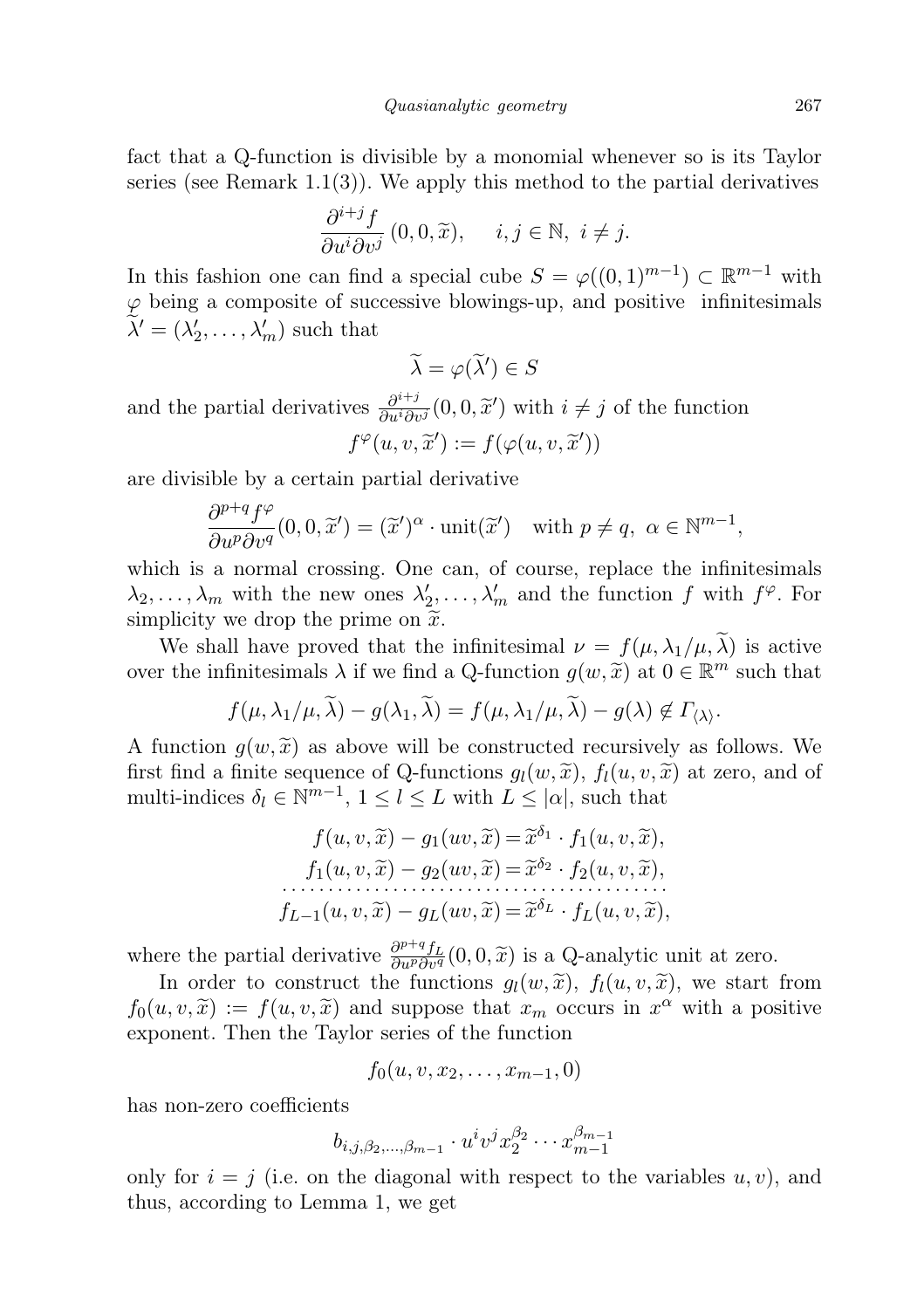268 K. J. Nowak

$$
f_0(u, v, 0, x_2, \dots, x_{m-1}, 0) = g(uv, x_2, \dots, x_{m-1})
$$

for a Q-function  $g(w, x_2, \ldots, x_{m-1})$  at zero. Moreover, the difference

$$
f_0(u, v, \widetilde{x}) - g(uv, x_2, \dots, x_{m-1})
$$

is divisible by a positive power  $x_m^{\delta_m}$  (see Remark 1.1(3)), whence

$$
f_0(u, v, \widetilde{x}) - g(uv, x_2, \dots, x_{m-1}) = x_m^{\delta_m} f_1(u, v, \widetilde{x})
$$

for a Q-function  $f_1(u, v, \tilde{x})$ . It is easy to check that

$$
\frac{\partial^{p+q} f_1}{\partial u^p \partial v^q}(0,0,\widetilde{x}) = \widetilde{x}^{\alpha_1} \cdot \text{unit}(\widetilde{x})
$$

with  $\alpha_1 := \alpha - (0, \ldots, 0, \delta_m)$ ,  $|\alpha_1| < |\alpha|$ . We proceed further by descending induction on  $|\alpha_l|$  where

$$
\frac{\partial^{p+q} f_l^{\varphi}}{\partial u^p \partial v^q}(0,0,\widetilde{x}) = \widetilde{x}^{\alpha_l} \cdot \text{unit}(\widetilde{x}).
$$

Having constructed the above finite sequences of functions, it is sufficient to construct the desired function  $g(w, \tilde{x})$  for the last function  $f_L(u, v, \tilde{x})$ , and thus we are reduced to the case where a partial derivative

$$
\frac{\partial^{p+q} f}{\partial u^p \partial v^q}(0,0,\widetilde{x}) \quad \text{with } p \neq q
$$

is a Q-analytic unit at zero. We now show that the function

$$
g(w,\widetilde{x}) := \sum_{i=0}^{\max\{p,q\}} \frac{1}{(i!)^2} \cdot \frac{\partial^{2i} f}{\partial u^i \partial v^i} (0,0,\widetilde{x}) \cdot w^i
$$

satisfies the desired condition, i.e.

 $\eta(\mu, \lambda_1/\mu, \lambda) \notin \Gamma_{\langle \lambda \rangle}$  for the function  $\eta(u, v, \widetilde{x}) := f(u, v, \widetilde{x}) - g(uv, \widetilde{x}).$ 

This follows immediately from the lemma below, because its assumptions are obviously satisfied by the above function  $\eta(u, v, \tilde{x})$ .

LEMMA 4.6. If  $\eta(u, v, \tilde{x})$  is a Q-function at zero with Taylor coefficients  $c_{i,j,\gamma}$  such that  $c_{p,q,0,...,0} \neq 0$  for some  $p, q \in \mathbb{N}$  with  $p \neq q$ , and  $c_{i,i,\gamma} = 0$ for all  $\gamma \in \mathbb{N}^{m-1}$  and  $i \in \mathbb{N}$  with  $i \leq \max\{p, q\}$ , then  $\eta(\mu, \lambda_1/\mu, \tilde{\lambda}) \notin \Gamma_{\langle \lambda \rangle}$ .

In order to prove this, we shall once again use Axiom 5 on the quasianalytic class Q to the effect that Q is closed under division by a coordinate (see also Remark  $1.1(3)$ ). Hence we have

$$
\eta(u, v, \widetilde{x}) - \sum_{j=0}^{q-1} \frac{\partial^j \eta}{\partial v^j} (u, 0, \widetilde{x}) \cdot \frac{v^j}{j!} = v^q \cdot \zeta(u, v, \widetilde{x})
$$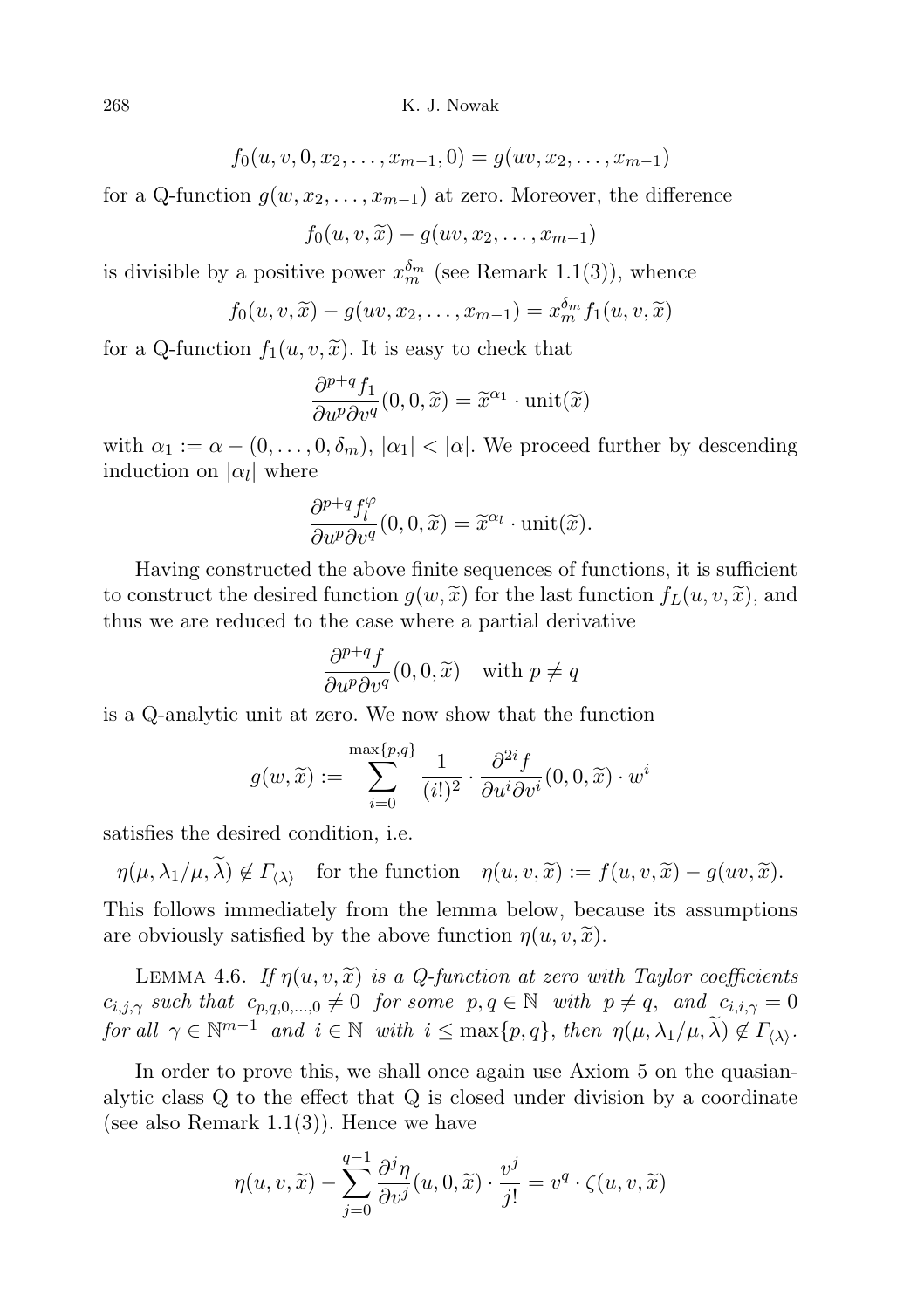for some Q-function  $\zeta(u, v, \tilde{x})$  at zero, and

$$
\zeta(u, v, \widetilde{x}) - \sum_{i=0}^{p-1} \frac{\partial^i \zeta}{\partial u^i}(0, v, \widetilde{x}) \cdot \frac{u^i}{i!} = u^p \cdot \omega(u, v, \widetilde{x})
$$

for some Q-function  $\omega(u, v, \tilde{x})$  at zero.

Again, through repeating successive modifications of the variables  $\tilde{x}$  by means of special cubes, as in Corollary 2.10, one can assume that

$$
\frac{1}{j!} \cdot \frac{\partial^j \eta}{\partial v^j}(u, 0, \widetilde{x}) = \widetilde{x}^{\gamma_j} \cdot \eta_j(u, \widetilde{x}),
$$

where  $\eta_j(u, \tilde{x})$ ,  $j = 0, \ldots, q-1$ , are u-regular Q-functions at zero, say, of order  $r_i$ ; similarly,

$$
\frac{1}{i!} \cdot \frac{\partial^i \zeta}{\partial u^i}(0, v, \widetilde{x}) = \widetilde{x}^{\delta_i} \cdot \zeta_i(v, \widetilde{x}),
$$

where  $\zeta_i(v, \tilde{x})$ ,  $i = 0, \ldots, p-1$ , are v-regular Q-functions at zero, say, of order  $s_i$ . Therefore we are able to write down these functions in the following form (cf. Corollary 2.11):

$$
\eta_j(u,\widetilde{x}) = \sum_{r=0}^{r_j-1} \eta_{j,r}(\widetilde{x}) \cdot u^r + \eta_{j,r_j}(u,\widetilde{x}) \cdot u^{r_j} \quad \text{with } \eta_{j,r_j}(0,0) \neq 0
$$

and

$$
\zeta_i(v,\widetilde{x}) = \sum_{s=0}^{s_i-1} \zeta_{i,s}(\widetilde{x}) \cdot v^s + \zeta_{i,s_i}(v,\widetilde{x}) \cdot v^{s_i} \quad \text{with } \zeta_{i,s_i}(0,0) \neq 0;
$$

all functions which occur above are Q-analytic at zero.

Moreover, making use of transformation to normal crossings by blowing up, one can also assume that

$$
\eta_{j,r}(\widetilde{x}) = \widetilde{x}^{\alpha_{j,r}} \cdot \text{unit}(\widetilde{x}) \quad \text{and} \quad \zeta_{i,s}(\widetilde{x}) = \widetilde{x}^{\beta_{i,s}} \cdot \text{unit}(\widetilde{x}),
$$

with some  $\alpha_{j,r}, \beta_{i,s} \in \mathbb{N}^{m-1}$ .

Then

$$
\eta(u, v, \widetilde{x}) = \sum_{j=0}^{q-1} v^j \Big[ \sum_{r=0}^{r_j - 1} u^r \widetilde{x}^{\gamma_j} \cdot \eta_{j,r}(\widetilde{x}) + u^{r_j} \widetilde{x}^{\gamma_j} \cdot \text{unit}(u, \widetilde{x}) \Big] + \sum_{i=0}^{p-1} u^i v^q \Big[ \sum_{s=0}^{s_i - 1} v^s \widetilde{x}^{\delta_i} \cdot \zeta_{i,s}(\widetilde{x}) + v^{s_i} \widetilde{x}^{\delta_i} \cdot \text{unit}(v, \widetilde{x}) \Big] + u^p v^q \cdot \omega(\widetilde{x}, u, v).
$$

Since  $\frac{\partial^{p+q}\eta}{\partial u^p\partial v^q}(0,0,0) \neq 0$ , we get  $\omega(0,0,0) \neq 0$ . Substituting

 $\mu, \lambda_1/\mu, \lambda_2, \ldots, \lambda_m$  for  $u, v, x_2, \ldots, x_m$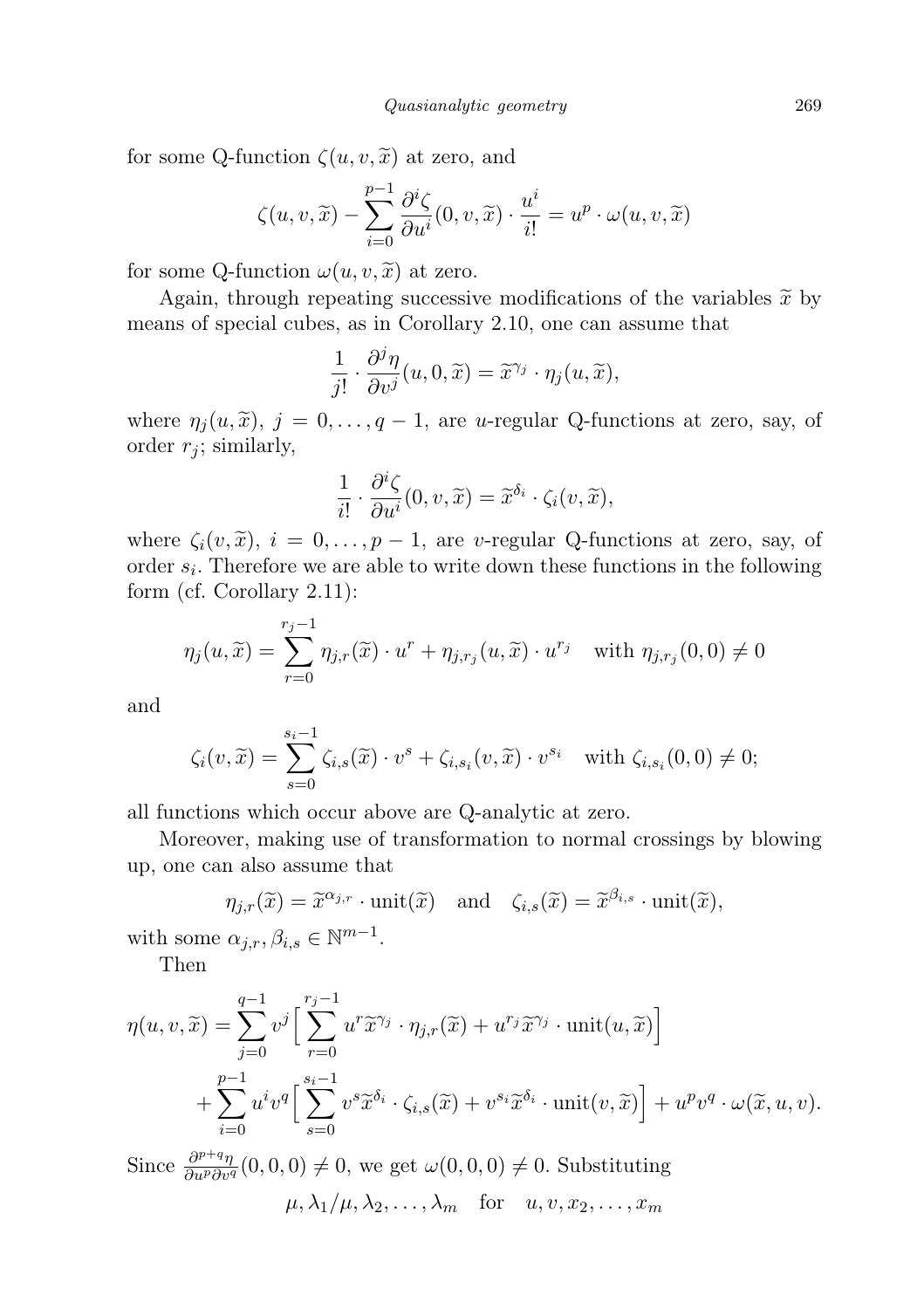270 K. J. Nowak

and taking into account our additional assumption about the infinitesimals  $\lambda$ , we deduce that the valuations of the summands in the above formula are pairwise distinct. Consequently,  $v(\eta(\mu, \lambda_1/\mu, \lambda))$  coincides with the valuation of one summand in the above formula.

But our assumption about the vanishing of certain coefficients (lying on the diagonal with respect to the variables  $u, v$  of the Taylor series of the function  $\eta(u, v, \tilde{x})$  implies that no summand with a factor of the form  $u^i v^i$ <br>occurs in the above summation. It follows immediately that occurs in the above summation. It follows immediately that

$$
v(\eta(\mu, \lambda_1/\mu, \widetilde{\lambda})) \in v(\mu^i \cdot (\lambda_m/\mu)^j) + \Gamma_{\langle \lambda \rangle} = v(\mu^{i-j}) + \Gamma_{\langle \lambda \rangle}
$$

for some  $i, j \in \mathbb{N}, i \neq j$ . Hence  $v(\eta(\mu, \lambda_1/\mu, \tilde{\lambda})) \notin \Gamma_{\langle \lambda \rangle}$ , which proves Lemma 4.6.

We have thus shown that

$$
v(\nu - g(\lambda)) = v(f(\mu, \lambda_1/\mu, \lambda) - g(\lambda)) = v(\eta(\mu, \lambda_1/\mu, \lambda)) \notin \Gamma_{\langle \lambda \rangle}.
$$

This means that the infinitesimal  $\nu$  is active over  $\lambda$ , concluding the proof of the theorem.

PROPOSITION 4.7. Let  $\lambda = (\lambda_1, \ldots, \lambda_m)$  be a regular sequence of infinitesimals with main part  $\lambda_1, \ldots, \lambda_k$ , and  $\mu$  be an infinitesimal whose valuation does not lie in  $\Gamma_{\langle\lambda\rangle}$ . Then  $\dim \Gamma_{\langle\mu,\lambda\rangle} = k + 1$ , and thus  $\mu, \lambda_1, \ldots, \lambda_m$ is a regular sequence of infinitesimals with main part  $\mu, \lambda_1, \ldots, \lambda_k$ .

The proof is by induction with respect to the difference  $l := m - k$ . The assertion is trivial for  $l = 0$ .

For the induction step, consider infinitesimals  $\mu$  and  $\lambda = (\lambda_1, \dots, \lambda_m)$ such that dim  $\Gamma_{\langle\lambda\rangle} = k - 1$  and  $\mu, \lambda_1, \ldots, \lambda_{k-1}$  form a regular sequence; the difference in question is thus  $m - k + 1$ . Since for the infinitesimals  $\mu$  and  $\lambda = (\lambda_1, \ldots, \lambda_{m-1})$  which also satisfy the assumptions of Proposition 4.7, the difference in question is

$$
(m-1) - (k-1) = m - k = l,
$$

we get dim  $\Gamma_{(\mu,\lambda_1,\dots,\lambda_{m-1})} = k$  by induction hypothesis. We must show that  $\dim \Gamma_{\langle \mu, \lambda_1, \ldots, \lambda_m \rangle} = k.$ 

Were dim  $\Gamma_{\langle \mu, \lambda_1, ..., \lambda_m \rangle} > k$ , the infinitesimal  $\lambda_m$  would be active over the preceding infinitesimals, i.e.

 $v(\lambda_m - t(\mu, \lambda_1, \ldots, \lambda_{m-1})) \notin \Gamma_{\langle \mu, \lambda_1, \ldots, \lambda_{m-1} \rangle} = \Gamma_{\langle \mu, \lambda_1, \ldots, \lambda_{k-1} \rangle}$ 

for an L-term t. Since  $\lambda_m$  is non-active over  $\lambda_1, \ldots, \lambda_{m-1}$ , we have

 $t(\mu, \lambda_1, \ldots, \lambda_{m-1}) \notin \langle \lambda_1, \ldots, \lambda_{m-1} \rangle$ .

Otherwise we would get a contradiction

$$
v(\lambda_m-t(\mu,\lambda_1,\ldots,\lambda_{m-1}))\in\Gamma_{\langle\lambda_1,\ldots,\lambda_m\rangle}=\Gamma_{\langle\lambda_1,\ldots,\lambda_{k-1}\rangle}.
$$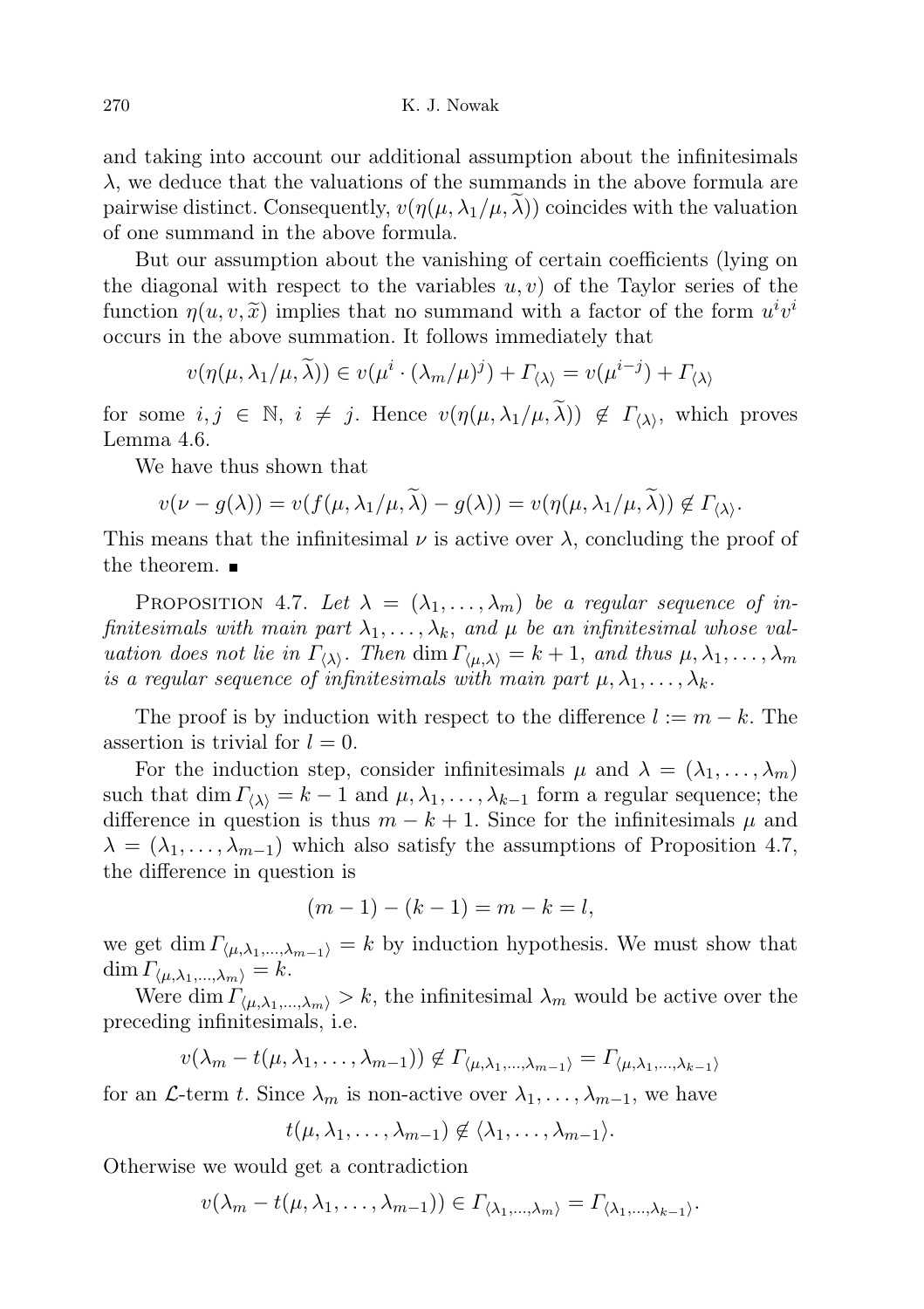Further, the induction hypothesis means that the infinitesimals

$$
\mu,\lambda_1,\ldots,\lambda_{k-1},\lambda_k,\ldots,\lambda_{m-1}
$$

satisfy the assumptions of the theorem on an active infinitesimal. This implies that the infinitesimal  $\nu := t(\mu, \lambda_1, \ldots, \lambda_{m-1})$  would be active over  $\lambda_1, \ldots, \lambda_{m-1}$ , and thus

$$
v(t(\mu,\lambda_1,\ldots,\lambda_{m-1})-\tau(\lambda_1,\ldots,\lambda_{m-1})) \notin \Gamma_{\langle \lambda_1,\ldots,\lambda_{m-1} \rangle} = \Gamma_{\langle \lambda_1,\ldots,\lambda_{k-1} \rangle}
$$

for an  $\mathcal{L}$ -term  $\tau$ . Then

$$
v(\lambda_m - t(\mu, \lambda_1, \dots, \lambda_{m-1}))
$$
  
=  $v((\lambda_m - \tau(\lambda_1, \dots, \lambda_{m-1})) - (t(\mu, \lambda_1, \dots, \lambda_{m-1}) - \tau(\lambda_1, \dots, \lambda_{m-1})))$   
=  $\min\{v(\lambda_m - \tau(\lambda_1, \dots, \lambda_{m-1})), v(t(\mu, \lambda_1, \dots, \lambda_{m-1}) - \tau(\lambda_1, \dots, \lambda_{m-1}))\}.$ 

Again, since  $\lambda_m$  is non-active over  $\lambda_1, \ldots, \lambda_{m-1}$ , we have

$$
v(\lambda_m-\tau(\lambda_1,\ldots,\lambda_{m-1}))\in\Gamma_{\langle\lambda_1,\ldots,\lambda_{m-1}\rangle}=\Gamma_{\langle\lambda_1,\ldots,\lambda_{k-1}\rangle},
$$

whence both the valuations in the above minimum are distinct and belong to  $\varGamma_{\langle \mu, \lambda_1 \dots, \lambda_{k-1} \rangle}$ . Consequently,

$$
v(\lambda_m-t(\mu,\lambda_1,\ldots,\lambda_{m-1}))\in\Gamma_{\langle\mu,\lambda_1,\ldots,\lambda_{m-1}\rangle}=\Gamma_{\langle\mu,\lambda_1,\ldots,\lambda_{k-1}\rangle}.
$$

This contradiction completes the proof of Proposition 4.7.

As an immediate consequence, we obtain:

COROLLARY 4.8 (Valuation property for L-terms). If  $\lambda = (\lambda_1, \ldots, \lambda_m)$ and  $\mu$  are infinitesimals, we have the following dichotomy: either

- $\mu$  is non-active over  $\lambda$ , and then  $\Gamma_{\langle \lambda,\mu \rangle} = \Gamma_{\langle \lambda \rangle}$ ; or
- $\mu$  is active over  $\lambda$ , and then  $\dim \Gamma_{\langle \lambda, \mu \rangle} = \dim \Gamma_{\langle \lambda \rangle} + 1$ .

In the latter case, one can find an  $\mathcal{L}$ -term  $t(x)$  such that

$$
v(\mu - t(\lambda)) \notin \Gamma_{\langle \lambda \rangle}
$$
 and  $\Gamma_{\langle \lambda, \mu \rangle} = \Gamma_{\langle \lambda \rangle} \oplus \mathbb{Q} \cdot v(\mu - t(\lambda)).$ 

COROLLARY 4.9 (Steinitz's exchange property). Consider a finite number of infinitesimals  $\lambda = (\lambda_1, \ldots, \lambda_m), \mu, \nu$ . If  $\nu \in \langle \lambda, \mu \rangle$  and  $\nu \notin \langle \lambda \rangle$ , then  $\mu \in \langle \lambda, \nu \rangle$ .

The case where  $\mu$  is non-active over the infinitesimals  $\lambda$  has been treated as the exchange property for a non-active infinitesimal in Proposition 4.7 and Corollary 3.6. Consider now the other case.

We may, of course, assume that  $\lambda_1, \ldots, \lambda_m$  is a regular sequence of infinitesimals with main part  $\lambda_1, \ldots, \lambda_k$  and that  $\mu \notin \Gamma_{\langle \lambda \rangle}$ . Then, due to Proposition 4.7, the infinitesimals  $\mu, \lambda_1, \ldots, \lambda_m$  form a regular sequence with main part  $\mu, \lambda_1, \ldots, \lambda_k$ . It follows from the theorem on an active infinitesimal that  $\nu$  is active over the infinitesimals  $\lambda$ . Hence and by the valuation property for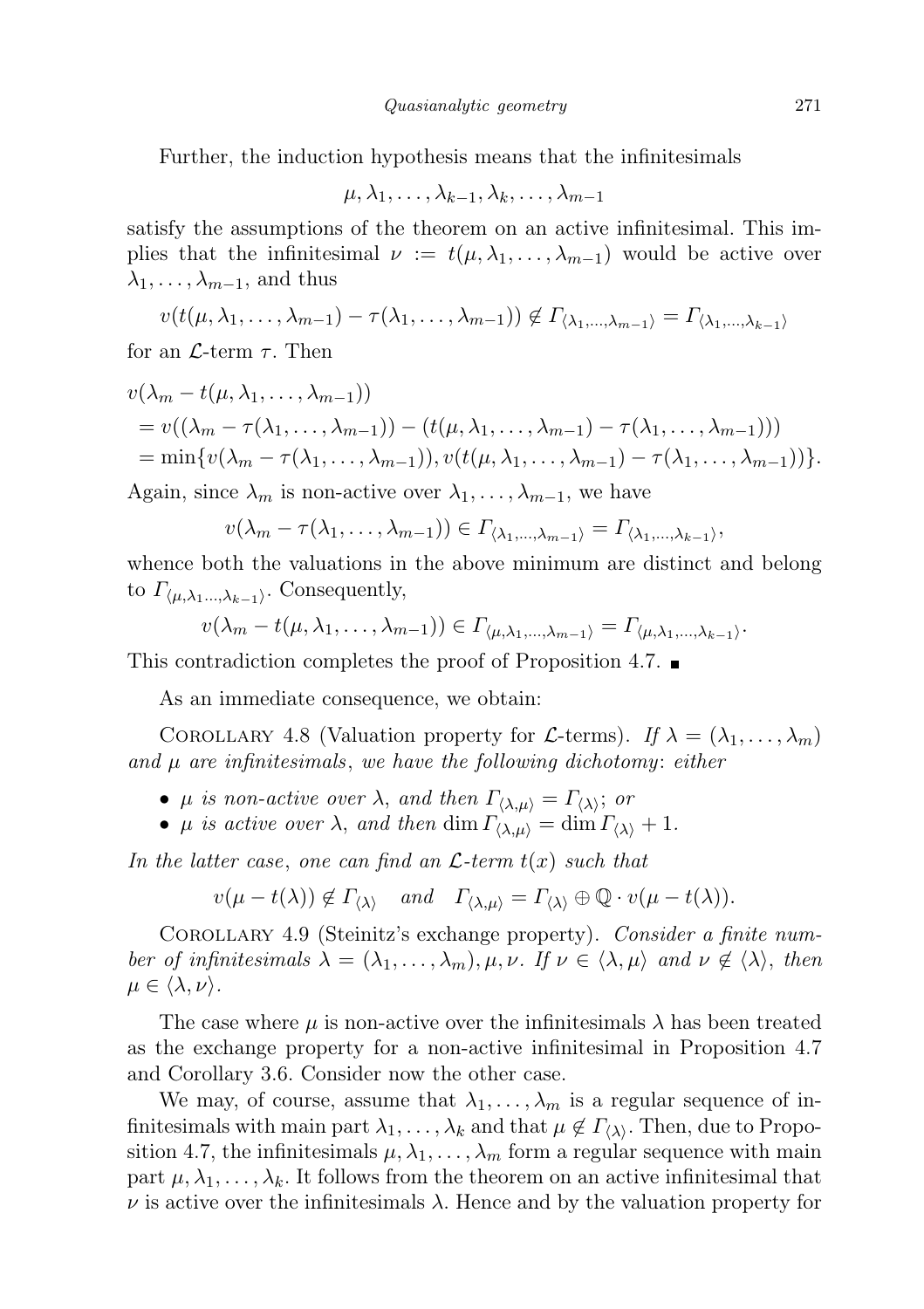$\mathcal{L}$ -terms (Corollary 4.8), we get

 $\dim \Gamma_{\langle \lambda,\mu \rangle} = \dim \Gamma_{\langle \lambda,\nu \rangle} = k + 1,$ 

and thus the infinitesimal  $\mu$  is non-active over the infinitesimals  $\lambda, \nu$ .

Consider now the equation  $\nu - t(\lambda, \mu) = 0$ . Since  $\mu$  is non-active over the infinitesimals  $(\lambda, \nu)$ , the exchange property for a non-active infinitesimal (cf. Proposition 4.7 and Corollary 3.6) may be applied. Therefore this equation can be solved by means of the implicit function theorem with respect to  $\mu$ , i.e.  $\mu = \tau(\lambda, \nu) \in \langle \lambda, \nu \rangle$  for an L-term  $\tau(x, y)$ , which is the desired conclusion.

5. Description of Q-subanalytic sets by  $\mathcal{L}$ -terms. We begin by drawing some conclusions from Steinitz's exchange property (Corollary 4.9). The span operation  $s(A) := \langle A \rangle$ , which assigns to each subset  $A \subset \mathcal{R}$  the substructure generated by  $A$ , satisfies the following conditions:

(S1) 
$$
A \subset B \Rightarrow s(A) \subset s(B);
$$

(S2)  $b \in s(A) \Rightarrow b \in s(a_1, \ldots, a_m)$  for some  $a_1, \ldots, a_m \in A;$ 

(S3)  $A \subset s(A);$ 

- $(S4)$   $s(s(A)) = s(A);$
- (S5)  $c \in s(A, b)$  and  $c \notin s(A) \Rightarrow b \in s(A, c)$ .

Model-theorists call such a span operation s a prequently on the structure  $\mathcal R$  (see e.g. [22]). Conditions (S1)–(S4) are satisfied by algebraic closure in any structure. A first-order structure is called *geometric* if algebraic closure has the exchange property (S5). Definable closure and algebraic closure coincide in a structure with linear ordering, because in any finite set one can define the least element, the next least element and so on.

Every o-minimal structure satisfies condition (S5) too, and thus is geometric. One can build—by analogy with the dimension of vector spaces or with the transcendence degree of field extensions—a general dimension theory for geometric structures. There is a general notion of independence in such structures. We say that a subset A in  $\mathcal R$  is free (or *independent*) if

 $a \notin s(A \setminus \{a\})$  for any  $a \in A$ ;

A is called a basis of R if it is both a generating system of R and a free set (cf. [41, Vol. I, Chap. II, § 12]). It can be checked that every maximal free subset of an algebraically closed structure  $\mathcal R$  is a basis, and that any two bases have the same size, called the *rank* of  $R$ . We also have at our disposal the notion of relative rank for a pair of geometric structures  $\mathcal{R} \subset \mathcal{S}.$ 

In our case, the span operation consists just in generating the substructure for subsets of a model  $\mathcal R$  of the universal theory T. Clearly, any ana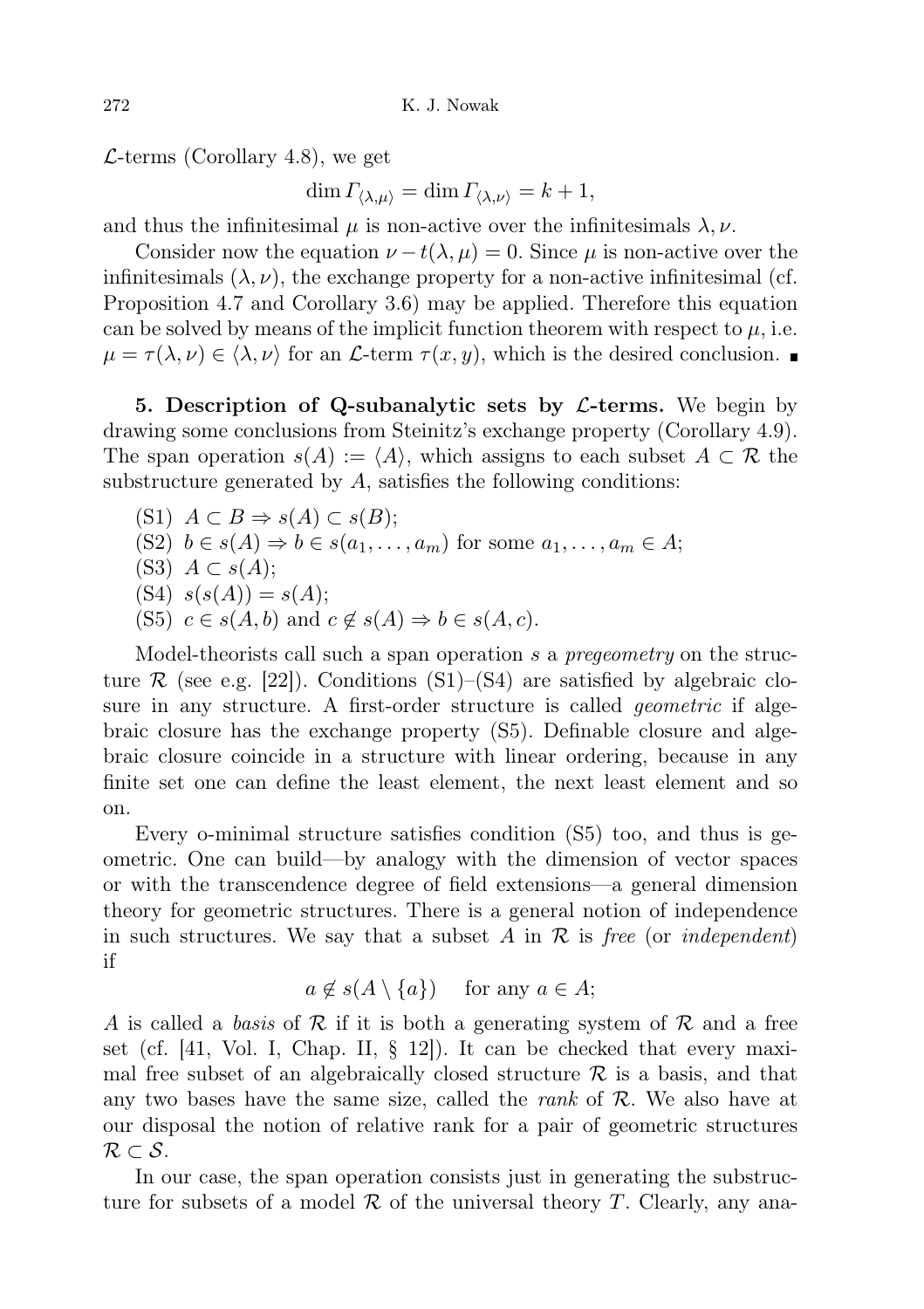lytically independent set of infinitesimals in  $\mathcal R$  is a free set. Therefore the assertion below is a special case of the one for free sets.

PROPOSITION 5.1 (Inversion of analytically independent infinitesimals). Consider two analytically independent sets

$$
\lambda = (\lambda_1, \ldots, \lambda_m)
$$
 and  $\mu = (\mu_1, \ldots, \mu_m)$ 

of infinitesimals and m  $\mathcal{L}$ -terms  $t(x) = (t_1(x), \ldots, t_m(x)), x = (x_1, \ldots, x_m).$ If  $\mu = t(\lambda)$ , then there are m  $\mathcal{L}$ -terms  $\tau_1(y), \ldots, \tau_m(y), y = (y_1, \ldots, y_m)$ , such that  $\lambda = \tau(\mu)$ . In other words,  $\langle \lambda \rangle = \langle \mu \rangle$ .

As a direct consequence, we obtain

COROLLARY 5.2. Let  $\lambda = (\lambda_1, \ldots, \lambda_m)$  be an analytically independent set of infinitesimals and  $\mu$  an infinitesimal. Then the set  $(\lambda_1, \ldots, \lambda_m, \mu)$  is analytically independent iff  $\mu \notin \langle \lambda \rangle$ .

COROLLARY 5.3. A set  $\lambda = (\lambda_1, \ldots, \lambda_m)$  of infinitesimals is analytically independent iff it is a free set.

This can be easily checked by induction with respect to the number  $m$ of infinitesimals.

We now state a theorem concerning the inversion of general special modifications, which asserts that the requirement for the inverse mapping  $\psi$  of a special modification  $\varphi$  we impose in Section 2 is no constraint on special cubes.

PROPOSITION 5.4. Let  $\varphi:(0,1)^d\to S\subset\mathbb{R}^m$  be a general special modification, i.e.  $\varphi$  is a diffeomorphism of  $(0,1)^d$  onto S which extends to a Q-mapping in the vicinity of  $[0,1]^d$ . If S is described by L-terms, then the inverse mapping  $\varphi^{-1}: S \to (0,1)^d$  is piecewise given by  $\mathcal{L}$ -terms.

For the proof, we shall show that there exists a family  $(t_{\iota}(y))_{\iota\in I}$  of  $\mathcal{L}$ terms,  $t_{\iota}(y) = (t_{\iota,1}(y), \ldots, t_{\iota,d}(y))$ , such that the infinite disjunction

$$
\bigvee_{\iota \in I} [(b = \varphi(a) \land a \in (0,1)^d) \Rightarrow (a = t_{\iota}(b) \land b \in S)]
$$

holds for any tuples  $a \in \mathcal{R}^d$  and  $b \in \mathcal{R}^m$  in an arbitrary model R of the theory T. Then, through model-theoretic compactness, one can find a finite set  $i_1, \ldots, i_n \in I$  of indices for which the finite disjunction

$$
\bigvee_{k=1,\dots,n} [(b = \varphi(a) \land a \in (0,1)^d) \Rightarrow (a = t_{\iota_k}(b) \land b \in S)]
$$

holds for any such tuples a and b in an arbitrary model  $\mathcal R$  of the theory  $T$ . Hence

$$
(b = \varphi(a) \land a \in (0,1)^d) \Rightarrow [(a = t_{\iota_1}(b) \lor \cdots \lor a = t_{\iota_n}(b)) \land b \in S],
$$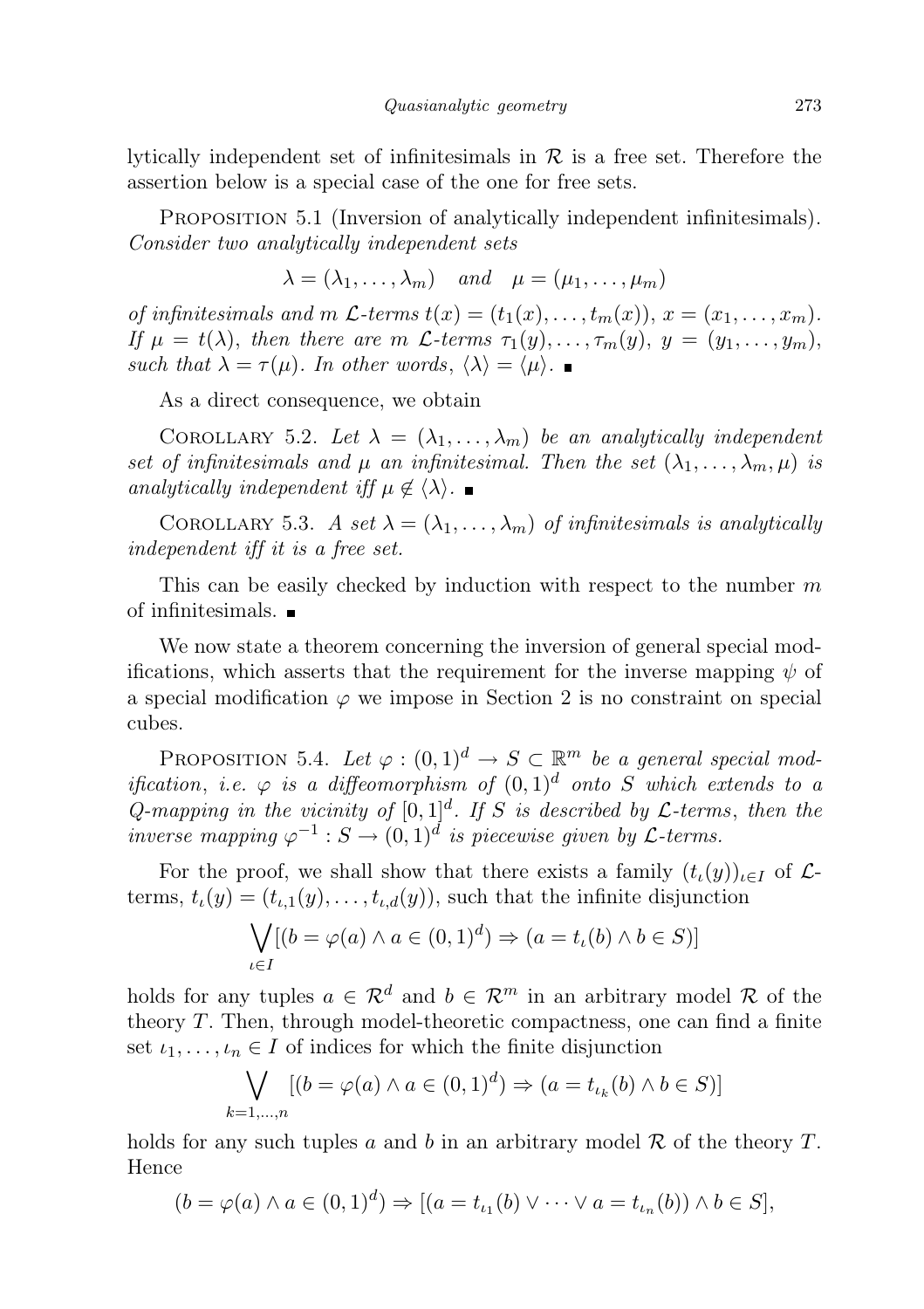and thus the inverse mapping  $\varphi^{-1}$  is piecewise given by *L*-terms, which is the desired conclusion.

So take any elements  $a \in (0,1)^d$  and  $b \in S^R$  for which  $b = \varphi(a)$ . We may, of course, confine our analysis to the case where  $a = \lambda$  and  $b = \mu$ are infinitesimals. Observe that  $\text{rk} \langle \lambda \rangle \leq \text{rk} \langle \mu \rangle$ , for otherwise  $\mu \in T^{\mathcal{R}}$ for a special cube T of dimension  $\langle \nabla \cdot \mathbf{k} \, \langle \lambda \rangle$ , whence  $\lambda \in (\varphi^{-1}(T))^{\mathcal{R}}$  and  $\dim \varphi^{-1}(T) = \dim T < \text{rk} \langle \lambda \rangle$ , which is impossible.

Consequently, we have

$$
\langle \mu \rangle \subset \langle \lambda \rangle
$$
 and  $\text{rk} \langle \lambda \rangle \leq \text{rk} \langle \mu \rangle$ ,

and thus  $\langle \mu \rangle = \langle \lambda \rangle$ . Therefore our auxiliary assertion follows and the proof is complete.

Before turning to quantifier elimination for the theory  $T$ , we state the quasianalytic version of Gabrielov's theorem [13] on the closure and frontier of a semianalytic set, which will be needed in the proof.

THEOREM 5.5 (Gabrielov's closure theorem). If  $E \subset \mathbb{R}^m$  is a Q-semianalytic set, so are the closure  $\overline{E}$  and the frontier  $\partial E$ . Moreover, if E is of the form

$$
E = \{x \in [-1,1]^m : f_1(x) = \cdots = f_k(x) = 0, \, g_1(x) > 0, \ldots, g_l(x) > 0\},\
$$

where  $f_i$ 's and  $g_i$ 's are Q-analytic functions in the vicinity of the cube  $[-1, 1]^m$ , then  $\overline{E}$  and  $\partial E$  are described by Q-analytic functions which are polynomials in the variables x, in the functions  $f_i$ 's,  $g_j$ 's and in their (finitely many) partial derivatives.  $\blacksquare$ 

REMARK 5.6. Gabrielov's proof used a method of truncating Taylor series, which allows one to reduce the problem to sets described by polynomials where the Tarski–Seidenberg theorem applies. This method does not involve the Weierstrass preparation theorem, but relies on the Łojasiewicz inequality instead. Consequently, it can be transferred almost verbatim to the quasianalytic settings.

COROLLARY 5.7. If  $E \subset \mathbb{R}^m$  is a set described by  $\mathcal{L}$ -terms, so are the closure  $\overline{E}$  and the frontier  $\partial E$ .

It is sufficient, of course, to consider the case of closure. The proof consists then in adding new variables, one for each occurrence of a function symbol involved in a given  $\mathcal{L}$ -term (as explained in Remark 2.4).

We can now turn to quantifier elimination for the theory  $T$ .

THEOREM 5.8 (on quantifier elimination). Let  $\pi : \mathbb{R}^m_x \times \mathbb{R}^n_y \to \mathbb{R}^m_x$  be the canonical projection. If a set  $E \subset \mathbb{R}_x^m \times \mathbb{R}_y^n$  is defined by a quantifier-free  $\mathcal{L}$ -formula  $\phi(x, y)$  (i.e. E is described by a finite number of  $\mathcal{L}$ -terms involved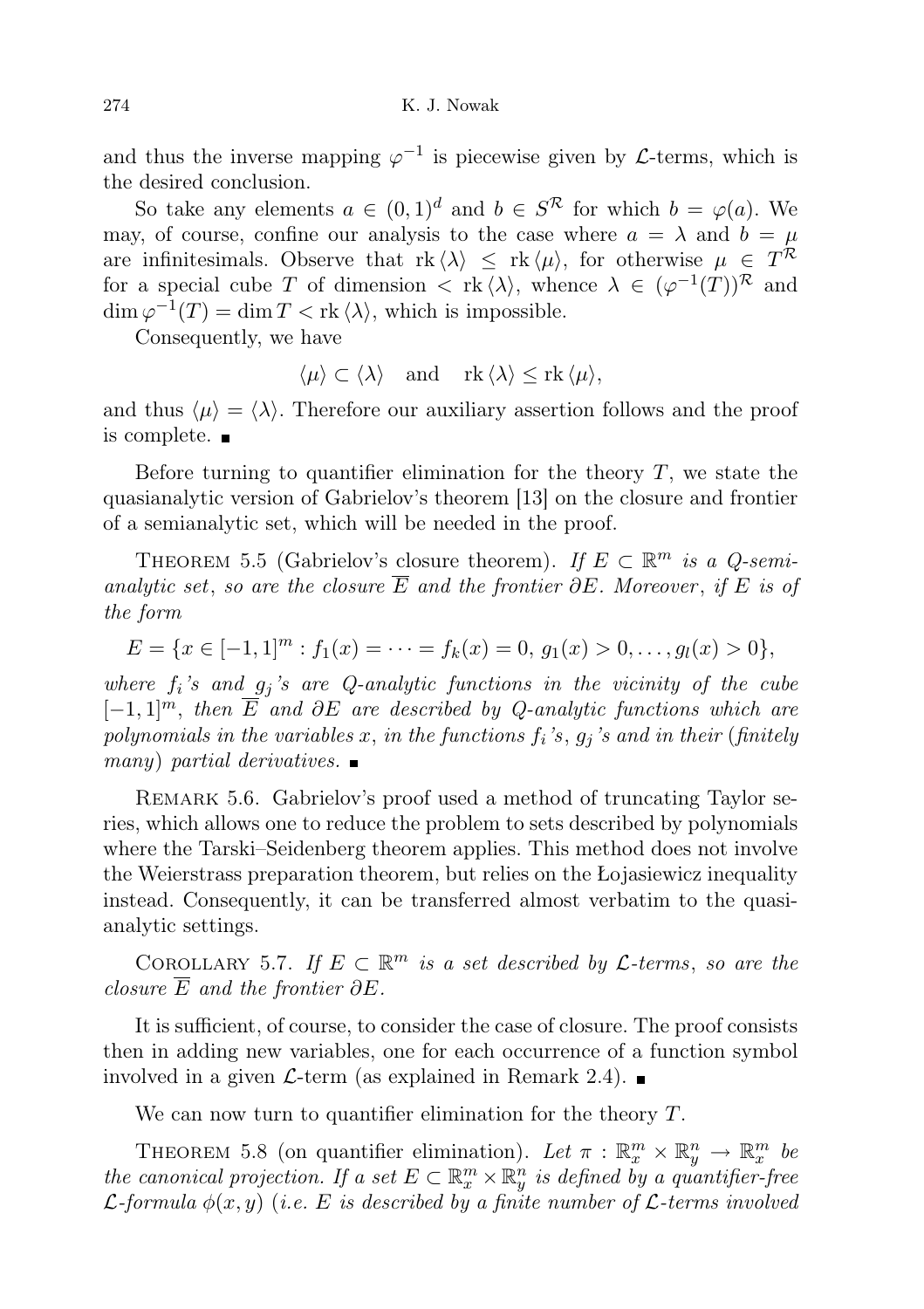in  $\phi$ ), so is its projection

$$
F = \pi(E) = \{x \in \mathbb{R}^m : \exists y_n \dots \exists y_1 \phi(x, y)\}.
$$

Accordingly, the theory T admits quantifier elimination.

The proof is by induction with respect to the dimension dim  $E = d$ . It suffices, of course, to consider the case  $n = 1$ . The case dim  $E = 0$  is trivial; take  $d \geq 1$ . Assuming the assertion to hold for  $0, 1, \ldots, d-1$ , we shall prove it for d.

For this purpose, we shall show that there exist a family of quantifier-free formulae  $(\phi_{\iota}(x))_{\iota \in I}$  such that

$$
\bigwedge_{\iota \in I} \mathcal{R} \models \forall x \ [\phi_{\iota}(x) \Rightarrow \exists y \ \phi(x, y)]
$$

and the infinite disjunction

$$
\bigvee_{\iota \in I} [(\exists y \: \phi(a,y)) \Rightarrow \phi_{\iota}(a)]
$$

holds for any fixed tuple  $a \in \mathcal{R}^m$  in an arbitrary model R of the theory T. Then, through model-theoretic compactness, we get

$$
F = \{x \in \mathbb{R}^m : \phi_{\iota_1}(x)\} \cup \cdots \cup \{x \in \mathbb{R}^m : \phi_{\iota_l}(x)\}\
$$

for some  $\iota_1, \ldots, \iota_l \in I$ , which is the desired result.

Obviously, we may assume that the set  $E$  is bounded. Take any element

$$
(a,b)=(a_1,\ldots,a_m,b)\in E^{\mathcal{R}}\in\mathcal{R}^m.
$$

We can, of course, confine our analysis to the case where  $(a, b) = (\lambda, \mu)$  $(\lambda_1, \ldots, \lambda_m, \mu)$  are infinitesimals. Note that in non-standard models R we shall work only with the interpretations  $E^{\mathcal{R}}$  of the set E, because the set F is not a priori described by  $\mathcal{L}\text{-terms}$ , and thus we are not able to analyse its interpretations yet.

We have two possibilities: either  $\mu \in \langle \lambda \rangle$  or  $\mu \notin \langle \lambda \rangle$ . The former is easy; it yields  $\mu = t(\lambda)$  for an L-term t, and thus one should attach to our family of formulae one that describes the set  $(x_1, \ldots, x_m, t(x))^{-1}(E)$ .

The latter needs a more careful treatment. We can reduce our problem to the case where the infinitesimals  $\lambda$  are analytically independent. Indeed, one can find a basis chosen from among  $\lambda$ 's, say  $\lambda_1, \ldots, \lambda_r$  with  $r := \text{rk} \langle \lambda \rangle$ . Clearly,

$$
\lambda_j = \tau_j(\lambda_1, \ldots, \lambda_r), \quad j = r+1, \ldots, m,
$$

for some L-terms  $\tau_{r+1}, \ldots, \tau_m$ . Let  $\rho : \mathbb{R}^m \to \mathbb{R}^r$  be the canonical projection onto the first r coordinates. Then our analysis of the projection  $\pi$  of the set E can be replaced by that of the projection  $\rho \circ \pi$  of the set

$$
E := E \cap \{x_{r+1} = \tau_{r+1}(x_1, \ldots, x_r)\} \cap \cdots \cap \{x_m = \tau_m(x_1, \ldots, x_r)\},\
$$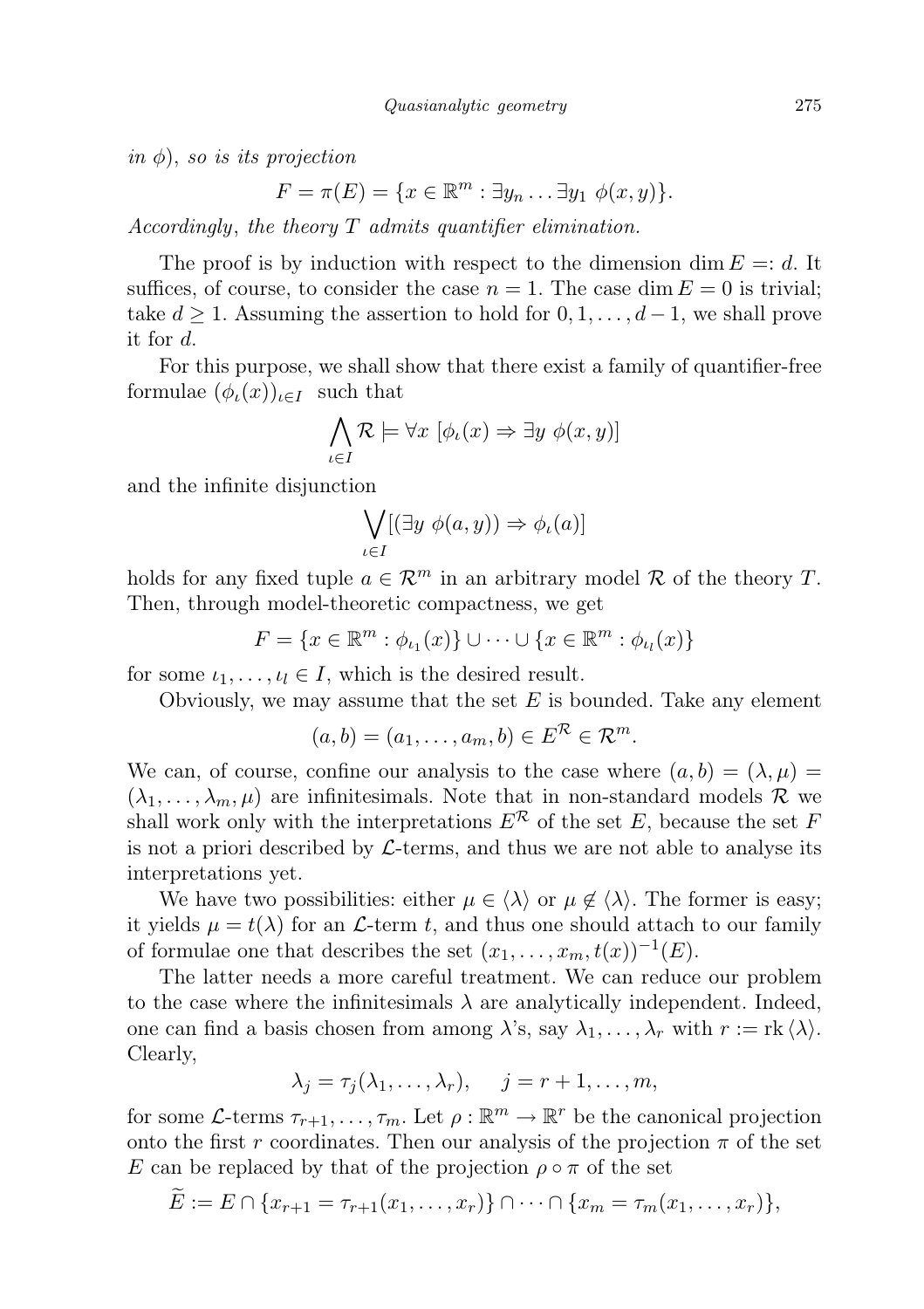276 K. J. Nowak

which is equivalent to that of the projection onto the first  $r$  coordinates of the following set also described by  $\mathcal{L}$ -terms:

$$
(x_1,\ldots,x_r,y)(\widetilde{E})\subset\mathbb{R}^r\times\mathbb{R}_y.
$$

Hence the reduction goes. The replacement described above is a non-standard counterpart of fibre cutting in the classical subanalytic geometry.

So suppose the infinitesimals  $\lambda$  are analytically independent. According to Corollary 5.2, the infinitesimals  $(\lambda, \mu) \in E^{\mathcal{R}}$  are analytically independent too, and thus we can assume that E is a special cube of dimension  $d =$  $m + 1$ . Further, due to Gabrielov's closure theorem, the frontier  $V := \partial E$  is described by  $\mathcal{L}$ -terms of dimension  $\langle d \rangle$ .

Observe that we can replace the set  $E$  by its part lying over the complement of any closed subset  $Z \subset \mathbb{R}^m$  described by  $\mathcal{L}$ -terms of dimension  $\lt m$ , because the infinitesimals  $\lambda$  are analytically independent. Therefore it is sufficient to investigate the parts of the sets  $E$  and  $V$  over such a complement. Consequently, we can assume that the set V over such a complement is a finite union of special cubes  $S_1, \ldots, S_l$  such that each projection

$$
\pi: S_i \to \mathbb{R}^m, \quad i = 1, \dots, l,
$$

is a local Q-diffeomorphism. Indeed, if  $V$  is a finite union of special cubes, we should remove the special cubes whose projections onto  $\mathbb{R}^m$  are of dimension  $\leq m$  and cut out from the remaining special cubes the sets of ramification points, which are described by  $\mathcal{L}$ -terms and of dimension  $\lt m$ .

Further, we can replace the special cubes  $S_i$  by the sets

$$
S_i \setminus \pi^{-1}(\pi(\partial S_i)), \quad i = 1, \ldots, l.
$$

These sets are also described by  $\mathcal{L}\text{-terms due to Gabrielov's closure theorem}$ and the induction hypothesis. Each projection

$$
\pi: S_i \setminus \pi^{-1}(\pi(\partial S_i)) \to \pi(S_i) \setminus \pi(\partial S_i)
$$

is thus a proper mapping, whence a topological covering.

After decomposition of the sets  $\pi(S_i) \setminus \pi(\partial S_i)$  into special cubes and removing those of dimension  $\lt m$ , the part of the set V under study is now a finite union of topological covering spaces  $V_C$  over simply connected open special cubes  $C \subset \mathbb{R}^m$ .

Clearly, each set  $V_C$  is a finite union of leaves  $\Lambda_1, \ldots, \Lambda_n$  that are the graphs of certain smooth functions  $\xi_1(x) < \cdots < \xi_n(x)$ . Then the set

$$
\Lambda := \{(x, y_1, \dots, y_n) : (x, y_1) \in \Lambda_1, \dots, (x, y_n) \in \Lambda_n\}
$$
  
=  $\{(x, y_1, \dots, y_n) : x \in C, (x, y_1), \dots, (x, y_n) \in V, y_1 < \dots < y_n\}$ 

(which is an open subset of the fibre product of the leaves  $\Lambda_1, \ldots, \Lambda_n$  over C) is described by L-terms of dimension m, and so are its projections  $\Lambda_1, \ldots, \Lambda_n$ , again by the induction hypothesis. Observe now that, due to Proposition 5.4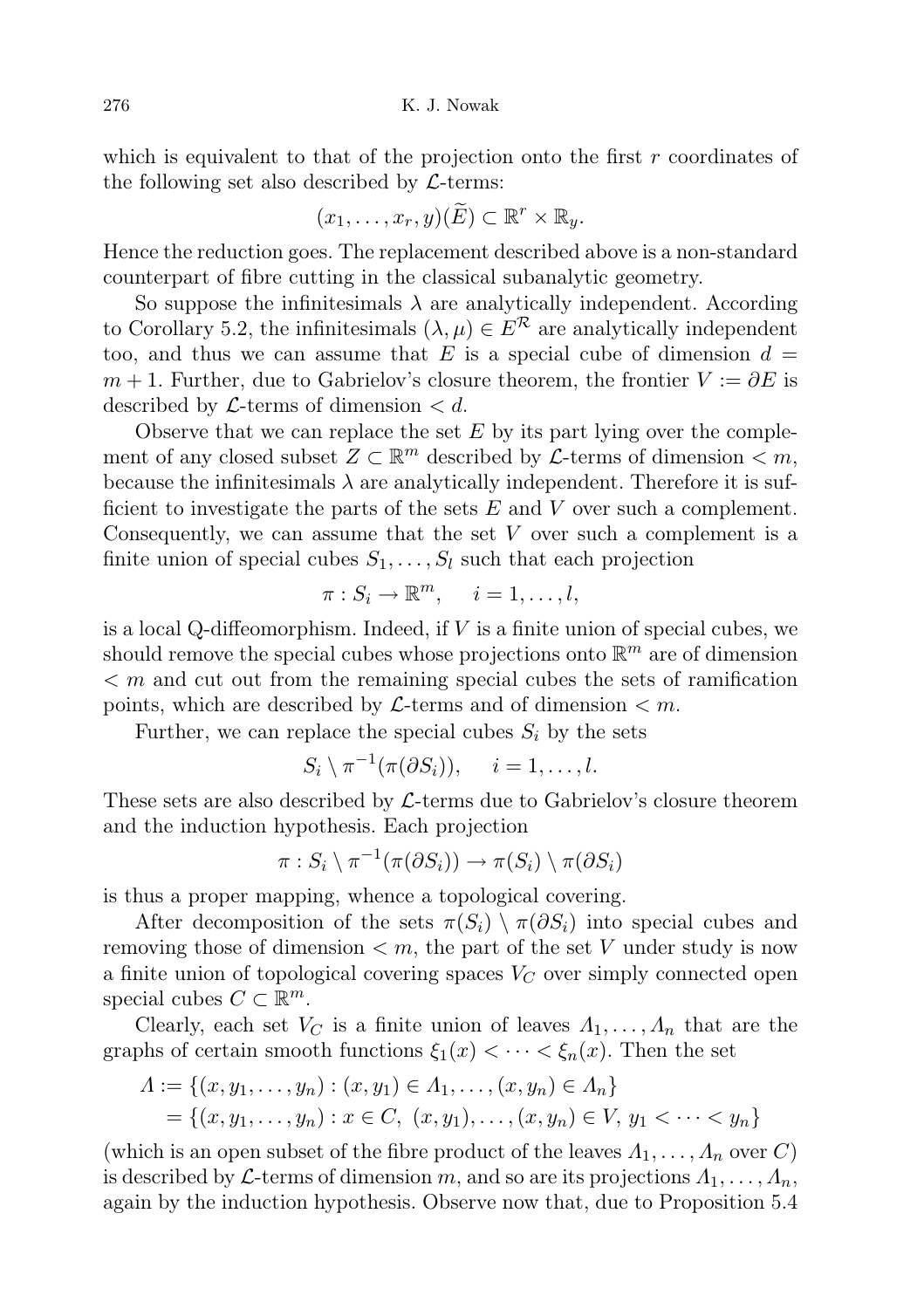and the induction hypothesis, the functions  $\xi_1(x), \ldots, \xi_n(x)$  are also piecewise given by  $\mathcal{L}$ -terms.

We need to consider above only special cubes C such that  $\lambda \in C^{\mathcal{R}}$ , say  $C_1, \ldots, C_s$ . The part of the set V lying over  $D := C_1 \cap \cdots \cap C_s$  is then a finite union of the graphs of certain smooth functions  $\xi_1(x), \ldots, \xi_N(x)$  piecewise given by  $\mathcal{L}$ -terms. Again, we can cut out the set W of points of D at which any two distinct functions above are equal, because this set is of dimension  $\langle m \rangle$ . Take the connected component U of  $D \setminus W$  (which is described by L-terms through decomposition into special cubes) such that  $\lambda \in U^{\mathcal{R}}$ . It is obvious that the functions  $\xi_1(x), \ldots, \xi_N(x)$  are totally ordered over U, say  $\xi_1(x) < \cdots < \xi_N(x)$  for all  $x \in U$ .

But then the part  $E_U$  of the set E lying over U is a finite union of strata between some of the leaves  $\Lambda_k$  and  $\Lambda_{k+1}$ ,  $k \in K \subset \{1, \ldots, N-1\}$ :

$$
E_U = \{(x, y) : x \in U, \xi_k(x) < y < \xi_{k+1}(x) \text{ for some } k \in K\}.
$$

This can be expressed by means of the following universal  $\mathcal{L}$ -formula:

$$
(x,y)\in E_U \Leftrightarrow \Big[x\in U, \bigvee_{k\in K}\xi_k(x)
$$

which is true in every model R of the theory T. Therefore  $(\lambda, \mu)$  lies in one of those strata, and hence

$$
\xi(\lambda) < \mu < \zeta(\lambda)
$$
 and  $\{\lambda\} \times (\xi(\lambda), \zeta(\lambda)) \subset E^{\mathcal{R}},$ 

for some functions  $\xi(x)$ ,  $\zeta(x)$  piecewise given by L-terms. In order to complete the proof, we should attach to our family of formulae one that describes the set

$$
(x_1,\ldots,x_m,t(x))^{-1}(E)
$$

with  $t(x) := (\xi(x) + \zeta(x))/2$ .

Hence and by decomposition into special cubes (see Section 2 and [28]), we obtain immediately

COROLLARY 5.9. The theory  $T$  is complete and o-minimal, and the standard model  $\mathcal{R}_Q$  is its prime model.

**6. Applications.** The fact that a universal theory  $T$  admits quantifier elimination has weighty model-theoretic and geometric consequences. Every definable function is then piecewise given by terms (a well-known result due to Herbrand  $[14]$ ; see e.g.  $[16]$ :

PROPOSITION 6.1. Consider a first-order language  $\mathcal{L}$ , a universal theory T in L and a quantifier-free L-formula  $\phi(x_1, \ldots, x_m, y)$ . If

$$
T \models \forall x_1 \ldots \forall x_m \exists y \ \phi(x_1, \ldots, x_m, y),
$$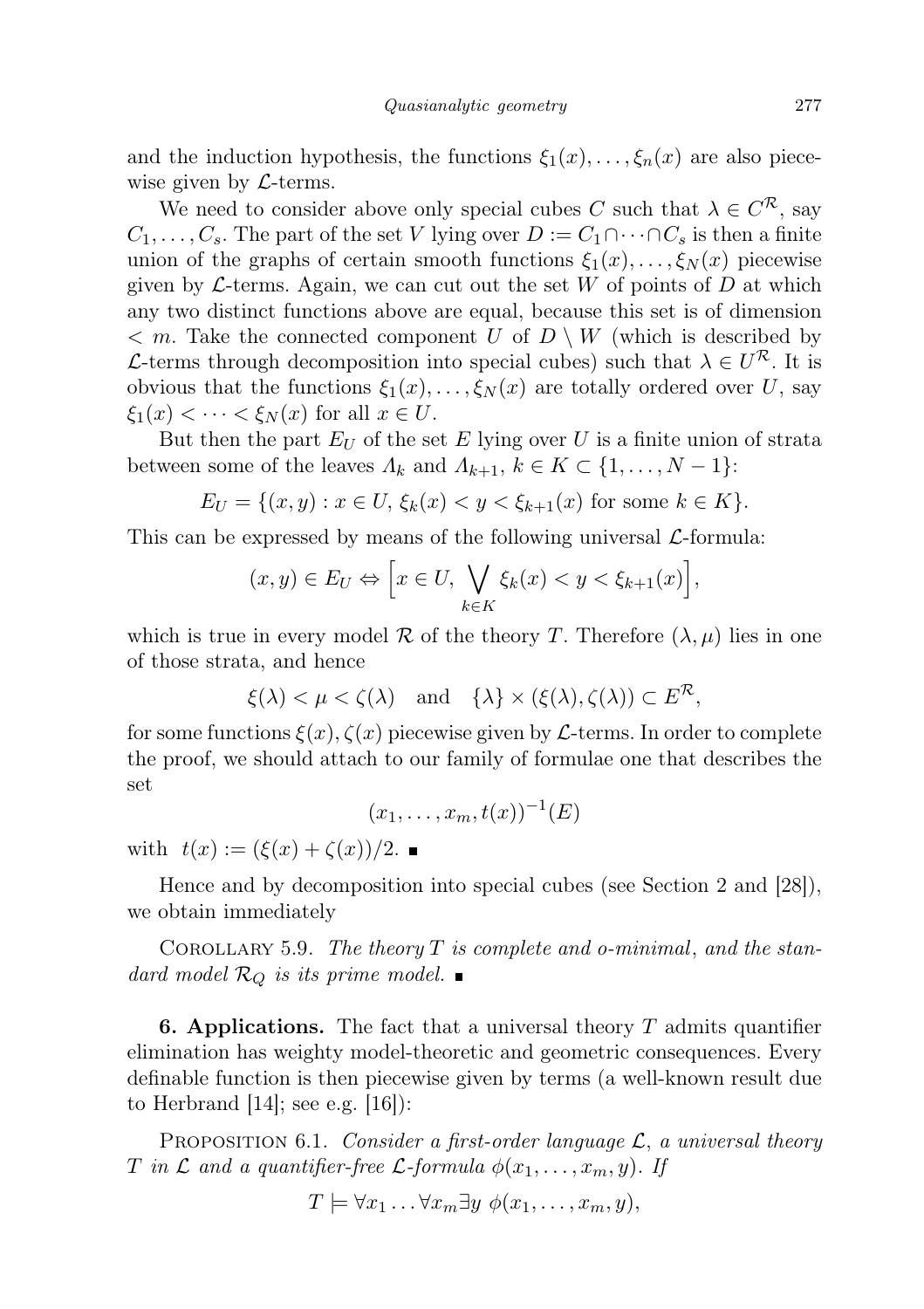then there exist a finite number of terms  $t_1(x), \ldots, t_k(x)$  such that

 $T \models \forall x_1 \ldots \forall x_m \phi(x_1, \ldots, x_m, t_1(x)) \vee \cdots \vee \phi(x_1, \ldots, x_m, t_k(x)).$ 

COROLLARY 6.2. If a universal theory  $T$  admits quantifier elimination, then for each definable function  $f(x_1, \ldots, x_m)$  there are finitely many  $\mathcal{L}$ terms  $t_1(x), \ldots, t_k(x)$  such that in every model  $\mathfrak{M}$  of T we have

$$
\mathfrak{M} \models \forall x_1 \ldots \forall x_m \ f(x_1, \ldots, x_m) = t_1(x) \vee \cdots \vee f(x_1, \ldots, x_m) = t_k(x),
$$

*i.e.* f is piecewise given by the terms  $t_1(x), \ldots, t_k(x)$ .

Consequently, the structure  $\mathcal{R}_Q$  admits smooth cell decomposition piecewise given by  $\mathcal{L}\text{-terms}$  (cf. [28]). Further, the operation of definable closure for subsets of a given model  $\mathcal R$  of the theory T coincides with that of span discussed in Section 5. We can thus deduce from the valuation property for  $\mathcal{L}$ -terms (Corollary 4.8) the following general version (cf. [11, 12, 26]):

THEOREM 6.3 (Valuation property for definable functions). Consider a simple (with respect to definable closure) extension  $\mathcal{R} \subset \mathcal{R}\langle a \rangle$  of substructures in a fixed model of the theory T. Then we have the following dichotomy:

either dim  $\Gamma_{\mathcal{R}(a)} = \dim \Gamma_{\mathcal{R}}$  or  $\dim \Gamma_{\mathcal{R}(a)} = \dim \Gamma_{\mathcal{R}} + 1$ .

In the latter case, one can find an element  $r \in \mathcal{R}$  such that

 $v(a - r) \notin \Gamma_{\mathcal{R}}$  and  $\Gamma_{\mathcal{R}(a)} = \Gamma_{\mathcal{R}} \oplus \mathbb{Q} \cdot v(a - r).$ 

The significance of the valuation property lies to a great extent in its geometric content (see e.g. [12, 26]), namely it is equivalent to the preparation theorem in the sense of Parusiński–Lion–Rolin [32, 19, 33], which says that every definable function of several variables depends piecewise on (or can be prepared with respect to) any fixed variable in a certain simple fashion. The preparation theorem, in turn, yields many geometric, differential and integral applications, like the Lipschitz structure of subanalytic sets (cf. [32, 39]), the log-analytic nature of the volumes of subanalytic sets or asymptotic expansions related to integration (cf. [20, 33, 18]).

The preparation theorem can be derived from the valuation property through model-theoretic compactness and definable choice (cf. [12, 26]). Note that definable choice is available once we know the theory  $T$  is o-minimal. We recall below a version of this theorem for our o-minimal theory  $T$  with exponent field Q.

THEOREM 6.4 (Preparation theorem). Consider a definable function  $f$ :  $\mathcal{R}^{m+1} \to \mathcal{R}$  and an  $\epsilon \in \mathbb{Q}, \epsilon > 0$ . Then there exist finitely many rational numbers  $q_1, \ldots, q_k \in \mathbb{Q}$  and definable functions

$$
\theta_1, \ldots, \theta_k, c_1, \ldots, c_k : \mathcal{R}^m \to \mathcal{R}, \quad u_1, \ldots, u_k : \mathcal{R}^{m+1} \to (1 - \epsilon, 1 + \epsilon) \subset \mathcal{R}
$$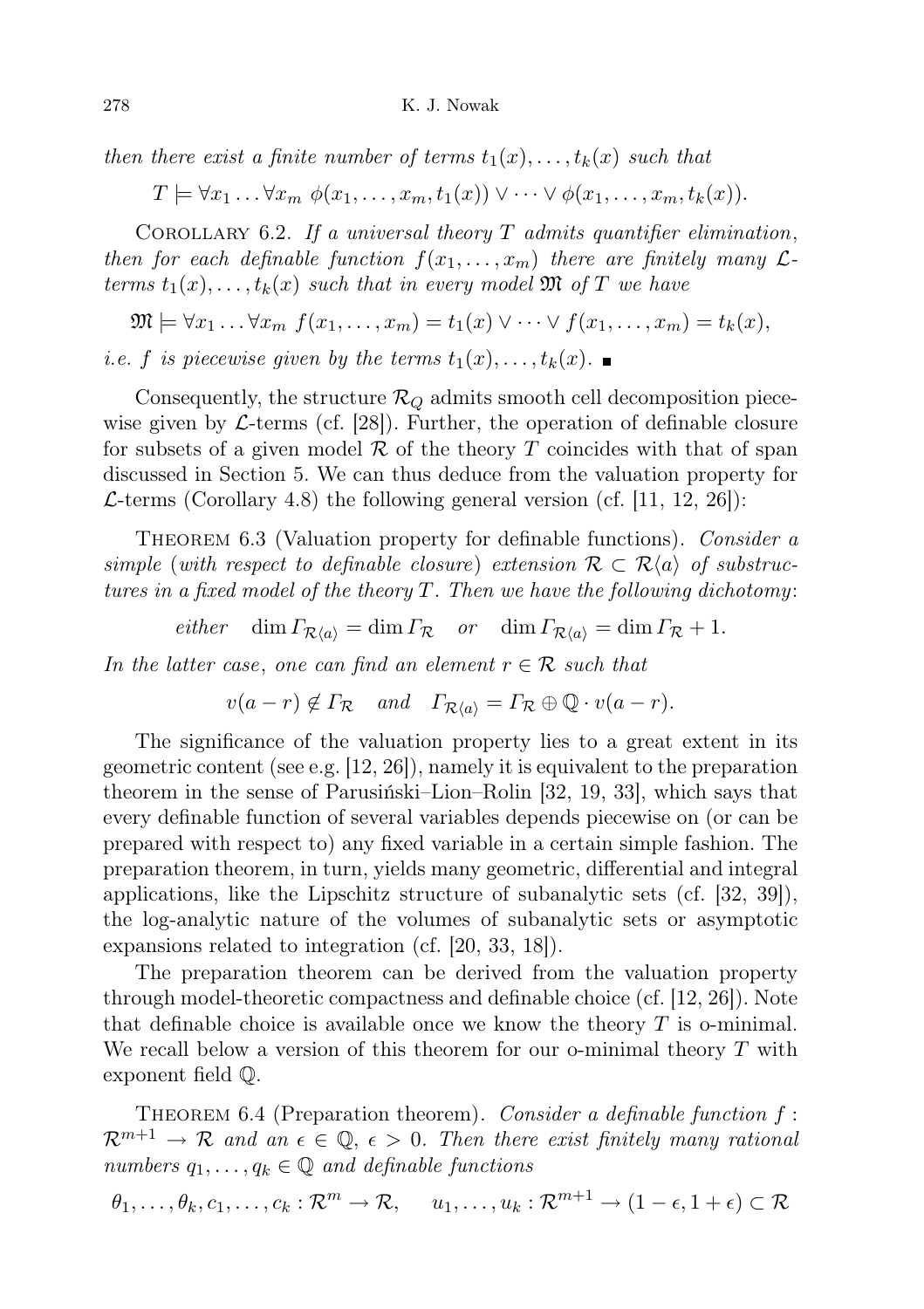such that for each  $x \in \mathcal{R}^m$  and  $y \in \mathcal{R}$  we have

 $f(x, y) = |y - \theta_i(x)|^{q_i} \cdot c_i(x) \cdot u_i(x, y)$  for an  $i = 1, ..., k$ .

Another consequence of the description of definable functions by  $\mathcal{L}$ -terms is a quasi-subanalytic version of Puiseux's theorem with parameter (see [34] for a classical version).

THEOREM 6.5 (Puiseux's theorem with parameter). Let  $E \subset \mathbb{R}^m_x$  be a definable subset and  $f : E \times (0,1) \to \mathbb{R}$  be a definable function. Then one can find a cell decomposition of E into finitely many Q-cells  $C_1, \ldots, C_s$  (i.e. Q-analytic cells; cf. [28]) for which either

- the function  $f_x(t) := f(x,t)$  vanishes near zero for all  $x \in C_i$ , or
- there exist  $k \in \mathbb{N}$ ,  $p \in \mathbb{Q}$  and a definable function  $F(x, t)$ , Q-analytic in a neighbourhood  $U_i$  of  $C_i \times \{0\} \subset C \times \mathbb{R}_t$ , such that

$$
(*)\ \ f(x,t) = t^p \cdot F(x,t^{1/k})\quad and\quad F(x,0) \neq 0\quad \text{for all } (x,t) \in U_i,\ x \in C_i.
$$

We may, of course, assume that the function  $f(x, t)$  is given by an  $\mathcal{L}$ -term  $\tau(x, t)$ . Then the proof is by induction with respect to the complexity of the term  $\tau(x,t)$ . The theorem is evident if  $\tau(x,t)$  is a function symbol of L. So assume that the term  $\tau(x, t)$  is composed:

$$
\tau(x,t)=\varphi(\tau_1(x,t),\ldots,\tau_r(x,t)),
$$

and that the terms  $\tau_i(x, t), j = 1, \ldots, r$ , satisfy condition (\*). The case where  $\varphi$  is the multiplication function, reciprocal function or root function is easy. What remains is to check the assertion when  $\varphi$  is the addition function or a restricted Q-function. We shall only demonstrate how to check the assertion for a restricted Q-function of two variables, because the remaining cases are similar.

Suppose two definable functions  $g(x, t)$  and  $h(x, t)$  satisfy condition  $(*)$ . After refining Q-cell decompositions, we can assume that condition (∗) is satisfied in a common Q-cell decomposition for both  $f$  and  $g$ , so that

$$
g(x,t) = t^p \cdot G(x, t^{1/k}), \quad h(x,t) = t^q \cdot H(x, t^{1/l}) \quad \text{for all } (x,t) \in U_i,
$$

with obvious assumptions about the numbers  $p, q, k, l$  and the functions  $G, H$ .

Since the problem is non-trivial only when  $p, q \geq 0$ , we are reduced to the case where

$$
\tau(x,t) = \varphi(G(x, t^{1/k}), H(x, t^{1/k}))
$$

and  $G(x, 0), H(x, 0) \in [-1, 1]$  for all  $x \in C_i$ . Put

$$
K(x,t) := \varphi(G(x,t), H(x,t))
$$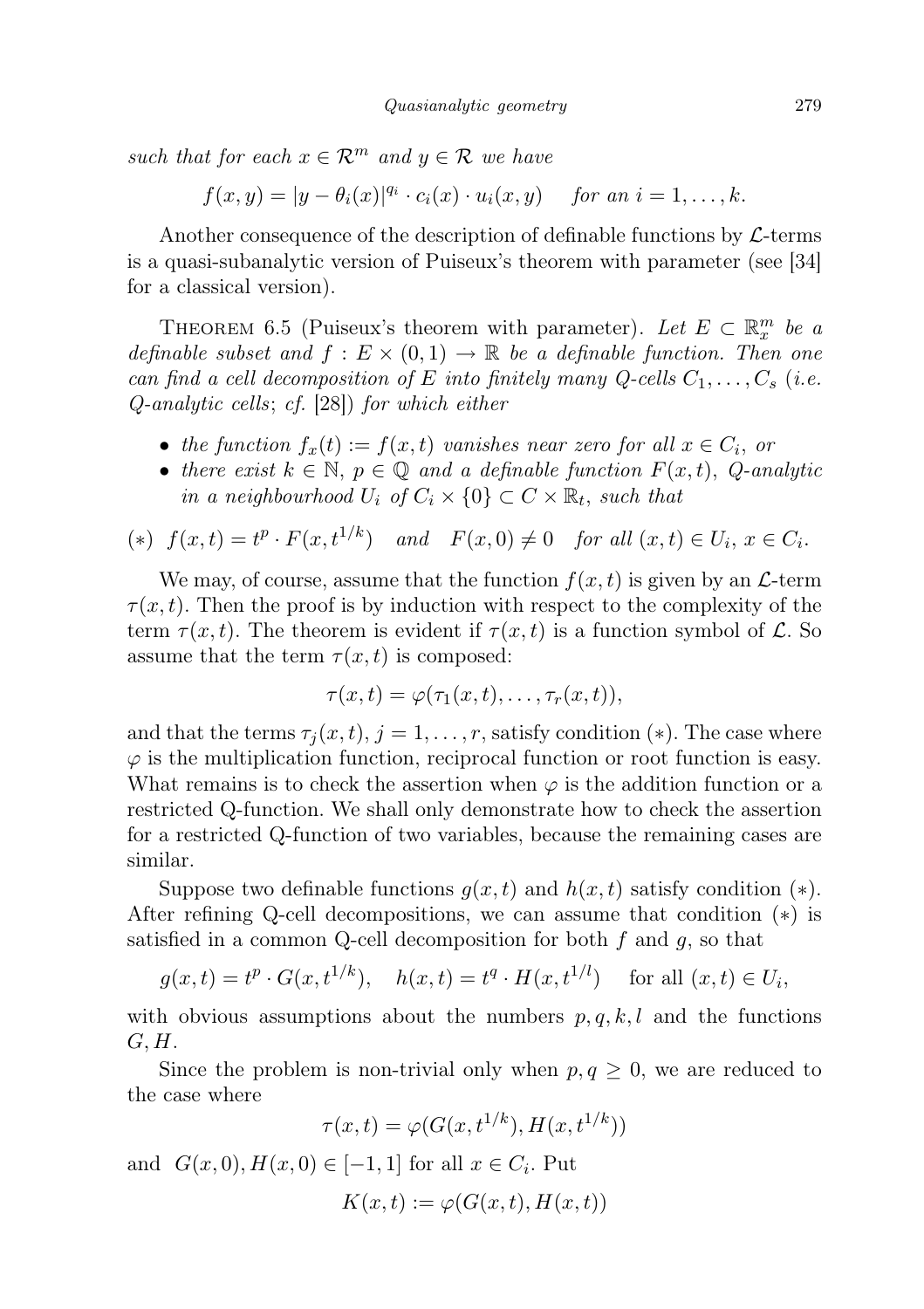and

$$
V_j := \left\{ x \in C_i : 0 = K(x,0) = \frac{\partial K}{\partial t}(x,0) = \dots = \frac{\partial^{j-1} K}{\partial t^{j-1}}(x,0) \right\}.
$$

Then the decreasing sequence of Q-analytic sets  $(V_i)_{i\in\mathbb{N}}$  stabilizes (see e.g. [4, 27, 28]):

$$
C_i = V_0 \supseteq V_1 \supseteq \cdots \supseteq V_n = V_{n+1} = \cdots.
$$

For each j, the Q-functions  $K_x(t) := K(x, t)$  are of constant rank j for all  $x \in V_j \setminus V_{j+1}$ . Therefore, again after partitioning the Q-cell  $C_i$  into finer Q-cells, we can assume that, for each finer new Q-cell  $C$ , we have

$$
K(x,t) = t^j \cdot F(x,t) \quad \text{ for all } (x,t) \in U,
$$

where  $U := U_i \cap (C \times \mathbb{R})$  is a neighbourhood of  $C \times \{0\} \subset C \times \mathbb{R}_t$  and  $F(x, t)$ is a definable Q-function in U with  $F(x, 0) \neq 0$  for all  $x \in C$ . Hence

$$
\varphi(G(x, t^{1/k}), H(x, t^{1/k})) = t^{j/k} \cdot F(x, t^{1/k}),
$$

which is the desired conclusion.  $\blacksquare$ 

As a corollary, we immediately obtain

THEOREM 6.6 (Piecewise uniform asymptotics). Under the assumptions of Theorem 6.5, there exist finitely many rational numbers  $q_1, \ldots, q_s \in \mathbb{Q}$ such that for each  $x \in E$ , either

- the function  $f_x(t) := f(x, t)$  vanishes near zero, or
- $f_x(t)$  is asymptotic to  $ct^{q_i}$  for some  $i = 1, \ldots, s$  and  $c \in \mathbb{R}, c \neq 0, i.e.$

$$
\lim_{t \to 0^+} \frac{f(x,t)}{ct^{q_i}} = 1. \blacksquare
$$

We conclude this article with the following comment. The fundamental method applied in our paper is transformation to normal crossings by blowing up. This method, developed in Zariski's school of algebraic geometry as one of the most powerful tools for the resolution of singularities, culminated in the famous work of Hironaka [15]. The very concept of a normal crossing had originated from ideas of the Italian school of algebraic geometry (see e.g. [40, Chap. I] and [5]).

Acknowledgements. The author wishes to express his gratitude to Wiesław Pawłucki for many discussions concerning this article. We also thank Guillaume Valette for pointing out a gap in our proof of Theorem 4.4 on an active infinitesimal in the previous version of the paper.

This paper was partially supported by Research Project No. N N201 372336 from the Polish Ministry of Science and Higher Education.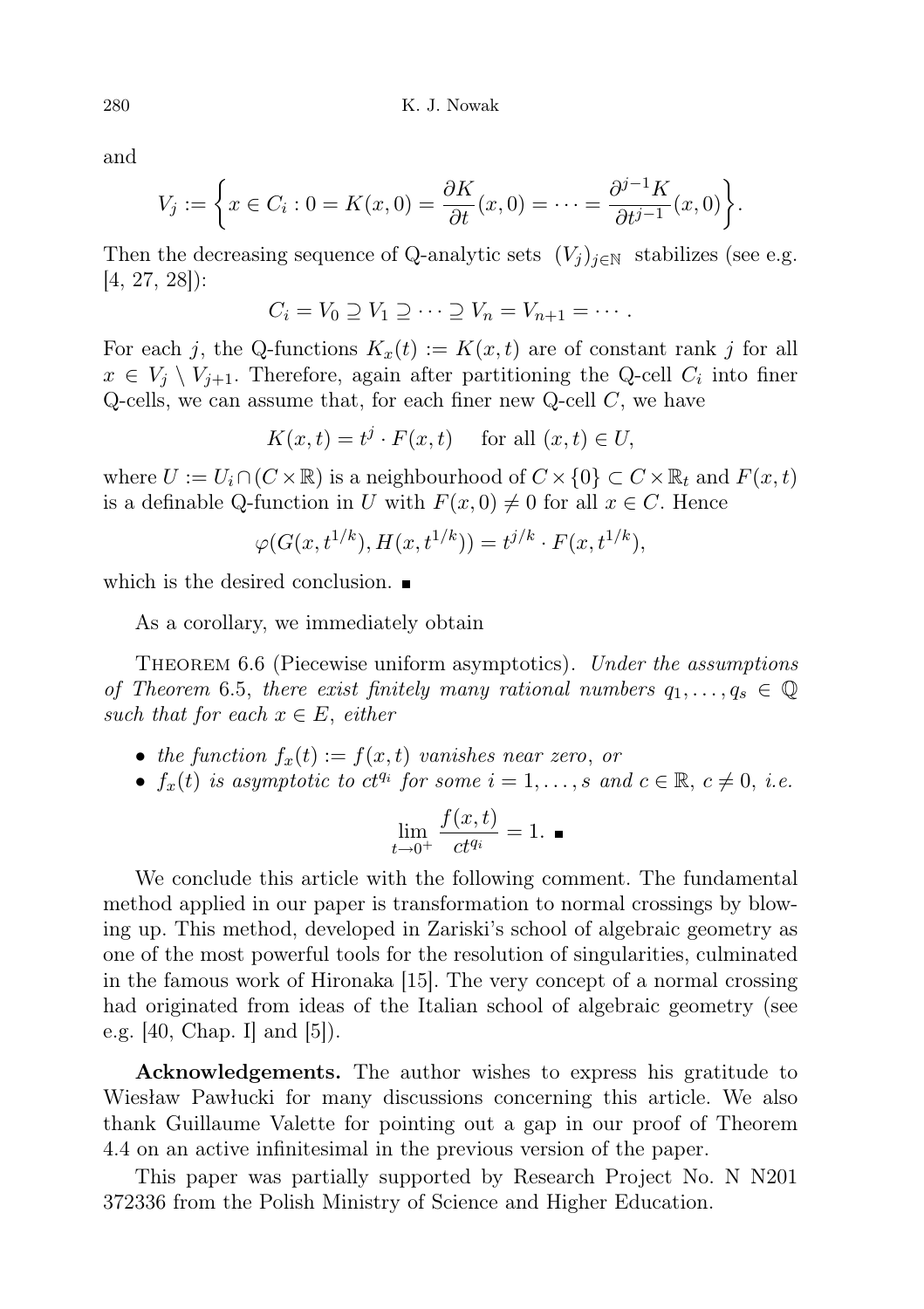## References

- [1] S. S. Abhyankar, On the ramification of algebraic functions, Amer. J. Math. 77 (1955), 575–592.
- [2] E. Bierstone and P. D. Milman, Semianalytic and subanalytic sets, Inst. Hautes Études Sci. Publ. Math. 67 (1988), 5–42.
- $[3] \quad -$ , Canonical desingularization in characteristic zero by blowing up the maximum strata of a local invariant, Invent. Math. 128 (1997), 207–302.
- [4] —, —, Resolution of singularities in Denjoy–Carleman classes, Selecta Math. (N.S.) 10 (2004), 1–28.
- [5] O. Chisini, La risoluzione delle singolarità di una superficie mediante trasformazioni birazionali dello spazio, Mem. Accad. Sci. Bologna 8 (1921), 1–42.
- [6] H. G. Dales and A. M. Davie, Quasianalytic Banach function algebras, J. Funct. Anal. 13 (1973), 28–50.
- [7] Z. Denkowska, S. Łojasiewicz et J. Stasica, Certaines propriétés élémentaires des ensembles sous-analytiques, Bull. Acad. Polon. Sci. Sér. Sci. Math. 27 (1979), 529– 536.
- $[8] \quad -,-,-$ , Sur le théorème du complémentaire pour les ensembles sous-analytiques, ibid. 27 (1979), 537–539.
- [9] J. Denef and L. van den Dries, p-adic and real subanalytic sets, Ann. of Math. 128 (1988), 79–138.
- [10] L. van den Dries, A. Macintyre and D. Marker, The elementary theory of restricted analytic fields with exponentiation, ibid. 140 (1994), 183–205.
- [11] L. van den Dries and P. Speissegger, The field of reals with multisummable series and the exponential function, Proc. London Math. Soc. (3) 81 (2000), 513–565.
- [12] —, —, o-minimal preparation theorems, in: Model Theory and its Applications (Ravello, 2002), Quad. Mat. 11, Aracne, Roma, 2002, 87–116.
- [13] A. Gabrielov, Complements of subanalytic sets and existential formulas for analytic functions, Invent. Math. 125 (1996), 1–12.
- [14] J. Herbrand, Recherches sur la théorie de la démonstration, Trav. Soc. Sci. Lett. Varsovie Cl. III 33 (1930), 1–128.
- [15] H. Hironaka, Resolution of singularities of an algebraic variety over a field of characteristic zero, Ann. of Math. 79 (1964), I: 109–203; II: 205–326.
- [16] W. Hodges, *Model Theory*, Cambridge Univ. Press, Cambridge, 1997.
- [17] H. W. E. Jung, Darstellung der Funktionen eines algebraischen Körpers zweier unabhängigen Veränderlichen x, y in der Umgebung einer Stelle  $x = a$ ,  $y = b$ , J. Reine Angew. Math. 133 (1908), 289–314.
- [18] K. Kurdyka et G. Raby, Densité des ensembles sous-analytiques, Ann. Inst. Fourier (Grenoble) 39 (1989), 753–771.
- [19] J.-M. Lion et J.-P. Rolin, Théorème de préparation pour les fonctions logarithmicoexponentielles, ibid. 47 (1997), 859–884.
- $[20] \quad -$ , Intégration des fonctions sous-analytiques et volumes des sous-analytiques, ibid. 48 (1999), 755–767.
- [21] S. Łojasiewicz, Ensembles semi-analytiques, Inst. Hautes Études Sci., Bures-sur-Yvette, 1964.
- [22] D. Macpherson, Notes on o-minimality and variations, in: Model Theory, Algebra and Geometry, Math. Sci. Res. Inst. Publ. 39, Cambridge, 2000, 97–130.
- [23] K. J. Nowak, On a universal axiomatization of the real closed fields, Ann. Polon. Math. 65 (1996), 95–103.